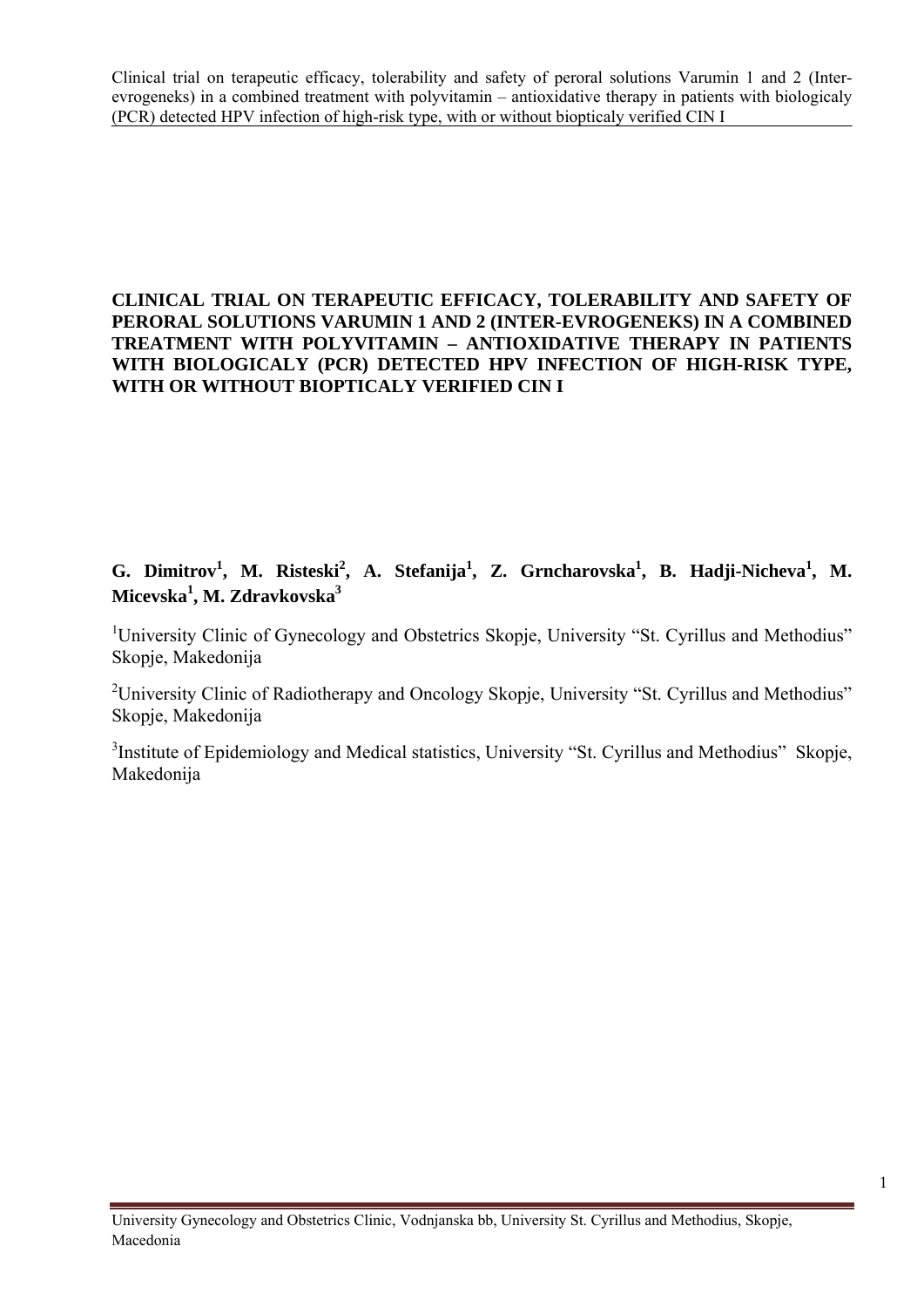#### **INTRODUCTION**

Human Papiloma Virus (HPV) is a DNA virus with an affinity towards epithelial cells. There are over 100 different types, of which 40 are detected into the human anogenital tract and some of them (most frequently types 16, 18 31 and 45) are potentially oncogenic and therefore are named as high-risk types, unlike the rest of them, predominantly types 6 and 11, that are named low-risk types because they always cause benign lesions.

| Form                 | <b>HPV Type</b>                            |
|----------------------|--------------------------------------------|
| Plantar warts        | 1, 2, 4                                    |
| Condylomas           | 1, 2, 4, 26, 27, 29, 41, 57                |
| Flat warts           | $\vert 3, 10, 27, 28, 41, 49 \vert$        |
| Genital warts        | $\vert 6, 11, 30, 40-45, 51, 54 \vert$     |
| Cervical carcinoma   | 16, 18, 31, 33, 35, 39, 45, 51, 52, 56, 58 |
| Precancerous lesions | 16, 18, 34, 39, 42, 55                     |
| Laryngeal papilloma  | 6, 11, 30                                  |

HPV is transmitted usually by sexual intercourse. That is the most frequent sexually transmitted microorganism. Using a condom in order to hamper the infection is thought to be an unsafe method. The immunity towards HPV is typically-specific, so infection with one HPV type does not prevent infection with another different type. Concomitant infections with more than one HPV type are not rare. At the majority of females the cervical HPV infections remain asymptomatic and transitient, and sometimes can not be detected even with the most sensitive methods, such as GAA (gene amplification assay). The same counts for the high-risk HPV, that leads to the conclusion that the majority of the subclinical infections do not mean a risk for cervical cancer development, but that immune uncompetitive (non-responsive) organism allows persistence of the virus, which is the basis of the strong association with the precancerous cervical lesions.

Persistent high-risk HPV infection, depending on the site, is strongly associated with development of cervical, laryngeal and pharyngeal squamous cell cancer (Braakman et al., 2004), vulvar, anal (Carter et al., 2001) and penile squamous cell cancer (Ferreux et al., 2003).

The immune response to HPV basically relies on cellular immunity, no matter of the eventual findings of IgG or IgA antibodies for the antigen fractions, in the cervical mucus, into and around the lesion. After penetrating into the epithelial cell, HPV replicates its DNA and afterwards there is the consequential presentation of the antigens on the infected cell membrane, together with secretion of Interferon type I (alpha and beta), which produces traction of the antigen-presenting cells. The antigen-presenting lymphocytes forward the chain reaction in the regional lymph nodes with the inductor T-lymphocytes (CD4+), which recognize the antigen in the form of peptide associated to the MHC class II molecules (tumor cells do not present MHC class II molecules, only the infected cells that did not turn into neoplastic cells). On the other hand, the infected cells with incorporated viral DNA secrete cytokines with immunosuppressive features and cytokines with inductive features towards the suppressor T-lymphocytes.

In the regional lymph nodes many reactions happen simultaneously – antigen-presenting cells secrete Interferon alpha and Interleukin 12, that stimulates proliferation and cytotoxic effect of the cytotoxic T-lymphocytes, macrophages and NK-cells (large granulated lymphocytes), which migrate towards the lesion. In the mean time, the humoral immunity turns on – memory-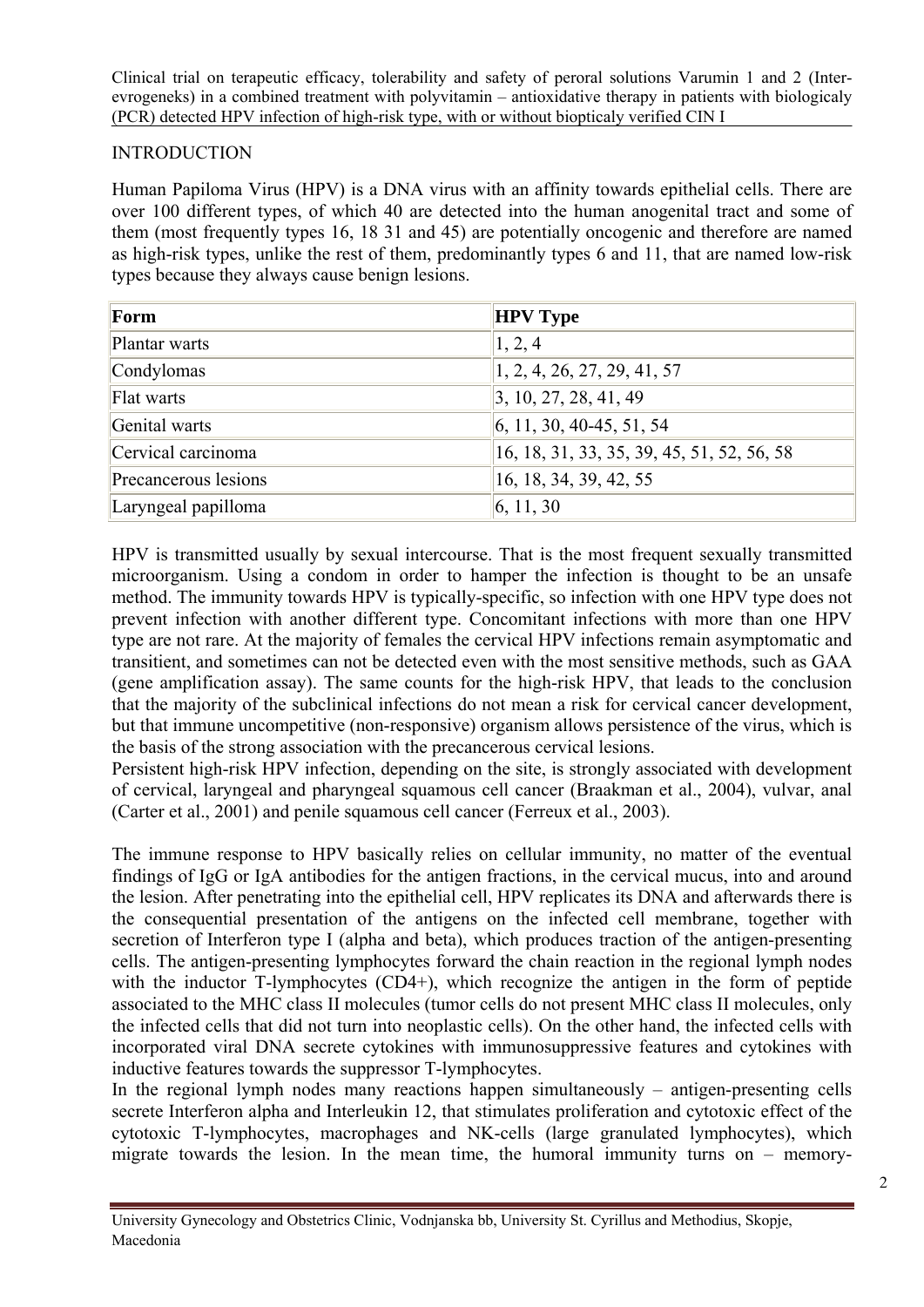lymphocytes for HPV antigens E2 (CD4+), E6 and E7 (CD8+) are produced. So, this way the first goal is achieved – localization of the infection.

Antibodies (IgG class III) for the E2, E6 and E7 antigens assist to the mechanisms of cellular cytotoxicity, by opsonising the infected cells, thereby allowing cytotoxic effect (exocytose of granules through transmembrane signalized apoptosis) of the NK-cells (present CD56 and CD16 receptors for binding to the target-cell opsonised by IgG class III).

Spontaneous healing of the lesion can be achieved through the action of activated cytotoxic lymphocytes, via the following mechanisms of action:

- 1. Granule exocytose via perforins, producing osmotic disbalance, and via serine esterase (granzimes) through a not yet known mechanism, inducing DNA degradation. Theories about the cytotoxic effect of the lymphocytes through lymphotoxins and proteoglycans are still not confirmed.
- 2. Transmembrane signaling apoptosis: activated cytotoxic T-lymphocyte presents a ligandmolecule on its membrane for Fas-receptor of the infected cell membrane, and their interaction generates a signal for apoptosis
- 3. Macrophages and NK-cells afterwards clean up the cellular debris

HPV positive neoplasmas have increased expression of viral oncogenes E6 and E7. HPV E7 protein interacts with pRb (retinoblastoma-regulator of the cell-cycle), thus starting the synthetic phase of the cell-cycle of the infected cells. For cancerogenesis, continuous expression of E6 and E7 is needed, and because they are from viral origin, are ideal for immunostimulated targeting. There are data that pointing out to the presence of a life-time subclinical high-risk HPV infections (maybe better term would be colonization), so if there is no moment of immune disregulation, that the subclinical lesion would have never been detected, no matter to the regular investigations, even with the most sensitive detecting methods.

Concerning the latent period from transmition to manifested HPV lesion, hypothesis are diverse and often opposite, ranging from a month to dozens of years. Contrary, the fact that most detectible are the lesion of the relatively younger population, maybe indicates that if after transmition in a relatively short time lesion is not developed, that the risk for developing a late cervical lesion is rather small.

Thoughts differ and frequently are opposite on the issue of duration of latency period to manifest HPV lesion, usually ranging from one month to several tenths of years. Contrary, the fact that most detectible are lesions of relatively young population, indicates that if after transmition a lesion does not develop in a relatively short time, than the risk for developing a late cervical lesion from the same HPV type is relatively small.

Theories of immune disregulation for precancerous lesions that develop into cancer are still not proven because of several issues:

- infected cells do not present co-signalizing molecule B-7 for cytotoxic T-lymphocytes
- theory of antigen modulation (as a result from an adequate immune response antigens from the infected cell are lost because of endocytosis – release of the membrane complex viral antigen / antibody, so for a certain period of time infected cell can not induce immune response)
- immune suppression induced by viral cytokines, etc.

There are no ways yet to prevent cervical, vulvar, anal, laryngeal and oropharyngeal HPV lesions with chemotherapy, so researchers worldwide do not perform chemoprevention trials any more.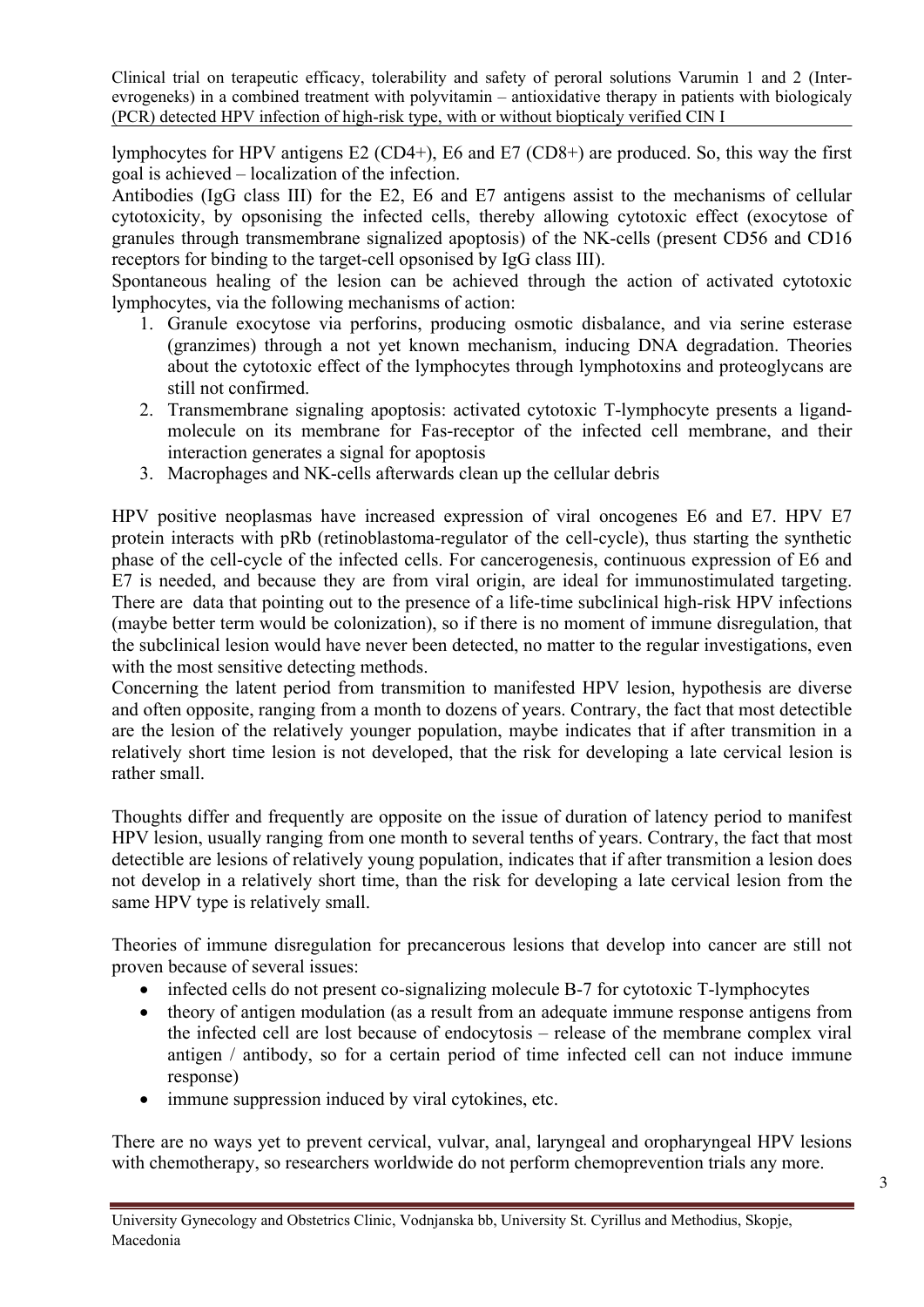Due to the lesion treatment, depending on HPV type (high or low risk), and according to PAP findings, there are several modalities, such as Podophyllotoxin as 0.15% cream or 0.5% solution (Ib, A), Imiquimod as 5% cream (Ib, A), Interpheron beta gel 0.1 million IU/g, 3-chlor-acetic acid, cryotherapy, electrocauterization (Ib, A) / laser evaporation (IIb, B), curettage, and lately DNAfree viral particles vaccines.

After many unsuccessful attempts to detect any therapeutic effect on HPV lesions of beta-carotene (Keefe KA et al.), lycopene, ascorbic, folic acid, or any other vitamin or antioxidant, separately investigated or combined, lately several trials reported step foreword for non-invasive, but successful treatment:

- Coriolus versicolor extract (Mycology Research Laboratories Ltd (500 mg/tablet). Couto JS and Pereira da Silva D, 2008) presented 72% regression of LSIL lesions compared to 45% placebo, and 90% negativization of HPV PCR typization in a short period of time, compared to 8,5% placebo.
- Combination of aloe vera extract, propolis and β-interferon, presenting several simultaneous actions on the HPV lesions, such as antibacterial, antifungal, antiviral, antineoplastic, trombolytic and immune modulating (Iljazovic et al. 2006).
- Immunotherapy with human leukocyte ultrafiltrate (H. Spitzbart, U.B. Hoyme, 2000) presented 88,7% negativization of HPV PCR typization in a 6 weeks period of time, and after the second administration the rest 11% went negative as well.
- A-007 intravaginal gel (Tigris Pharmaceuticals, Multi-Center Phase II Clinical Trial of A-007 in Patients with High-Grade CIN and Invasive Cervical Carcinoma St.I) – at 77,78% of patients complete response was observed, at 11,22% partial response, 11% non-responders.
- Indole-3-Carbinol presented dose dependent effect in several trials (Wattenberg, L. W. & Loub, W. D. 1978, Grubbs C. J. et al.1995, Newfield et al. 1993).

Based on many trials and reports for the immunomodulatory action of active substances from mistletoe, St John's wort, aloe and propolis (lectins, viscotoxins, rutine, quercetine, proanthocyanidines, aloe-emedine, aloe-barbaloine, acacetine, acemannan, betamannan, etc), and guided by many well documented and successfully treated cases of HPV lesions with Varumin solutions, and in coordinance with the experts reports for Varumin solutions, we performed this trial.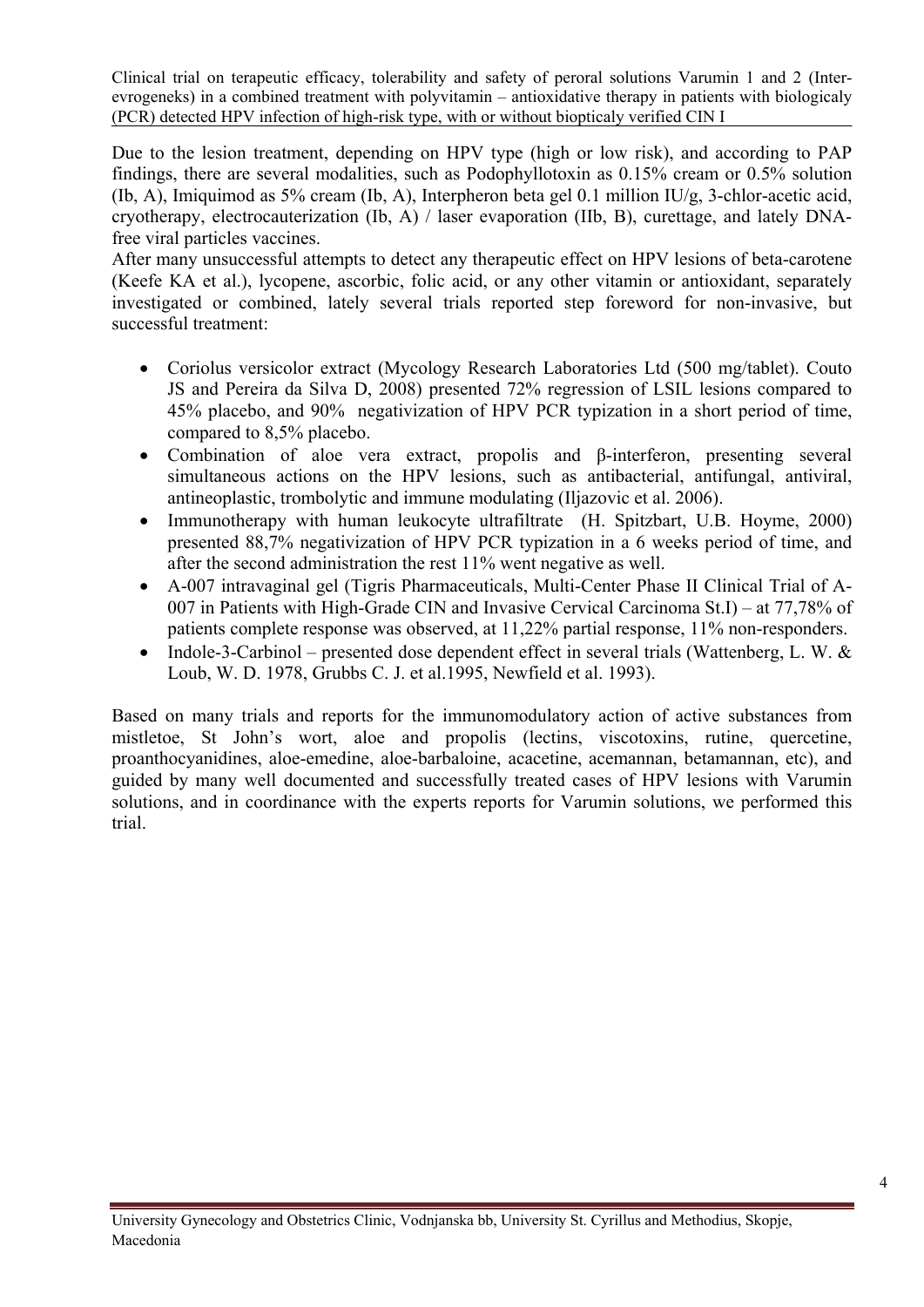# **DESIGN**

Double-blind, placebo-controlled, randomized, longitudinal trial, performed at the University Gynecology and Obstetrics Clinic, University St. Cyrillus and Methodius, Skopje, Macedonia, from October 2007 till October 2008.

Including criteria were: females in which a high risk HPV is detected by PCR on a cervical smear, with or without biotical proven CIN 1, in a good general condition, in which conditions leading to exitus or a significant worsening of the general health condition before the closure of the trial are excluded.

Non-including criteria were previously detected hypersensitivity to some of the components of the investigated agent, patients suffering from severe cardiovascular, respiratory, renal, hepatic and cerebral impairments (decompensated), patients with malignancies, autoimmune diseases, AIDS, diabetes, refractory epilepsy, inflammatory intestinal diseases (Chronn`s disease, Ulcerative colitis), intestinal obstruction, appendicitis or a stomach discomfort by unexplained etiology, patients receiving corticoid or any other immunosuppressive therapy and anti-coagulant therapy, patients with hematuria from improvable etiology, pregnancy and lactation.

Exclusion criteria were: patients who do not submit to the instructions for administration of the investigated agent, patients in which a higher degree of CIN (2, 3) or in situ cervical carcinoma was diagnosed on a biopsy, patients where clinical signs of hypersensitivity occurred during administration of the investigated agent (as monotherapy or in a combined therapy with other, previously used medicines), patients in which gastrointestinal difficulties occurred, or cardiac arrhythmias, albuminuria, hematuria, which were directly associated with the administration of the investigated agent (other genesis of the emerged symptoms was excluded) and pregnancy.

During the trial, as an additional therapy based on indication because of eventual comorbidity, were allowed: NSAIDs, analgesics, diuretics, H2 blockers or proton pump blockers, beta-blockers, sedatives, antidepressants, mood stabilizers, antibiotics, vitamins and antioxidants.

Recruited patients on voluntary basis (n=88) were randomized into two groups:

- Group 1: Varumin 1 (50 ml) and 2 (200 ml) solutions plus vitamin and antioxidant supplements
- Group 2: Placebo 1 (50 ml) and 2 (200 ml) solutions plus vitamin and antioxidant supplements

# **AIM**

Evaluation of therapeutic efficacy towards cervical high-risk HPV lesions, evaluation of safety and tolerability of per oral solutions Varumin 1 and 2. Statistically significant difference between groups in negativization of the PCR HPV findings and diminishing abnormal PAP findings would present therapeutic option of Varumin 1 and 2.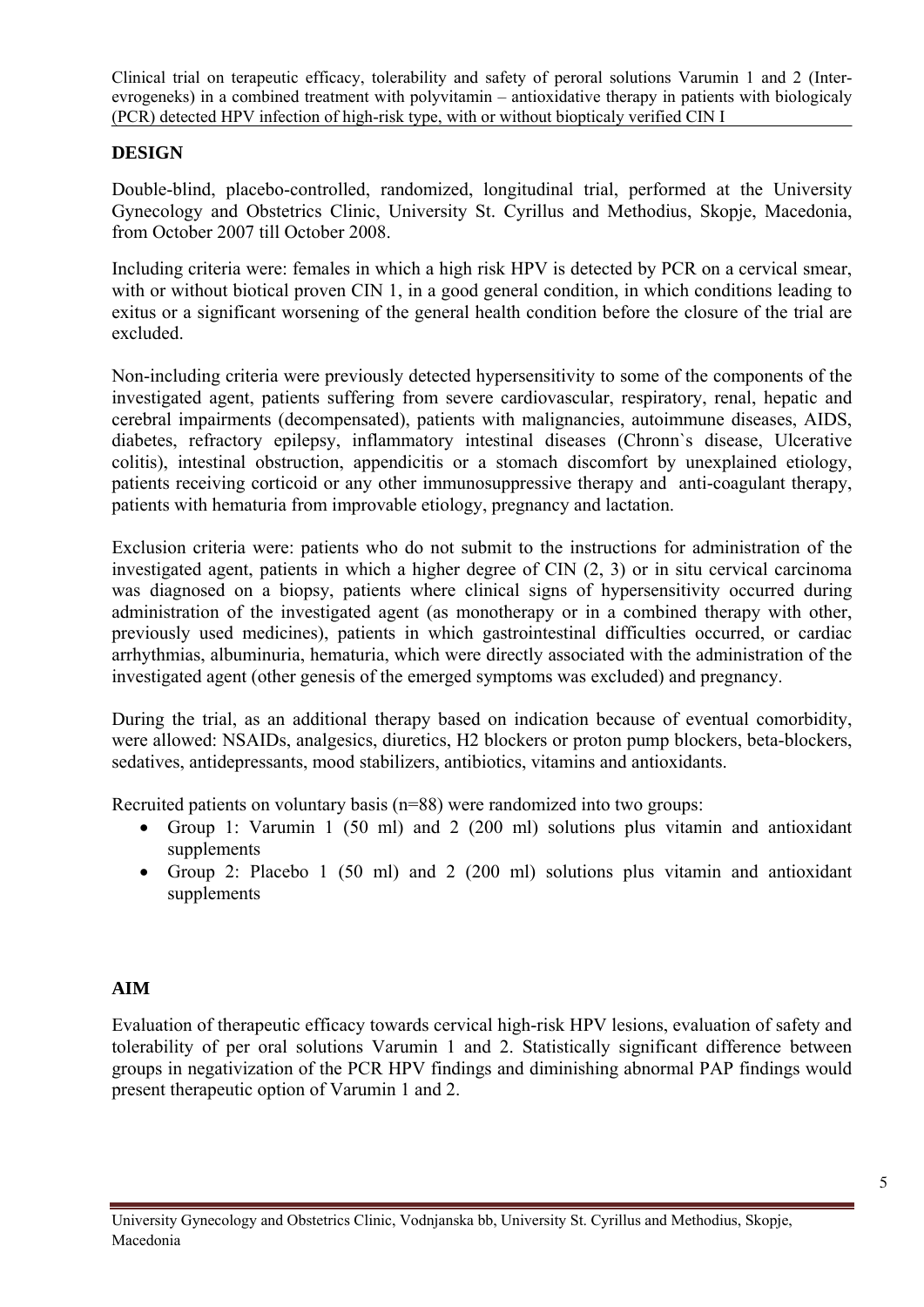# **MATERIAL**

# **CHEMICAL AND PHARMACOLOGICAL PROFILE OF INVESTIGATED AGENT**

| Qualitative and quantitative composition of Varumin 1: |         |                  |
|--------------------------------------------------------|---------|------------------|
| 100 ml solution contains:                              |         |                  |
| Water extract of herbal drugs *<br>$\bullet$           | 98.7 g  |                  |
| Aloe<br>$\bullet$                                      | $0.3$ g |                  |
| Propolis<br>$\bullet$                                  | 0.8 g   |                  |
| Preservatives (MPB 0.18 g and PPB 0.02 g)              | 0.2 g   |                  |
| *100 ml water extract of herbal drugs contains:        |         |                  |
| Visci albi herba (Viscum album)<br>$\bullet$           |         | 1.0 <sub>g</sub> |
| Aqua purificata                                        |         | ad 100.0 ml      |
| Qualitative and quantitative composition of Varumin 2: |         |                  |
| 100 ml solution contains:                              |         |                  |
| Water extract of herbal drugs *                        | 99.0 g  |                  |
| Aloe<br>$\bullet$                                      | 0.8 g   |                  |
| Preservatives (MPB $0.18$ g and PPB $0.02$ g)          | $0.2$ g |                  |
| * 100 ml water extract of herbal drugs contains:       |         |                  |
| Inulae helenii radix (Inula helenium)<br>$\bullet$     |         | 1.6 <sub>g</sub> |
| Visci albi herba (Viscum album)                        |         | 1.2 <sub>g</sub> |
| Corni mas cortex (Cornus mas)<br>$\bullet$             |         | 0.6 <sub>g</sub> |
| Calendulae flos (Calendula officinalis)<br>$\bullet$   |         | 1.0 <sub>g</sub> |
| Milefolii herba (Achillea milefolium)<br>$\bullet$     |         | 0.4 g            |
| Cynodonii rhizoma (Cynodon dactilon)<br>$\bullet$      |         | 1.5 <sub>g</sub> |
| Hyperici herba (Hypericum perforatum)<br>٠             |         | 1.4 g            |
| Aqua purificata                                        |         | ad 100.0 ml      |
|                                                        |         |                  |

MPB – methyl hydroxybenzoate

PPB – propyl hydroxybenzoate

Giving details about the active ingredients of Varumin 1, the following ones are worth mentioning: considering Aloe, German Commission E for evaluation of herbal medicinal products approves the use of Aloe (*Aloe ferox* Mill*., Aloe vera* Mill*.,* Aloaceae former Liliaceae) in the treatment of constipation as 'potent colon laxative' for 'patients for who an easy defecation with a soft stool is desirable' (German Commission E Monographs, no. 154, 1985). According to the PDR for Herbal Medicines (2000), Aloe shows laxative, antibacterial/antiviral and antineoplastic effects.

Mistletoe herb (*Visci albi herba, Viscum album* L., Loranthaceae) is approved by the German Commission E (Monograph no. 228, 1984) for treating of 'degenerative inflammation of the joints by eliciting cuti-visceral reflexes following local inflammation brought about by intradermal injections' as well as for 'palliative therapy for malignant tumors through non-specific stimulation'. According to the PDR for Herbal Medicines (2000), the drug shows hypotensive, cytotoxic and immunostimulative activity. Traditionally, it is used in the folk medicine of the Balkan region for 'improving metabolism, regulation of high blood pressure, as haemostatic agent and for treatment of CNS disturbances (Dervendzi 1977, Petkov 1982, Tucakov 1984).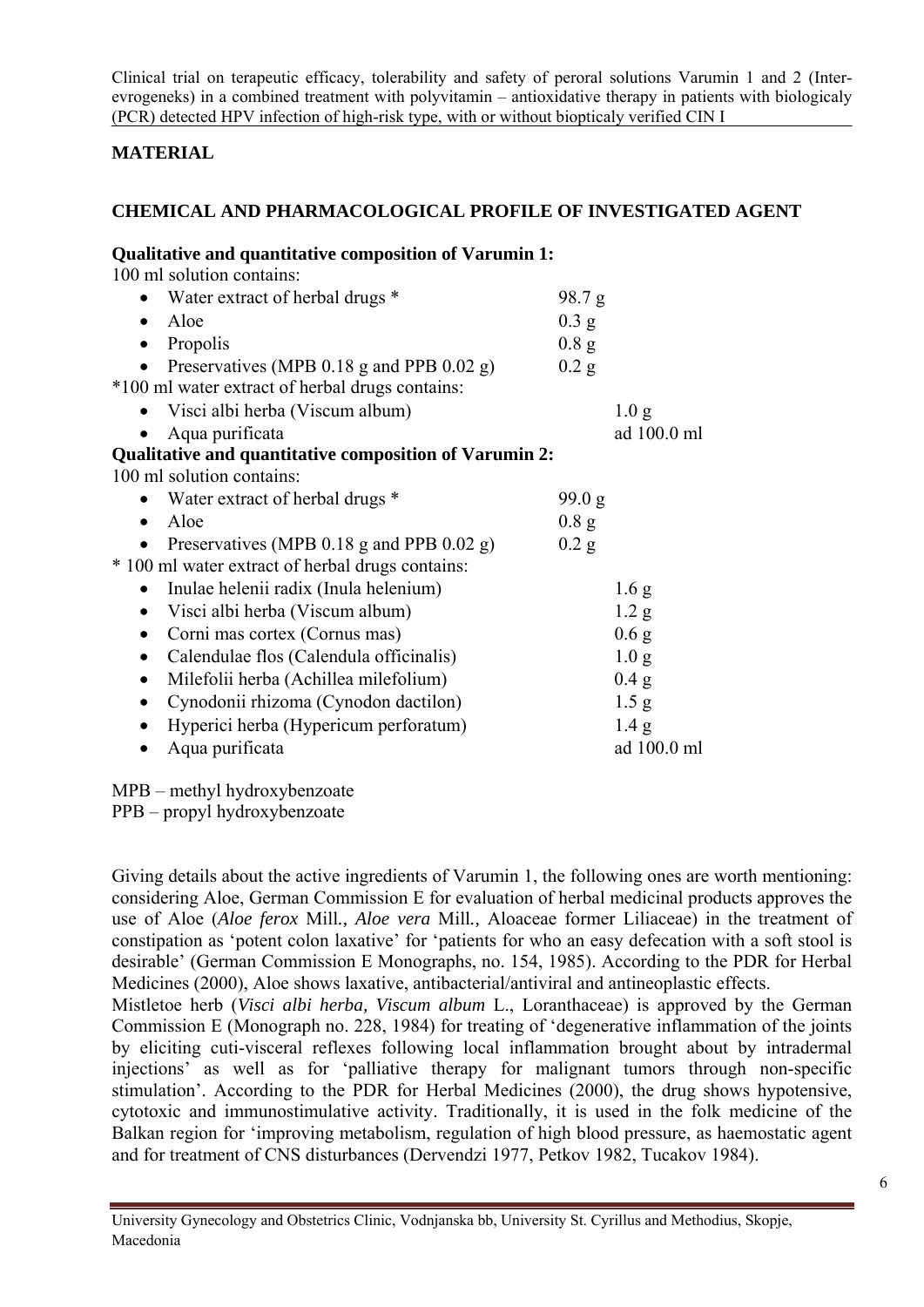Propolis (bee glue) is a material gained by honeybees, well known and used in folk medicine in the world, on the Balkan Peninsula and on the territory of our country (Lukic 1988, Gorunovic 2001). Propolis is still very popular for medical use in traditional systems because it points out antibacterial, antiviral, antifungal, anti-inflammatory and local anesthetic activity (Evans 2002, Capasso 2003). It has been used for a long time for treatment of laryngitis, gastric disturbances, dermatitis, duodenal and oral ulcers, etc. (Capasso 2003).

Giving details about the active ingredients of Varumin 2, the following ones are worth mentioning: the German Commission E (Monograph no. 85, 1988) approves elecampane root *(Inulae helenii radix, Inula helenium* L., Asteraceae) for treating 'complaints and problems affecting the respiratory and gastrointestinal tract' as well as 'for treating problems related to the kidneys and lower urinary tract'. According to the PDR for Herbal Medicines (2000), the drug shows antiphlogistic and antibiotic effects, antifungal, antimicrobial and anthelmintic activity as well as antitumor activity. Traditionally, in the folk medicine of the Balkan people elecampane is used 'for enhancing the metabolism, treating the illnesses of the respiratory system, as a diuretic and for treating digestive disorders' (Dervendzi 1977, Petkov 1982, Tucakov 1984).

The bark of the cornel tree (*Corni mas cortex, Cornus mas,* L. Cornaceae) is a drug used in Balkans folk medicine for treating abdominal pain and regulating abdominal functions (Petkov 1982, Tucakov 1984).

Marigold flower (*Calendulae flos, Calendula officinalis* L., Asteraceae) is approved by the German Commission E (Monograph no. 50, 1986) for 'topical use in treatment of inflammatory changes in the mucous membranes of the mouth and throat' and 'for external use in treatment of wounds, including those healing with difficulty as well as for ulcus cruris (leg ulcers)'. According to the PDR for Herbal Medicines (2000), the drug shows antimicrobial and antiviral effects, topically granulation and epithelization of damaged skin. Traditionally, in the folk medicine of the Balkan people marigold is used 'for healing of wounds and ulcers on the skin, for treating inflammations in large intestine, for decreasing abdominal pain, etc.' (Dervendzi 1977, Petkov 1982, Tucakov 1984).

Yarrow herb (*Millefolii herba, Achillea millefolium,* L. Asteraceae) is approved by the German Commission E (Monograph no. 22a, 1990) for treating of 'loss of appetite, dyspeptic disorders, such as mild crump-like complaints in the abdominal region, for hepatic and billiard disorders as well as in hip baths for painful, crump-like conditions of psychosomatic origin (in the lower part of the female pelvis)'. According to the PDR for Herbal Medicines (2000), the drug shows holagoge activity, spasmolytic, antiedemic and anti-inflammatory effects. Traditionally, in the folk medicine of the Balkan people yarrow is used for 'treatment of hepatic and biliar illnesses, as minor bleeding haemostatic agent (uterine, hemorrhoid) and for appetite improvement' (Dervendzi 1977, Petkov 1982).

*Cynodonii rhizoma (Cynodon dactilon* Pers., Poaceae) is a dried underground part of *Cynodon spp.*  mentioned in the folk medicine of the Balkans as diuretic agent and drug used for herbal obesity treatment (Petkov 1982, Tucakov 1984).

St. John's wort herb (*Hyperici herba, Hypericum perforatum* L., Hypericaceae) is approved by the German Commission E (Monograph no. 228, 1984) for internal use in the treatment of 'psychogenic disturbances, depressive states, anxiety, and/or nervous excitement'. For external use, oily hypericum preparations are recommended for treatment and after - treatment of incised and contused wounds, myalgia, and first degree burns'. According to the PDR for Herbal Medicines (2000) the drug shows antidepressive effect after oral administration and in external use, anti-inflammatory and antimicrobial activity.

Traditionally, in the folk medicine of the Balkans, St. John's wort is used for regulating of gastric and intestinal functions, as an aperitif and stomachic, for treating hepato-biliary disorders, nervous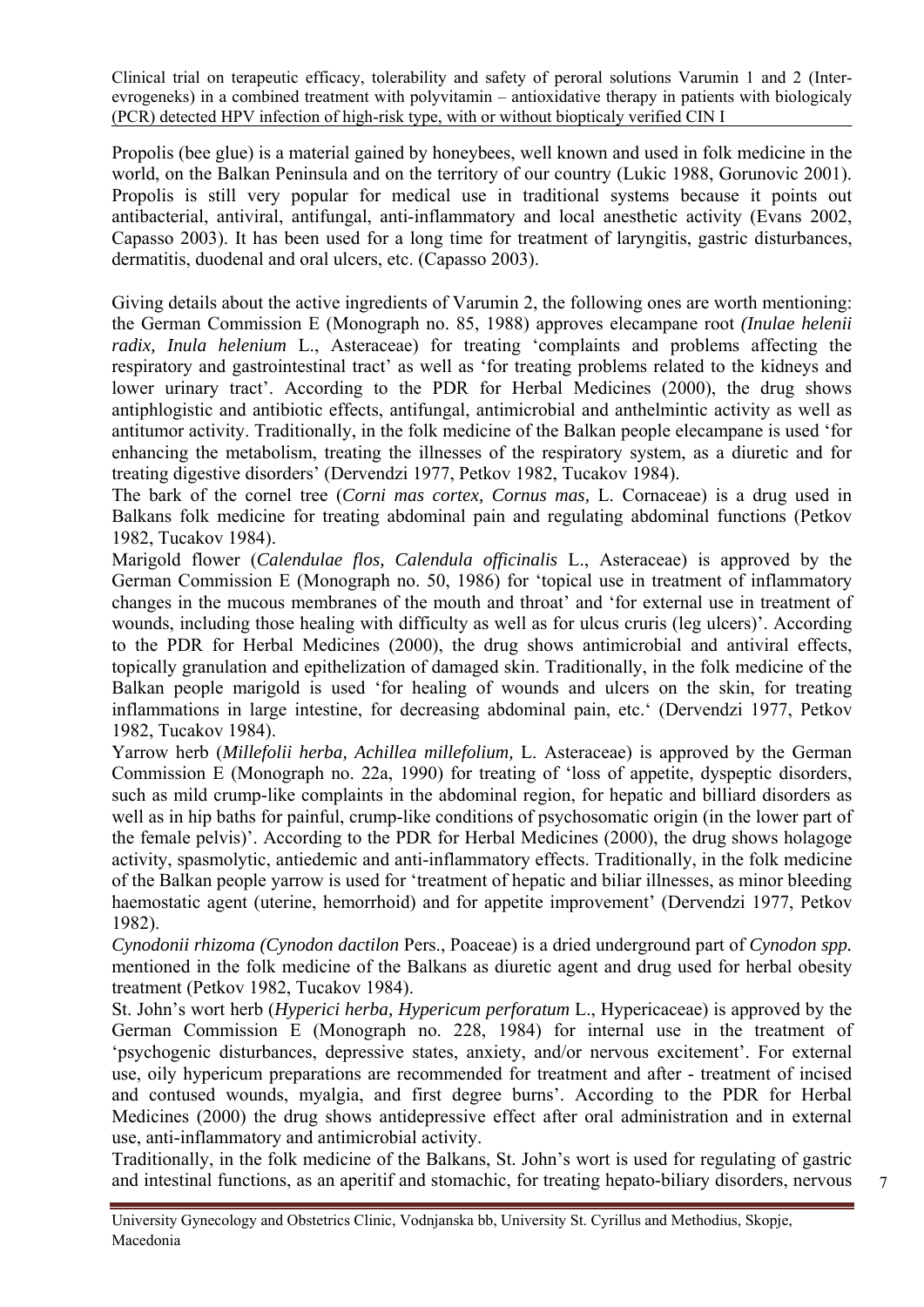conditions and tensions, insomnia, and externally for wound healing, hemorrhoids, for massage in cold and flew conditions and for cleaning the skin' (Dervendzi 1977, Petkov 1982, Tucakov 1984).

The following dosage is the recommended dosage by the German commission E and PDR for Herbal Medicines for the above mentioned drugs:

Varumin 1:

- *\*Aloe*: average daily dose 0.05 0.2 g, which suits 10 30 mg hydroxyantraquinone per day or 0.1 g single dose at evening (WHO 1999).
- *Visci albi herba*: recommended single dose for preparation of tea is 2-2.5 g; 2-3 times a day, approximately about 6-7.5 g daily dose.
- *Propolis:* recommended daily dose for oral administration is 3.0 g (Capasso 2003).

Varumin 2:

- *Inulae radix*: average daily dose is about 4 g.
- *Visci albi herba*: recommended single dose for preparation of tea is 2-2.5 g; 2-3 times a day, approximately about 6-7.5 g daily dose.
- *Corni mas cortex*: the drug is used in similar way as *Corni mas fructus* for which recommended single dose is one soup-spoon three times a day (approximately about 30 g per day) (Petkov 1982).
- *Calendulae flos*: single dose for oral administration is 1-2 g (average daily dose 3-6 g).
- *Milefollii herba:* single dose is 2-4 g; average daily dose 6-12 g.
- *Cynodonii rhizoma:* recommended daily dose is 20 g (Petkov 1982).
- *Hyperici herba:* average daily dose is 2-4 g.

\*Considering the dosage in which Aloe is taken during the oral administration, it is important to mention that posolgy of Varumin 1+2 have some specifics. The first day administration starts with the whole content of Varumin 1 solution (50 ml that contain 0.15 g aloe). After 6 h of taking the first solution, the patient is supposed to take one soup-spoon of Varumin 2 solution (10-15 ml which contains  $0.10$ - $0.13$  g aloe) four times a day.

# **PHARMACODYNAMICS**

# **ACTIVE INGREDIENTS**

**Aloe -** Aloe extract is the juice from the leaves of two species of Aloe plants (A. ferox and A. vera Syn. A. barbadensis, Liliaceae). Two types of aloe are produced, Aloe capensis or Kap-aloe from A. ferox and Aloe barbadensis or Barbados-aloe from A. vera (A. barbadensis), (Bruneton 1999, Evans 2002, WHO 1999).

Constituents - Aloe is used as crude or purified drug known as Aloe extractum siccum. Quality standards for crude drug require total contents of hydroxyanthracene derivatives not less than 18% for Aloe capensis and 28% for Aloe Barbadensis, calculated as anhydrous aloin (barbaloin) (Ph. Eur., USP).

Besides hydroxyanthracene derivatives aloin A and B, Aloe contains other anthracene derivatives such as aloinosides A and B, free aloe-emodin, 5-hydroxyaloins A and B (for A. capensis) and 7 hydroxyaloins A and B (for A. barbadensis), chromone derivatives of aloe-resin group and sugar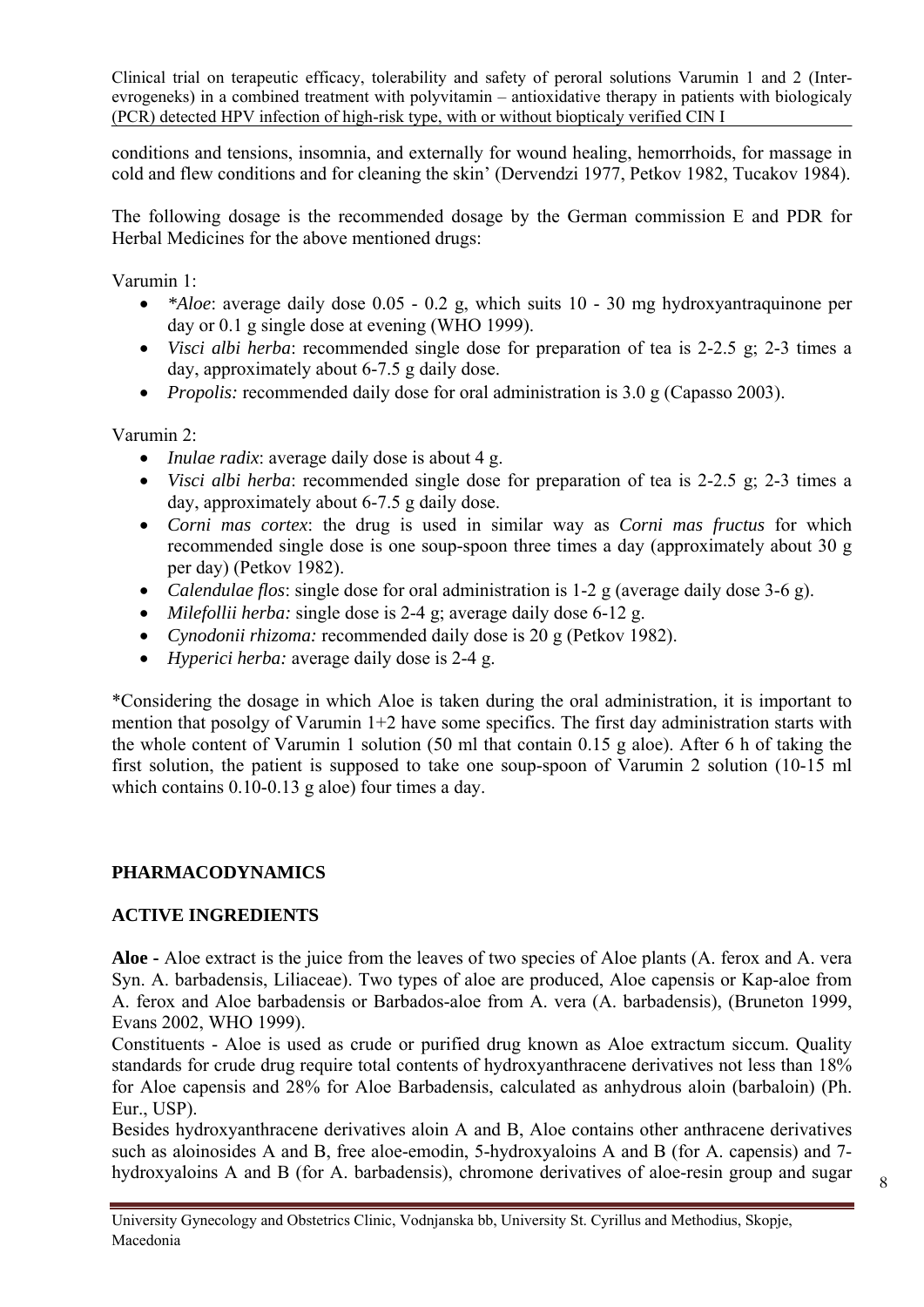free aloesones, bitter-substance aloenin, glucomannan, acemannan, betamannan, tannins, sterols, gamolenic acid, saponins, traces of essential oil, organic acids, mineral elements, etc. (Bruneton 1999, Evans 2002, WHO 1999).

**Viscum album -** Mistletoe herb (Visci albi herba, Viscum album L., Lorathaceae) is dried herbaceous part of the plant mistletoe, which grows as semi-parasite plant on different trees from Rosaceae (such as apple - tree, plum tree, pear - tree, etc).

Mistletoe contains different chemical constituents: triterpenoides and steroids, amines, phenols such as flavonoids (e.g. quercetin derivatives), etc. Most important components that produce the favorable biopharmacological activity are several different groups of specific proteins such as viscotoxins A2, A3 and B, and lectins (glycoproteins) ML I, ML II and ML III, (Bruneton 1999, Evans 2002, WHO 1999, Kulevanova 2004).

**Propolis -** Propolis is a resinous material, dark - colored collected by honeybees from the buds of living plants mixed with bee wax and salivary secretions (Sljahov 1990, Gorunovic 2001, Evans 2002). Large amount of propolis composition are resins (40 - 60 %) chemically still unknown, wax (about 30 %) and different impurities (up to 20%).

The active constituents of propolis are phenols and phenilpropanoides, mainly free and ester bounded alcohols (vanilil alcohol), acids (caffeic, ferulic, coumaric), aldechides and other components such as flavonoids (up to 6.0 %) (Evans 2002), terpenes, lignans, lipids, mineral elements (Mn, Cu, Zn) (Evans 2002), sugars, etc. (Capasso 2003). Depending on the floral characteristics of the geographical origin of propolis, the chemical composition of some constituents varies a lot, qualitatively and quantitatively. Besides other constituents of propolis, this variation mainly refers to flavonoids. Propolis, originated in Europe, is mainly a product obtained by preparation of cuticle waxes from Populus spp., Fagaceae, which consequently gives the reason of a specific flavonoid composition consisting of hrizine, galangine, tectohrizine, acacetine, quercetin, etc. (Gorunovic 2001).

**Inulae radix (Helenii rhizome) -** Elecampane root (Inulae radix, Inula helenium L., Asteraceae) is dried root of the elecampane plant, which is native for the southern part of Europe. It is naturalized in central Europe, Near East and North America.

The drug contains sesquiterpene lactones (eudesmanolides such as alanalantolactone, isoalantolactone, dihydroalantolactone and others and germacrene D-lactone). The mixture of alantolactone derivatives is known as helenine. Besides them, the drug contains small amounts of essential oil, oxyacetylene's, triterpens (friedeline, dammarandienol, dammarandienol acetate), sterols (β - sitosterol and stigmasterol), large quantity of inulin (40%), etc (Wichtl 1994).

**Corni mas cortex - t**he drug is represented by dried bark of cornel - tree Cornus mas L., Cornaceae. It possesses similar chemical composition as the plant fruits (Corni mas fructus), containing organic acids, tannins, etc. (Tucakov 1994, Petkov 1982).

**Calendulae floss -** Marigold flowers (Calendulae flos, Calendula officinalis L., Asteraceae) are the ray florets of the completely unfolded, collected and dried capitula of the plant. Marigold is native for Europe. Nowdays is cultivated in the Mediterranean region, the Balkans, Germany.

The drug contains: essential oil  $(0.12{\text -}0.40\%)$  with menthone, isomenthone, γ-terpinene, αmurulene,  $\gamma$  - and δ-cadinene, caryophyllene,  $\alpha$  - and β-iunone, geranilacetone, carvone, caryophyllene ketone etc.; sesquiterpenes; flavonol glycosides (3-O-glycosides of isorhamnetin and quercetin, 1,5%); triterpene saponins based on oleanolic acid (2-10%) (i.e. calendulosides); triterpene alcohols (α - and β-amyrins, taraxasterol, calenduladiol, arnidiol, faradiol, pentacyclic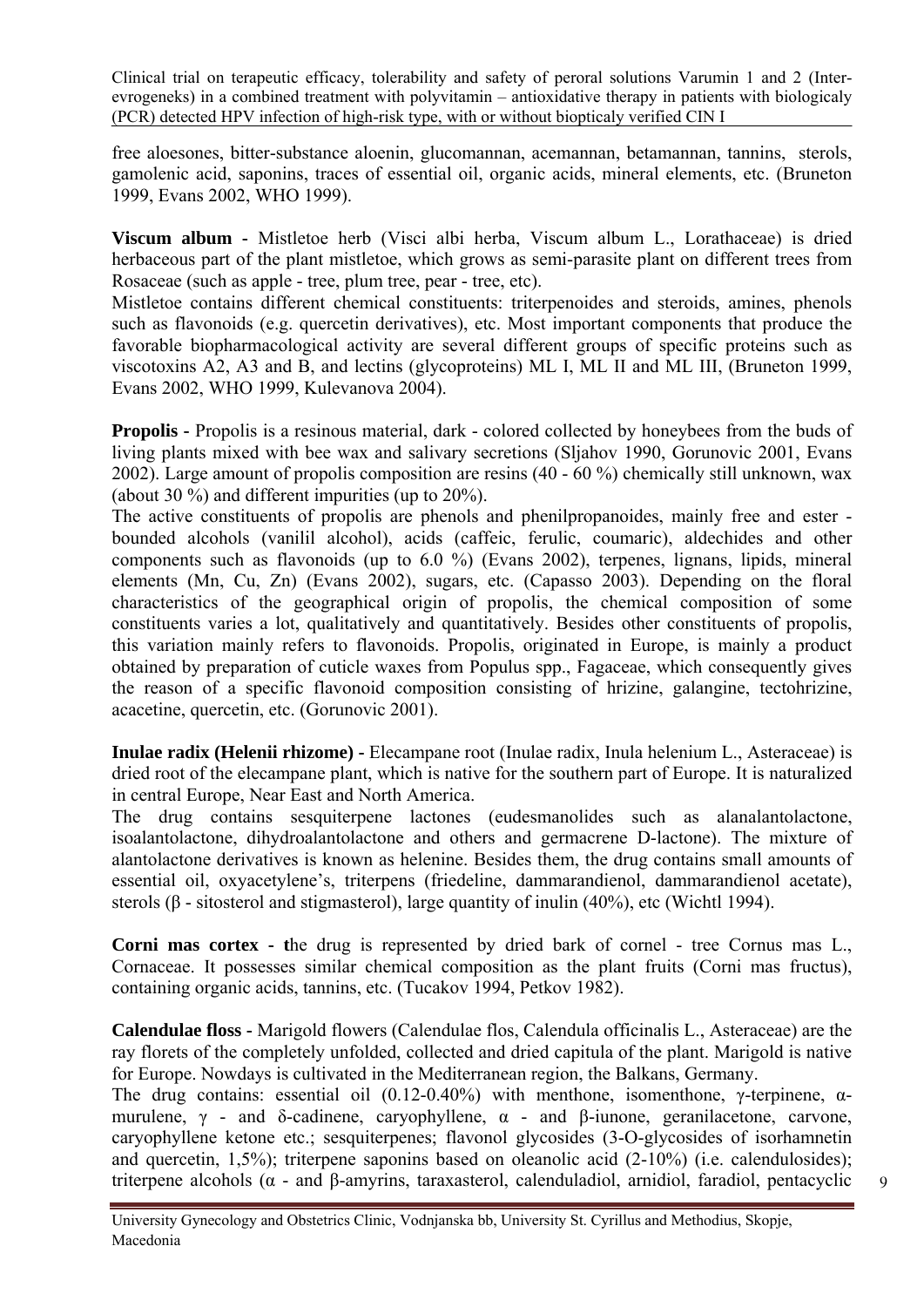triterpene triols, etc.); carotenes, xanthophylls, polyacetylenes, phenol - carboxylic acids, bitter substances, sesquiterpene lactones, tannins, immunostimulative polysaccharides (rhamnoarabinogalactan and two arabinogalactans) (Wichtl 1994).

**Milefolli herba -** Milefolli herba is dried herbaceous part of yarrow (Achillea milefollium L., Asteraceae) collected in flowering stage. Contains essential oil (0.2 - 1.0 %) which depending on the origin, may contain up to 50% chamazulene (azulene chemotype) or no chamazulene (azulene free chemotype). In azulene type of essential oil large amount of α− and β−pinene are also present, followed by caryophyllene, while in azulene-free type camphor, sabinene, 1.8-cineole,  $\alpha$ -pinene and isoartemisiaketone are the major components. Achilicin has been identified as one of the proazulenes. Besides this, guaianolides and germacranolides are also present, polyalkynes (pontica epoxide), flavonoids (apigenine, luteoline and their glycosides), phenolic acids, triterpenes, sterols, cyanogenic glycosides, coumarins, tannins, etc. (Wichtl 1994).

**Cynodonii rhizoma -** The drug is represented by dried underground part of the plant Cynodon dactylon (L.) Pers., Poaceae. It contains saponins, mucilage, sugars, triticyne and other components (Petkov 1982).

**Hyperici herba -** Hyperici herba is dried herbaceous part of St. John's wort (Hypericum perforatum L., Hypericaceae) collected in flowering stage.

The drug contains: 0.05-0.30% naphthodianthrones (hypericin, pseudohypericin and related components); 2 - 4% flavonoids, derivatives of quercetin (hyperoside, quercitrin, isoquercitrin, rutin) and apigenine (biapigenine), up to 3% hyperforin and related phloroglucinols, structurally close to the bitter substances of hops, up to 0.3% essential oil, up to more than 10% tannins, small amounts of procyanidins, etc. (Wichtl 1994).

# **SPECIFIC PHARMACODYNAMICS**

#### **Laxative effect**

Anthraquinone glycosides from Aloe have the most pronounced laxative activity. After oral administration, anthraquinone glycosides are hydrolyzed to active anthrone which stimulates colonic motility over the inhibition of Na+/K+ - pump and chloride channels under the influence of the intestinal bacterial flora and the enzyme glycosidase. This leads to increased liquid and chloride secretion inside the colon (De Witte 1993, Ishii 1990).

The laxative effect of Aloe is tested on rats. Nine hours after aloe administration, diarrhea was provoked by different doses, like 5g/kg (20%) and 20g/kg (100%) (Barnes 2002, PDR for Herbal medicines 2000, WHO 1999, Izzo 1999). Researchers point out that the influence of a large number of anthraquinones and anthrones (23 different constituents) over the Cl-channels activation in Ehrilich tumor cells leads to inhibition of the activity, especially aloe - anthrone or emodin anthrone (Hoenig 1992). In many cases, these anthraquinones reduce the chloride cell permeability even more than the Cl-channel block 130B does it. On the other hand, both components do not show inhibiting action over Na+/K+ - ATPase (Hoenig 1992). Rhein, frangula - emodin and other anthraquinones with additional phenol function show inhibition also (Hoenig 1992).

Research implied that laxative effect of aloin and 1.8 - anthraquinones can relatively depend on prostaglandin synthesis inside the intestines (Capasso 1983). Possibly, Nitric oxide (NO) may be the mediator of the laxative effect over the anthraquinone products (Izzo 1999).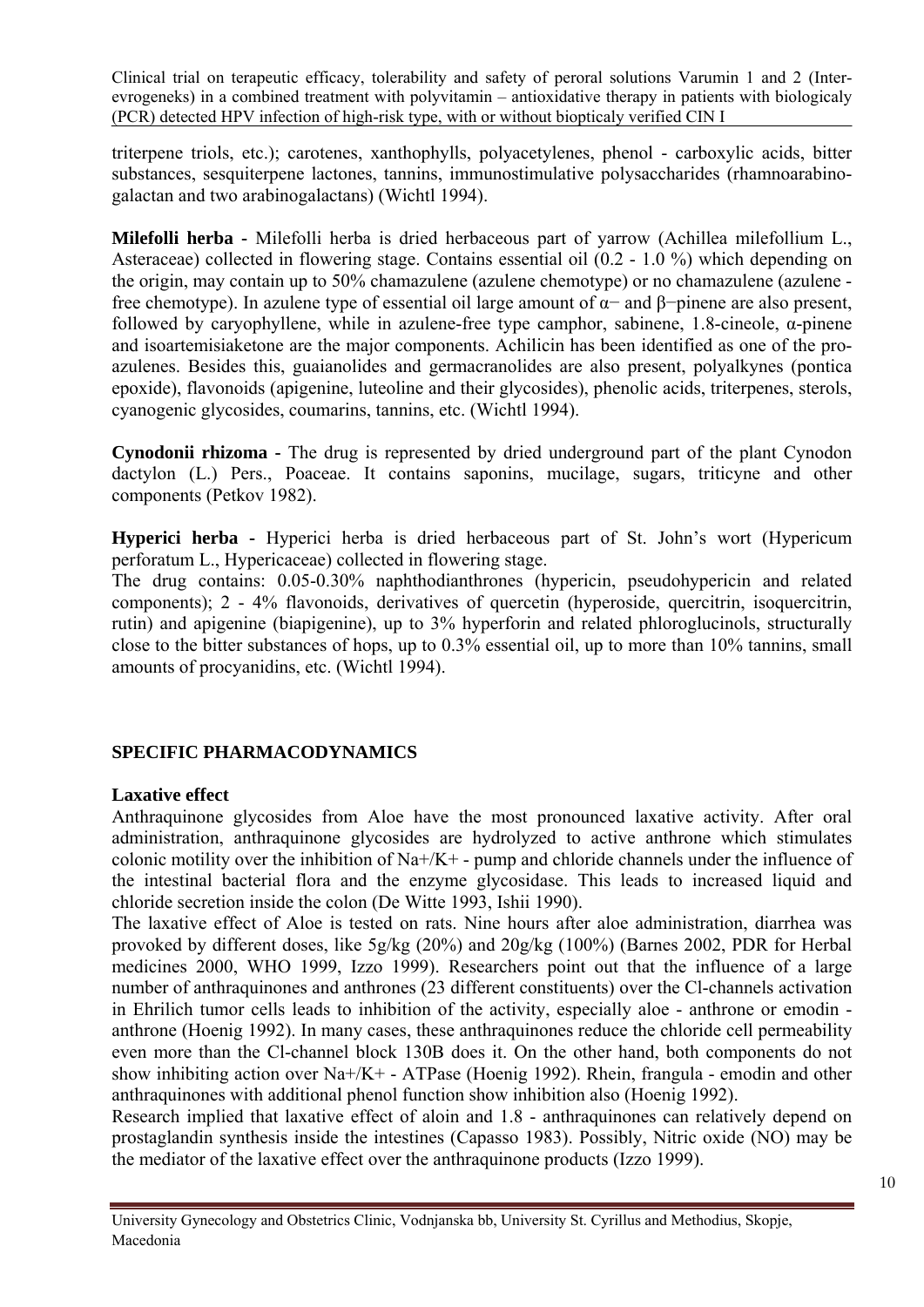The effect of the rein and aloe - emodin is compared with the effect of the ricinoleic acid and calcium ionophore A23187 over the release of thrombocyte - activating factor (PAF) from human gastrointestinal tissue in vitro. It is confirmed that rhein does not have any activity and that the activity of aloe - emodin is determined by the activity of the other components (Tavares 1996). Later, it was confirmed that the inhibition of  $Na + / K +$  - ATPase and the release of NO are relevant in stimulating secretion of electrolytes and relaxation of smooth intestinal mucosa and that NO plays significant pathophisiological newly - confirmed role in relation to PAF, which provokes contractions of the smooth muscles (Longo 2002). Although the above mentioned data comes from experimental animal studies, no general conclusion can be made that biological factors PAF and NO have their role in stimulating the colon (Assement report of HMPC for Aloe 2007).

#### **Anti - neoplastic (cytotoxic) activity**

The antraquinone aglycones (aloe-emodin from Aloe) exert certain antitumor activity in vitro. Aloe-emodin suppresses tyrosine kinase activity of HER-2/neu-encoded p185-neu receptor resulting in antiproliferative activity (Barnes 2002, Leung 1980, Zhang 1996).

Antitumor effects of five Aloe components (aloins A and B, aloesin, aloeresin, aloe - emodin) were studied on human K562 leukemia cells and on the multidrug resistant b(MDR) variant cell line, k562/R. Only the aglycone aloe - emodin produced reproducible antitumor effects. Aloe - emodin caused mainly cytostasis and accumulation of the cells in S and G2 - M phases of the cell cycle during the first 48h of treatment. In another study, where chemopreventive role of aloe - emodin in human promyelocytic leukemia HL - 60 cells in vitro was evaluated, it was concluded that aloe emodin appeared to exert its antineoplastic properties by inhibiting proliferation and inducing cell cycle arrest, and apoptosis underwent activation of caspase-3 in human leukemia HL-60 cells (Chen 2004).

Cytotoxic activity of mistletoe extract and isolated mistletoe glycoproteins has been investigated in numerous in vitro and in vivo studies. Significant antitumor activity has been observed in vivo against murine Lewis lung carcinoma, colon adenocarcinoma 38 and C3H mammary adenocarcinoma 16/C (Khwaja 1986). Sensitivity to mistletoe extract has been documented for acute lymphoblastic leukemia (Newall 1986).

Cytotoxic activity in vitro and antitumor activity in vivo (against mouse Ehrlich carcinoma) have been documented for marigold extracts. The most active fractions in vivo were saponine - rich fraction (Boucard - Maitrey 1988).

Numerous in vitro studies have demonstrated that hypericin is a potent inhibitor of protein kinase C (Agostinis 1995, De Witte 1993, Zhang 1996). Hypericin treatment of glioma cell lines inhibited growth and induced cell death due to protein kinase C. Receptor tyrosine kinase activity of epidermal growth factor is also inhibited by hypericin and may be linked to its antiviral and antineoplastic effects (De Witte 1993, Panossian 1996). In vitro cytotoxicity against human colon carcinoma cells (CO 115) has been described for hyperforin - related constituents, isolated from Hypericum calycinum and H. revolutum (Newall 1996).

# **Immunostimulative and immunomodulatory effects**

Extracts of mistletoe herb and isolated polysaccharides of the plant demonstrate non - specific immunostimulative activity, which depends on the frequency and the quantity of the applied extract (Newall 1996). Nowadays, there is no more doubt about the effect of mistletoe extracts on immune reactions in vivo and in vitro and it is clear that different antigens presented in these extracts can modulate various cell types of the innate and adaptive immune system (Klein 2007). Mistletoe lectin (ML-1), viscotoxins, oligo- and polysaccharides exert immunostimulative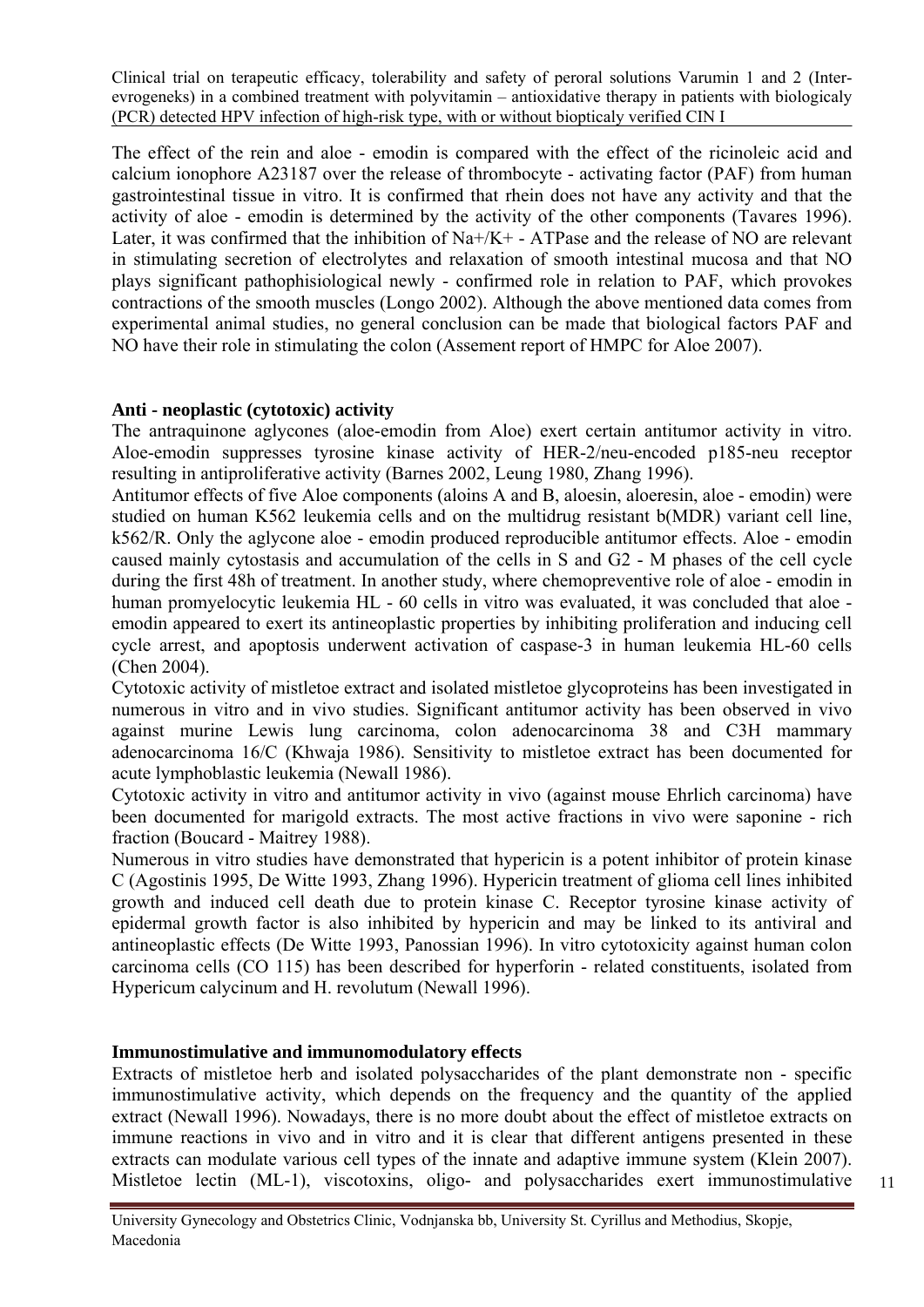properties. It is a fact that despite all efforts to analyze the effect of mistletoe extracts on immunocompetent cells during the last 20 - 30 years it is, however, still unknown whether the observed alterations of immunological reactions during mistletoe therapy have any effect indeed on the tumor defense and survival of tumor patients (Klein 2007).

Extracts of propolis and isolated components of propolis demonstrate immunostimulative activity. Ethanol extract of propolis induces antibody production by mice spleen cells. Propolis modulated both in vivo and in vitro C1q production by macrophages as well as the action of complement system receptors on these cells (Dimov 1991, 1992). Some components of propolis (i.e. cinnamic acid) act on host defense, stimulating lymphocyte proliferation and inducing IL-1 and IL-2 production (Ivanovska 1995), and tend to inhibit H2O2 release by peritoneal macrophages or induce increased metabolic production. Other study confirmed increased lytic capacity of NK cells (when activated with propolis extract) against tumor cells (Sforcin 1996). Some authors suggest that immunostimulative activity of propolis may be due to macrophage activation and enhancement of macrophage phagocytic capacity (Scheller 1989, Tatefuji 1996).

Extract of marigold (contains specific high molecular weight polysaccharides) possess immunostimulative activity in granulocyte and carbon clearance tests (Wagner 1985).

#### **Agglutinating activity**

Lectin fraction of mistletoe herb shows agglutinating activity. Lectins are glycoproteins capable for binding to large number of cells including erythrocytes, lymphocytes, leucocytes, macrophages, glycoproteins and plasma proteins (Newall 1996).

#### **Hypotensive effects**

The exact nature of the hypotensive effect of mistletoe herb remains unclear, although it has been reported that the activity is mainly due to inhibitory effect on the vasomotor centre in medulla oblongata (Petkov 1979, Newall 1986). In addition, it has been stated that hypotensive action of mistletoe is mainly a reflexive feature, exerting a normalizing effect on both hypertensive and hypotensive states (Petkov 1979). The effect of different mistletoe plant parts and host - plant on the hypotensive activity has been studied with highest activity reported for mistletoe leaves parasitizing on willow (Petkov 1979).

Sesquiterpene lactones from elecampane root posses hypotensive effect (Newall 1996).

Sesquiterpene lactones from yarrow posses hypotensive activity (PDR for herbal Medicines 2000, Barnes 2002).

#### **Effects on central nervous system**

Water extract of elecampane root shows sedative effect on CNS (Newall 1996).

St. John's wort extracts (hypericin, xanthenes and flavonoids) possess antidepressive, antineurotic and anxiolytic activity (Barnes 2002, Evans 2002, Petkov 1982, Newall 1996). The European commission categorizes St. John's wort as MAO - inhibiting plant. Results obtained from in vivo studies revealed that MAO - inhibiting action has a very low intensity and it is due to hyperforin, flavonoids (aglycones and quercitrin), less to hypericin. All of the mentioned components act as anxyolitics by inhibition of type A MAO. Extracts of St. John's wort, due to their CNS activity, are used for treating insomnia, epilepsy, middle neurotic states, etc. (WHO 1999, Barnes 2002, PDR for Herbal Medicines 2000, Bruneton 1999, Dewick 1997, Newall 1996).

A commercial extract of St. John's wort has exhibited psychotropic and antidepressant activities in mice (Okpanyi 1987). It has been suggested that biflavonoids may be sedative principal in the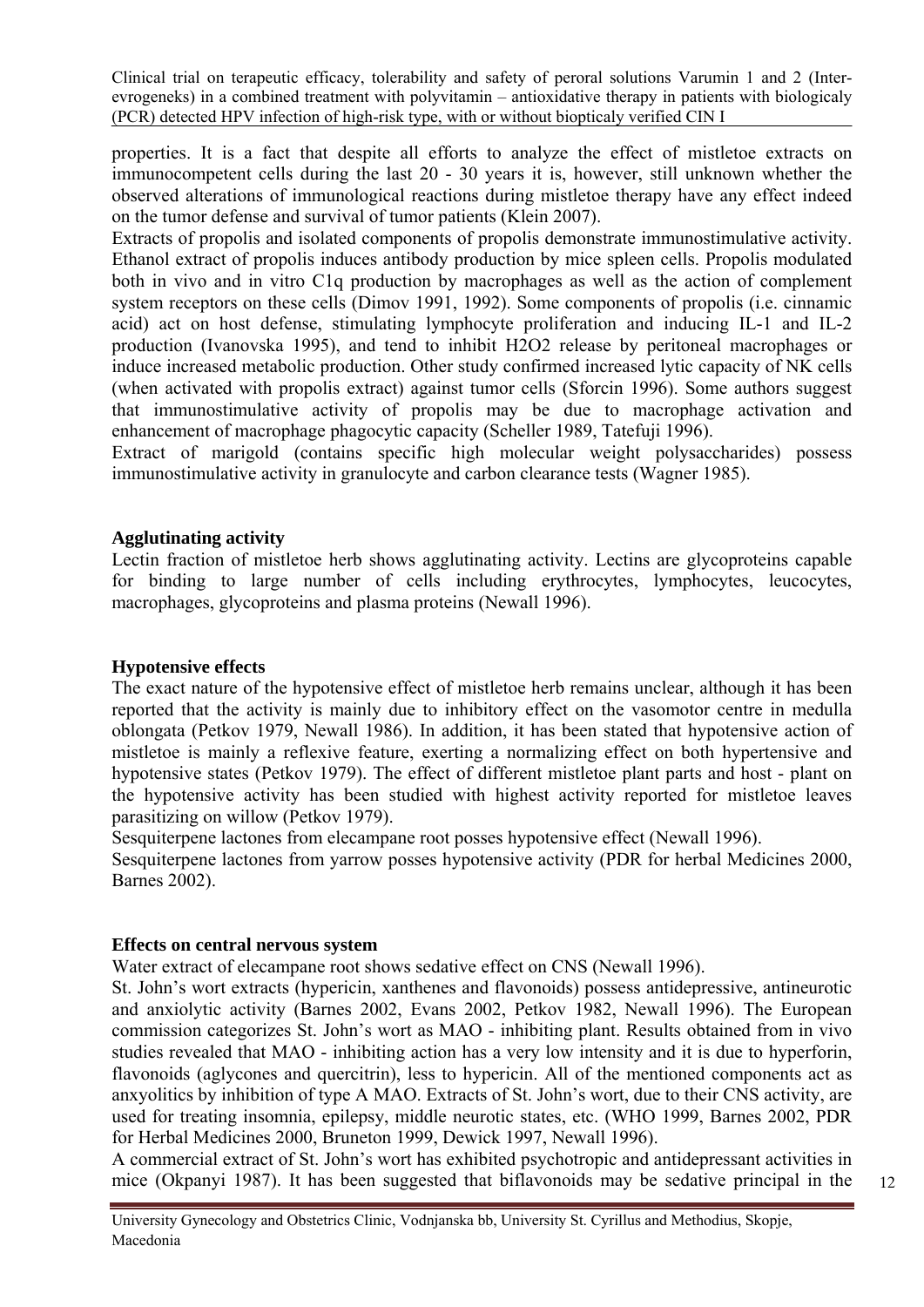extract (Berghofer 1987, 1989), while for hypericin is stated that in small quantities it has tonic and tranquillizing action in human (Newall 1996).

# **Antibacterial and antiviral activity**

Anthraquinone derivatives from Aloe posses antibacterial activity, which is confirmed in vitro on Mycobacterium tuberculosis and Bacillus subtilis (MICs 0.125 mg/ml and 0.25 mg/ml respectively). Aloe - emodin is considered a particularly active component that in certain doses inhibited growth of Helicobacter pylori and four different species of Staphylococcus aureus, which demonstrated resistance to methicillin (Barnes 2002, PDR for Herbal Medicines 2000, Heinrich 2004). Aloe - emodin presents direct antiviral activity on Herpes simplex virus type 1 and 2, Varicella zoster virus, Pseudorabies virus and Influenza virus (Barnes 2002, PDR for Herbal Medicines 2000).

Propolis acts as a strong bacteriostatic, bactericide and fungicide agent. With respect to its antimicrobial activity, propolis inhibits bacterial growth with a major effect on Gram - positive and limited action on Gram - negative bacteria (Grange 1990). Ethanol extracts of propolis show antimicrobial activity on Bacillus aureus, Staphylococcus aureus, Escherichia coli, Pseudomonas aeruginosa and Candida albicans (Kujumgiev 1999, Velikova 2000, Bankova 2005). The effects are probably due to the presence of flavonoids, phenolic acids and their esters (i.e. methyl ester of caffeic acid) (Gorunovic 2001, Evans 2002, Capasso 2003, Bankova 1999, 2000). Ethanol extracts of propolis show antimicrobial activity on methicillin - resistant Staphylococcus aureus as well as on vankomycin - resistant Enterococcus faecium (Kilic 2005).

Extracts of elecampane root and isolated sesquiterpene lactones (alantolaktone, isoalantolaktone and other lactones) posses antimicrobial and antifungal effects (Newall 1996).

Extracts of marigold (flavonoids and essential oil) posses antibacterial and fungicidal activity (Barnes 2002).

Ethanol extracts of yarrow (sesquiterpene lactones) demonstrate middle antimicrobial activity on Staphylococcus aureus, Bacillus subtillus, Mycobacterium smegmatis, Escherichia coli, Shigella sonnei and Schigella flexneri (Moskalenko 1986, Chandler 1982).

Phenolic components of St. John's wort posses antimicrobial activity (Barnes 2002, Evans 2002, Newall 1996). In the older literature, some authors cited that St. John's wort isolates such as novomanin, water - soluble imanin and imanin were strong antimicrobial agents (Newall 1996). It is also published that novomanin is potent topical antimicrobial agent against Staphylococcus aureus, with more potent activity than sulphanilamides (Newall 1996). Extract of St. John's wort are active on staphylococci, shigelleae, Escherichia coli (Sakar 1986, Koesnikova 1986). The fractions containing flavonoids and catechins possess antiviral activity on Influenza virus in range 83 - 100 % (Mishenkova 1975). Antiviral activity is published for hypericin against HIV and hepatitis (Newall 1996).

#### **Anti - inflammatory effect**

Water extract of Aloe inhibits histamine release from peritoneal mast cells in animal models (rats) where histamine release was induced by antigen stimulation (Yamamoto 1993, Barnes 2002, PDR for Herbal Medicines 2000).

Extracts and isolated components of elecampane root posses antiflogistic effects (Evans 2002, Newall 1996).

Some components of propolis like caffeic acid methyl ester and flavonoids (galangin) are pointed out to be responsible for the extensive anti - inflammatory effects, via inhibition of COX II enzymes important for prostaglandin production, NF - kB inhibition and stimulation of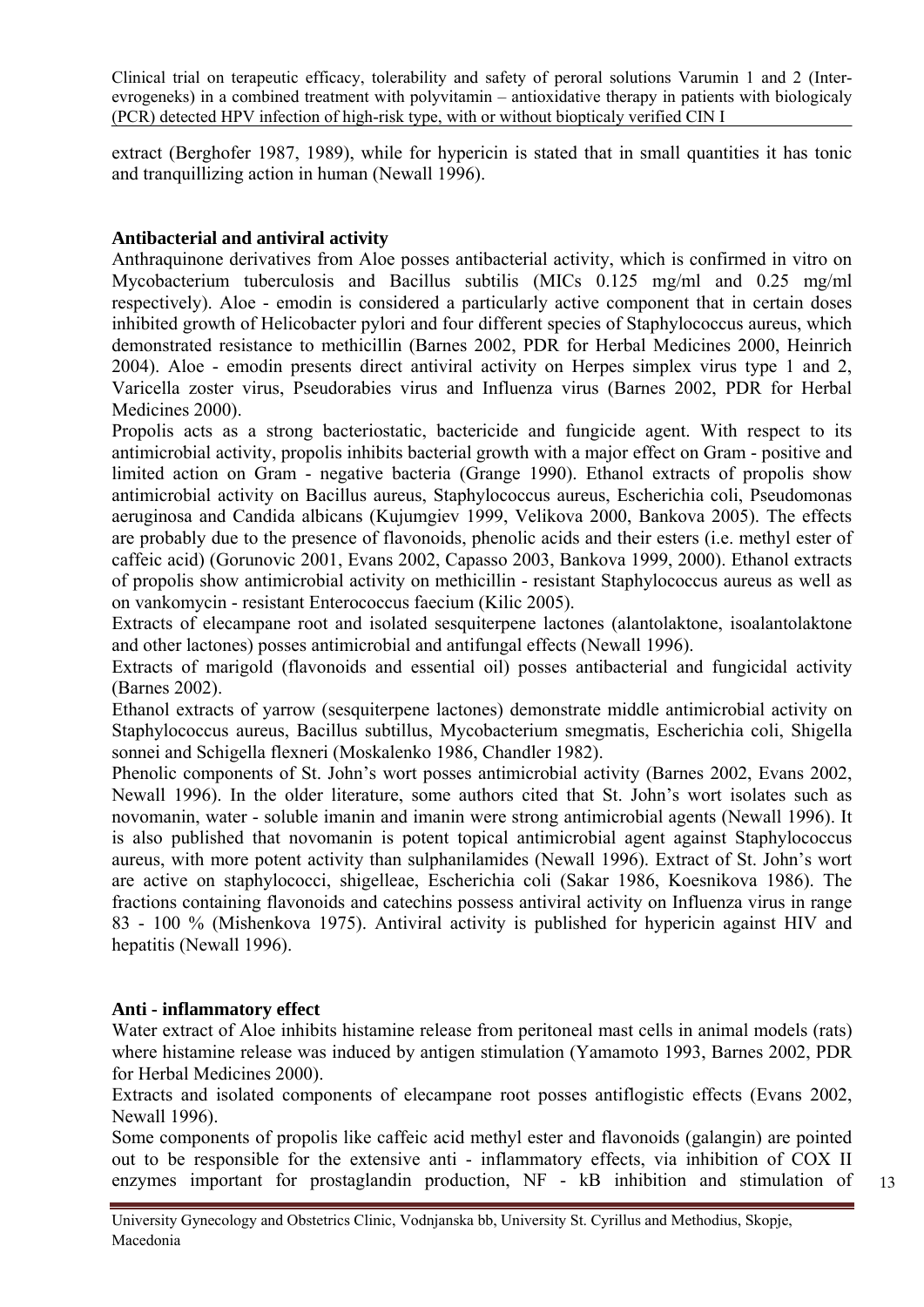leukocytosis (Capasso 2003). Anti - inflammatory and analgesic effects of a standard ethanol extract of propolis were tested on mice (Paulino 2003) - the extract inhibited abdominal contortions with an ID50 = 7.4 mg/kg. In the formal in test the extract caused a significant reduction of pain in mice treated with 100 mg/kg of extract during the neurogenic phase and for the inflammatory phase with all doses of the extract, with an  $ID50 = 2.5$  mg/kg. Ethanol extract of propolis inhibited also the capsaicin - induced ear edema in mice. The analgesic effect of the extract was associated with the inhibition of inflammatory responses and not to a simple irritation of nervous terminals (Paulino 2003). In other study, inhibition of dyhydropholate - reductase was found, due to the activity of caffeic acid (Strehl 1994).

Anti - inflammatory activity has been documented for aqueous extract of yarrow using mouse and rat paw edema models, with inflammation induced by yeast and various inflammatory substances including histamine, caragenan and prostaglandin (Barnes 2002, Newall 1996). In general, anti inflammatory properties are associated with components of the essential oil of yarrow, particularly for azulenes (Evans 2002, Newall 1996, Miller 1998).

Alcohol extract of marigold acts as an anti-inflammatory agent (Mills and Bone, 2000), probably due to triterpenoid esters (Barnes 2002, Newall 1996). In experimental models on rat marigold extracts were effective in dextran and burn edemas and in acute lymphedema. Activity against lymphedema was primarily attributed to an enhancement of macrophage proteolytic activity (Casley - Smith 1983).

St. John's wort extract prepared with vegetable oil has a durable reputation as an antiinflammatory and wound-healing agent (Samuelsson 1999, Bruneton 1999, WHO 1999, Bombardeli 1995). The anti - inflammatory effect is probably due to the activity of hypericin which demonstrates protein kinase C inhibition as well as inhibition of releasing of arachidonic acid and leucotriene B4 (Panossian 1996). St. John's wort extract was found to suppress inflammation in mice induced by caragennan and PGE1 (Schipochliev 1981). Anti - inflammatory and antiulcerogenic properties have been documented for amentoflavone, a biapigenine derivative (Berghofer 1989).

# **INTERACTIONS**

Herb-Drug Interactions in simultaneous use of Aloe

- Oral Glyburide: Aloe may increase hypoglycemic effects.
- Topical Hydrocortisone: Aloe may increase anti-inflammatory effects.
- Sevoflurane: Aloe may have additive antiplatelet effect causing excessive bleeding during surgery.
- Long-term use of Aloe with products containing cardiac glycosides or medicines for cardiac disorders (arrhythmia) can lead to excessive loss of potassium and can accentuate the effect of cardiac glycosides and arrhythmia medicines.
- Thiazide diuretics and corticosteroids: Aloe increases the possibility of potassium loss (Newall 1996).

Herb-Drug Interactions in simultaneous use of Viscum Album (Newall 1996, Barnes J, et al. 2001):

- Urerotonics additive effect, because of the tonic stimulation of tyramine on the uterus
- Antihypertensives additive hypotensive effect
- Digoxin antagonistic effect due to negative inotropic effect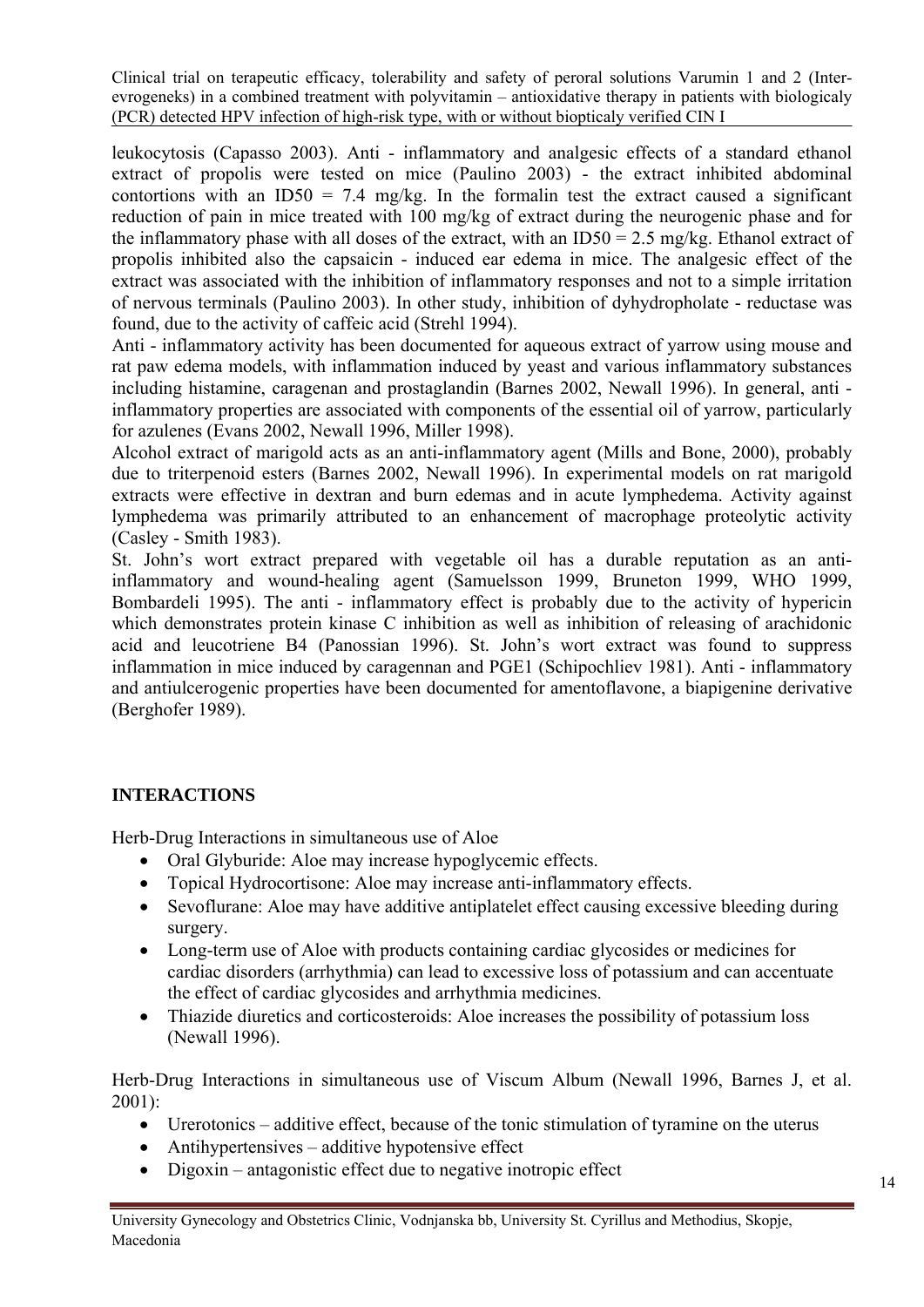- Antiarrythimcs antagonistic effect due to negative inotropic effect
- Antidepressants additive effect
- Anticoagulants additive effect

Simultaneous use of products containing elecampane extract with hypoglycemic and antihypertensive medicines may cause interactions (Newall 1996).

Overdose of yarrow may interfere with anticoagulant and antihypertensive therapy (Newall 1996).

No data is published on interactions of marigold, cynodon or cornel - tree.

**Herb-Drug Interactions** in simultaneous use of St. John's wort extract (Andren L, et al. 2007; Barnes J, et al. 2001; Brinker F. 2001; Eggertsen R, et al. 2007; Frye RF, et al. 2004; Gurley BJ, et al. 2008; Jiang X, et al. 2004; Markowitz JS, et al. 2003; Mathijssen RH, et al. 2002; Schwarz UI, et al. 2007; Smith P, et al. 2004; Xu H, et al. 2008)

**Cytochrome P450 3A4**: St. John's wort has been shown to induce cytochrome isoenzyme 3A4, therefore affecting metabolism of certain medications and reducing serum concentrations. CYP 3A4 levels return to normal 1 week after discontinuing St. John's wort 21. Drugs metabolized by 3A4 include:

- **Theophylline:** Blood levels of theophylline may be significantly reduced, resulting in decreased efficacy.
- **HIV protease inhibitors:** Blood levels of indinavir, nelfinavir, ritonavir, and saquinavir can be significantly reduced, resulting in increased HIV viral load and development of viral resistance.
- **HIV non-nucleoside reverse transcriptase inhibitors:** Blood levels of efavirenz and nevirapine can be significantly reduced, resulting in increased HIV viral load.
- **Cyclosporin / Tacrolimus:** Blood levels of cyclosporin or tacrolimus can be significantly reduced, resulting in decreased efficacy.
- **Diltiazem / Nifedipine:** Blood levels of diltiazem or nifedipine can be reduced, resulting in decreased efficacy.
- **Irinotecan:** Due to changes in hepatic metabolism caused by St. John's wort, levels of irinotecan metabolite SN-38 may be lowered by as much as 40% for up to 3 weeks following discontinuation of St. John's wort.
- **Warfarin:** May increase or decrease activity when administered concomitantly. Internal normalization ratio (INR) should be monitored routinely. S-isomer may have increased metabolism due to CYP 3A4 induction. S-isomer may have decreased metabolism due to CYP 1A2 inhibition.
- **Digoxin:** Prolonged concurrent administration may result in decreased absorption of digoxin with lowered plasma concentrations.
- **Triptans:** Increased serotonergic effect and possible serotonin syndrome when combined with sumatriptan, naratriptan, rizatriptan, or zolmitriptan.
- **SSRIs:** Increased serotonergic effect and possible serotonin syndrome when combined with citalopram, fluoxetine, fluvoxamine, paroxetine, or sertraline.
- **Tricyclic Antidepressants:** Increased serotonergic effect and possible serotonin syndrome when combined with nefazodone, amitriptyline, or imipramine. Possible reduction in efficacy of antidepressants due to changes in metabolism.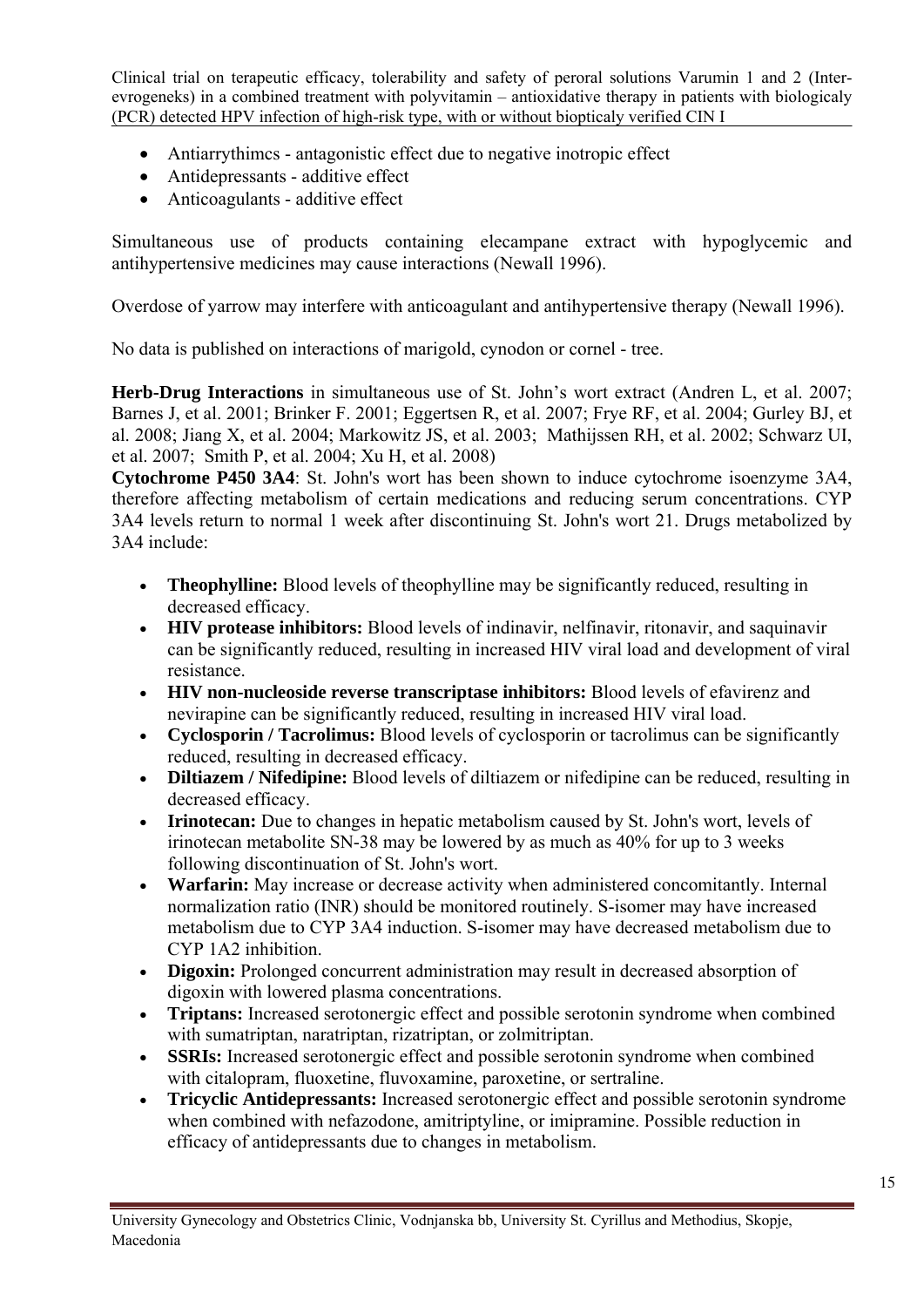- **Oral Contraceptives:** May reduce blood levels resulting in decreased efficacy (i.e., breakthrough bleeding or pregnancy).
- **Alcohol:** May result in increased sedation.
- **Anesthetics:** Case report of cardiovascular collapse (hypotension without anaphylactic symptoms) shortly after induction of general anesthesia with fentanyl, propofol, dtubocurarine, and succinylcholine followed by nitrous oxide, oxygen, and isoflurane.
- **Chemotherapy:** Due to changes in hepatic metabolism caused by St. John's wort, chemotherapy levels may be altered, resulting in increased toxicity or decreased efficacy. Caution should be exercised when administering concomitantly with chemotherapy (i.e., cyclophosphamide, paclitaxel, etoposide, irinotecan).
- **Tamoxifen:** Due to changes in hepatic metabolism caused by St. John's wort, levels of tamoxifen may be lowered, resulting in reduced efficacy.
- **Alprazolam:** May reduce blood levels, resulting in decreased efficacy.
- **Dextromethorphan:** May reduce blood levels, resulting in decreased efficacy.
- **Sympathomimetics:** Concomitant administration may produce increased serotonergic activity and possible serotonin syndrome.
- **Imatinib:** Increase clearance.
- **Simvastatin:** Increase clearance, resulting in increased LDL cholesterol.
- **Atorvastatin:** Increase clearance, resulting in increased LDL cholesterol.

**Cytochrome P450 2C9:** St. John's wort has been shown to induce cytochrome isoenzyme 2C9, therefore affecting metabolism of certain medications and reducing serum concentrations. Drugs metabolized by 2C9 include:

• **Gliclazide:** Increase clearance.

# **PHARMACOKINETICS / BIOAVAILABILITY**

No pharmacokinetic data is available for water extracts of herbal drugs: aloe, mistletoe herb, propolis, elecampane root, marigold, yarrow, cornel-tree bark, Cynodonii rhisoma, and St. John's wort. Certain number of data could be found considering pharmacokinetics of some active constituents of above mentioned drugs, obtained in animal studies for aloins from aloe, lectins and voscotoxins from mistletoe and hypericin, hyperforin and quercetin from St. John's wort, etc. No pharmacokinetic data is available for the active constituents from elecampane, marigold, cynodon or cornel - tree. The following data may be considered as corresponding to this report:

Aloins A and B, hydroxyaloins and aloinosides A and B are not absorbed in the upper gut. In humans, they pass into the colon unmodified after oral ingestion. Human intestinal flora are able to break down O - glycosides easily but only to some extent C - glycosides of most anthranoides. Experimental studies on rats resulted positively only in gnotobiotic rats mono - associated with the Eubacterium sp. BAR in which administration of barbaloin causes severe diarrhea. Only in those rats, barbaloin was transformed to aloe - emodin athrone, which is responsible for the laxative effect. In contrast, another study showed that aloe - emodin - 9 - anthrone was produced in the rat large intestine, as main active metabolite, which acts specifically on the colon (Assessment report on Aloe barbadensis and aloe HMPC, 2007). After oral administration of 4.5 mg/kg 14C - aloe emodin to rats, 20 - 30% of the dose was excreted in urine and the rest in faeces. Aloe - emodin was quickly metabolized to rhein, to an unknown metabolite and to conjugates of all three. In the plasma 10% of 14C - activity was identified as free aloe - emodin. Maximum plasma values were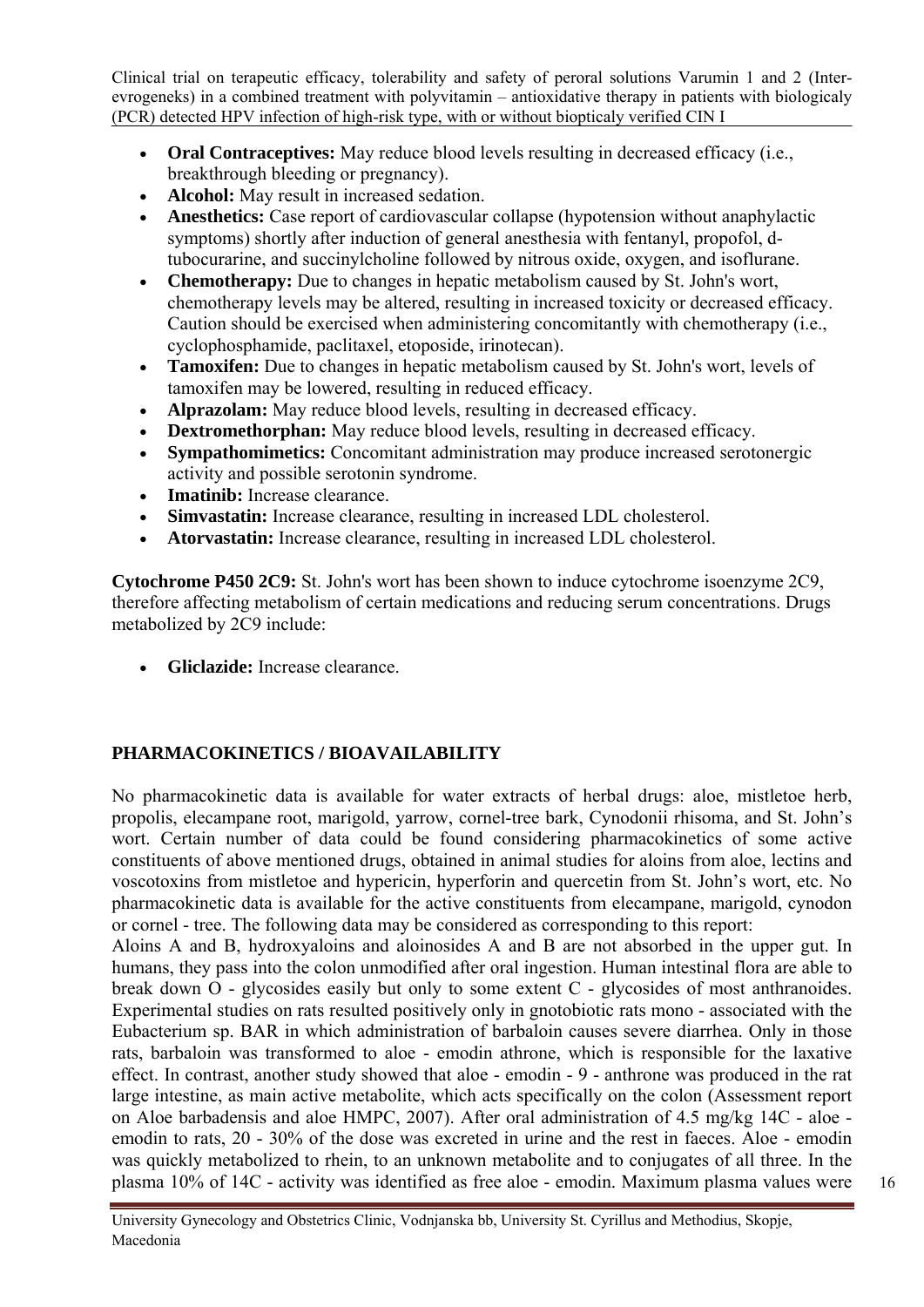reached 1.5 - 3 h p.a. with 248 (male) and 441 (female) ng equivalents aloe - emodin/ml. Maximum concentrations in plasma were about 3 times higher than those in ovaries and 10 times higher than those in testes. Only liver, kidney and intestinal tract showed higher concentrations than plasma. Terminal half - life (for radioactivity) in blood was about 50 h (Assessment report on Aloe barbadensis and aloe HMPC, 2007). The ESCOP monograph mentioned research report of a human pharmacokinetic study, in which after oral administration of aloes (equivalent to 16.4 mg of hydroxyanthracene derivatives) for 7 days, aloe - emodin was detected as a metabolite in the plasma only sporadically and with maximum concentrations of less than 2 ng/ml. In the same study rhein was detected in the plasma in concentrations ranging from 6 - 28 ng/ml after single dose administration. There was no evidence of accumulation of rhein (Assessment report on Aloe barbadensis and aloe HMPC, 2007).

The pharmacokinetics of mistletoe lectins from whole plant mistletoe extract is still unknown. Studies with intravenous application of a recombinant type II ribosome inactivating protein analogous to mistletoe lectin revealed a short half - life of about 13 min in cancer patients (Huber 2007).

Limited summary information is available on the pharmacokinetics of hypericin and pseudohypericin in mice and humans. After oral administration of 14C - labeled hypericin and pseudohypericin to mice, these substances are absorbed to 80% and 60%, respectively. In humans, after oral administration of hydromethanolic extract of Hypericum perforatum, containing 0.1% total hypericin (300 to 1800 mg per person), plasma half - life of approximately 6 h was observed for hypericin. After administration of an extract containing 0.3% total hypericin, plasma half - life was approximately 25 h for hypericin and 16 to 36 h for pseudohypericin (Summary report on Hypericum perforatum, EMEA/MRL 1999).

# **WARNINGS, SIDE EFFECTS, ADVERSE REACTIONS, CONTRAINDICATIONS**

**Aloe vera** gel should not be confused with aloe juice or aloe latex, both of which contain anthraquinone, a cathartic laxative. Aloe vera taken for internal use should be discouraged due to possible adverse effects and inconclusive clinical data. Aloe vera injections for cancer patients have resulted in several deaths. [The FDA rules that aloe is not safe as a stimulant laxative](http://www.fda.gov/ohrms/dockets/98fr/050902a.htm).

Topical administration of aloe vera gel is considered safe but oral consumption of aloe can cause gastrointestinal upset and electrolyte abnormalities. Inappropriate use of aloe vera supplements has been linked to thyroid dysfunction, acute hepatitis and perioperative bleeding. Parenteral administration of aloe should be avoided due to potential toxicities and lack of clinical efficacy in humans.

Side effects of Aloe are well documented in literature: abdominal spasms and pain may occur after even one single dose of Aloe. Overdose can lead to abdominal spasms and pain, as well as formation of thin, watery stool. Prolonged use of anthraquinone laxative (aloe) may lead to electrolyte disturbances (hypokalaemia, hypocalcaemia) in more serious cases metabolic acidosis, malabsorption, weight loss, albuminuria and haematuria. Weakness and orthostatic hypotension may be exacerbated in elderly patients when stimulant laxatives are repeatedly used. Melanotic pigmentation of the colonic mucosa has been observed in individuals taking anthraquinone laxatives for extended periods. The pigmentation is clinically harmless and usually reversible within 4 to 12 months after the drug is discontinued (Muller - Lissner 1993). Chronic abuse of anthraquinone laxatives may lead to hepatitis (Beuers 1991). Conflicting data exist on other toxic effects such as intestinal - neuronal damage after long - term use (Muller - Lissner 1993). Products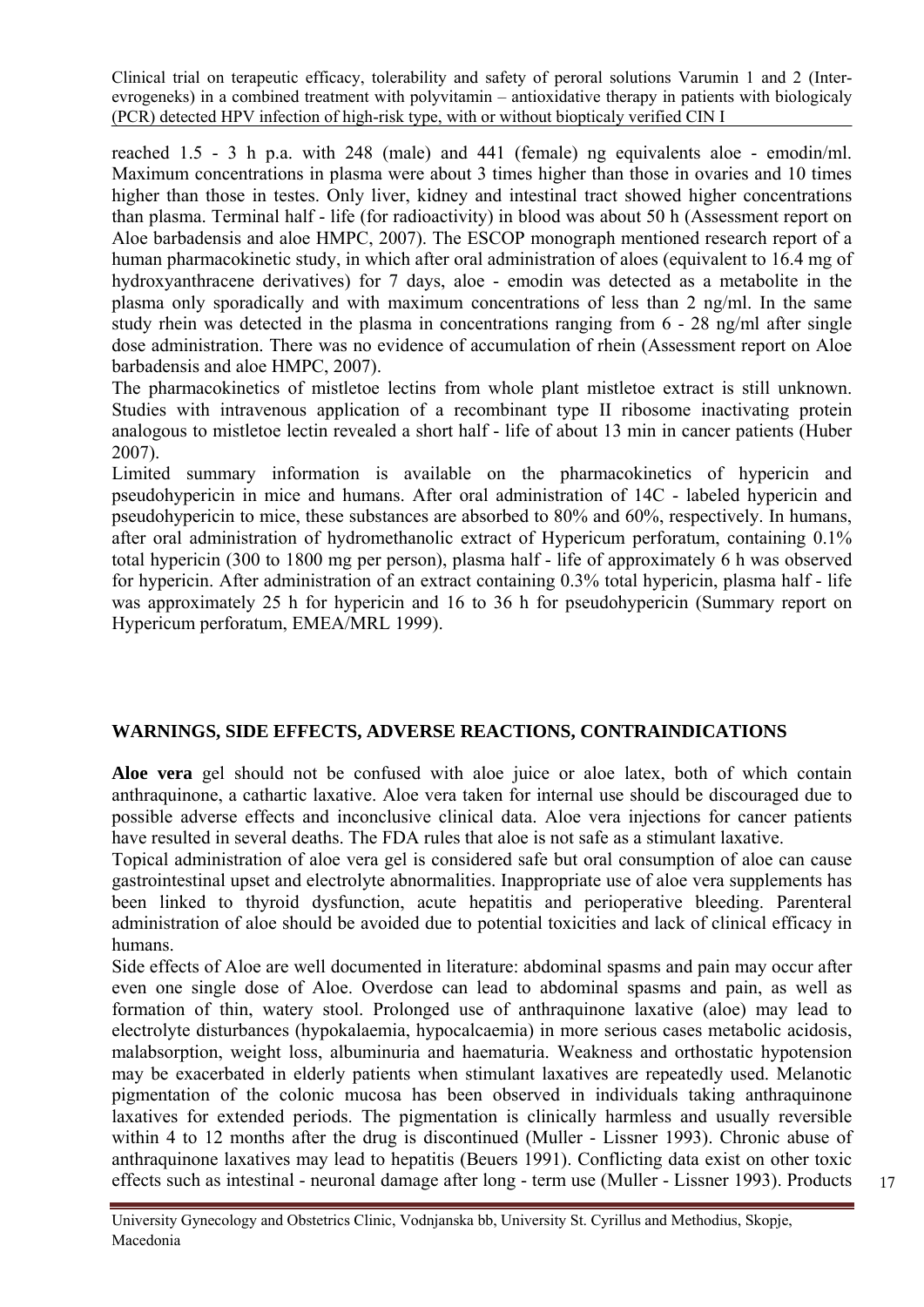containing Aloe should not be used by patients that suffer intestinal obstruction or stenosis, dehydration or chronic constipation (WHO 1990), inflammatory intestinal diseases such as appendicitis, Crohnn disease, ulcerative colitis, irritable bowel syndrome, etc. (Wichtl 1994). Aloe is not recommended for children under the age of 10. Women are not supposed to take Aloe during pregnancy and lactation unless it is recommended and supervised by a doctor (Wichtl 1994). Patient with cramps, colic, hemorrhoids, nephritis, or any undiagnosed abdominal symptoms such as pain, nausea or vomiting (WHO 1999) should not intake aloe. Prolonged use of products containing Aloe can lead to hypersensitive reactions manifested in dermatitis and eczematous formations, loss of electrolytes (potassium) that may result in hyperaldosteronism, inhibition of intestinal motility, gastrointestinal disorders, cardiac disorders and rarely nephropathy and albuminuria and haematuria (WHO 1999, Gooding 1976).

**Viscum album –** used raw, without previous extraction of the active substances, the whole leafs of the plant are highly toxic  $-3$  of the leafs are enough to induce coma.

Adverse Reactions of mistletoe (Schulz V, et al. 2001, Gorter RW, et al. 1998, Foster S, et al. 1999, Newall CA, et al. 1996).

Common: Headache, nausea, abdominal discomfort, constipation, dizziness, confusion, fatigue, dry mouth, sleep disturbances, and sedation.

Infrequent: Photosensitivity or photodermatitis, elevated liver function tests, acute neuropathy, increased protrombin time (PT).

Case reports: Mania in 3 patients with underlying bipolar disorder. Resolved promptly in 2 patients following discontinuation while the third experienced persistent agitation for several months. Serotonin syndrome: Hypertension, diaphoresis, agitation, dizziness, and weakness with acute onset following 10 days of St. John's wort. Syndrome resolved following supportive care and discontinuation of St. John's wort.

Erythroderma affecting both light-exposed and non light-exposed areas of skin. Developed 4 days after initiation of St. John's wort and resolved after 5 weeks with concomitant oral steroids. Sexual dysfunction: Decreased sexual libido that returned following discontinuation of St. John's wort.

Withdrawal syndrome: Nausea, anorexia, dry retching, dizziness, dry mouth, thirst, cold chills, and extreme fatigue in patient within 24 hours of stopping treatment of St. John's wort after 32 days of treatment.

Products that contain extracts or isolated components of mistletoe can cause side effects such as headache, high fever, leucocytosis, diarrhea, vomitus, orthostatic circulatory disorders, bradicardia, hyponesion, myosis, epileptic seizures and allergic reactions (German Commission E Monograph no. 228, Foster S, et al. 1999, Newall CA, et al. 1996, Schulz V, et al. 2001, Gorter RW, et al. 1998, Kleijnen J, & Knipschild P. 1994, Mengs U, et al. 2002). In animal studies, some chemical components of mistletoe (tyramin and cardioactive components) stimulate the uterus (Newall 1996). Due to lack of relevant data, taking into consideration the toxicity of the drug, the use of it during pregnancy and lactation is highly restricted (Newall 1996). Products containing extracts from mistletoe are not to be used together with cardiotonic, immunosuppressive, anti-hypertensive, antidepressive and anticoagulant therapy (Hulsen 1987). The use of mistletoe is contraindicated in cases of protein hypersensitivity and chronic progressive infections such as tuberculosis (German Commission E Monograph no. 228).

**Propolis** is considered relatively safe for use. However, some data present manifested allergic eczematous contact dermatitis in case of allergic predisposition on bee sting (Capasso 2003). There are some cases when acute oral mycosis was caused by the use of propolis - containing lozenges (Capasso 2003).

Products containing extract from the **root of elecampane** can cause allergic reactions (Newall 1986). The components of essential oil, alantolactone and isoalantolactone can lead to sensitivity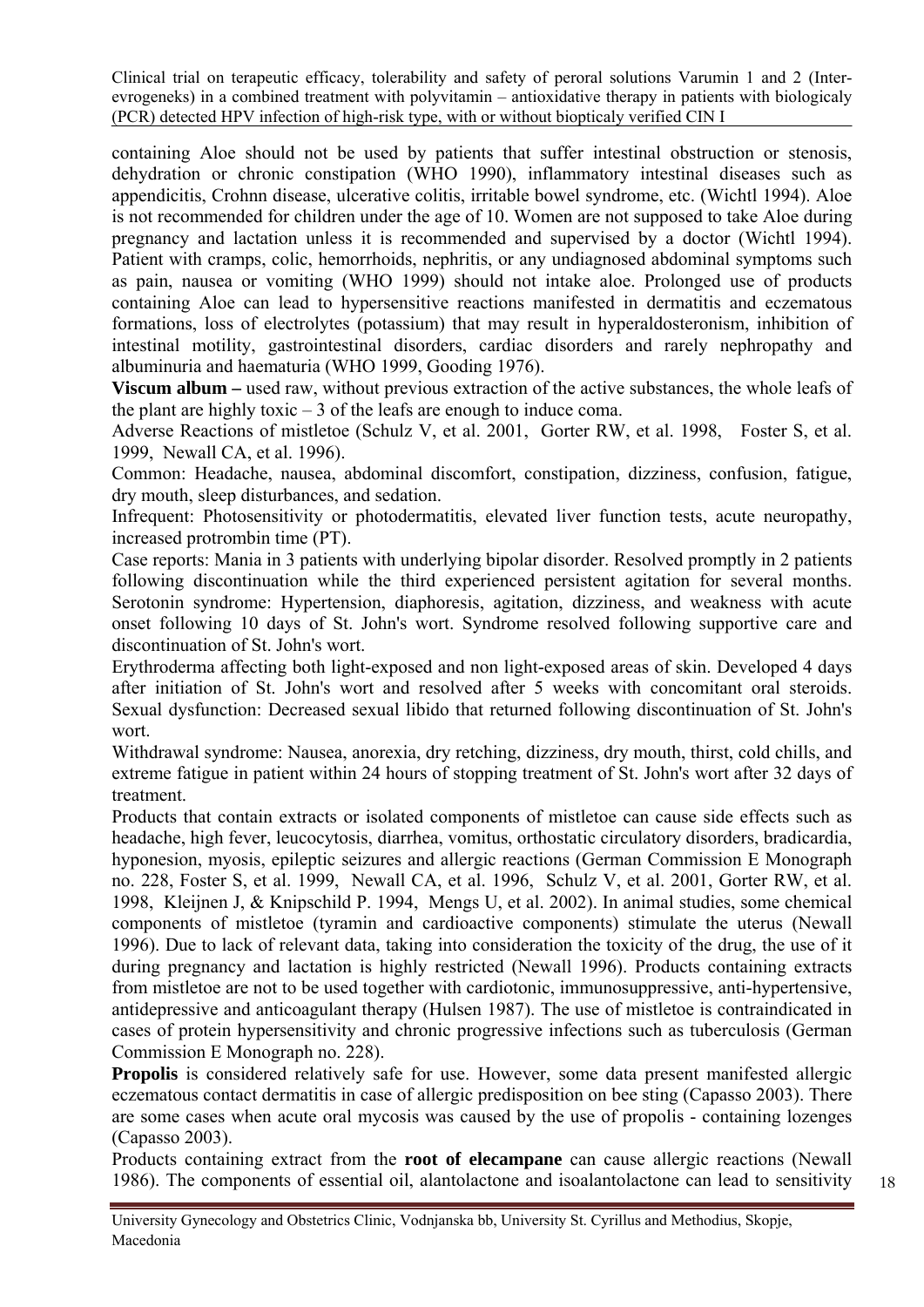(Stampf 1982, Newall 1986). Due to lack of toxicological data, the root of elecampane should not be used during pregnancy and lactation (Newall 1996).

There is no data published indicating side effects from the use of **Cynodoni rhizoma** (Petkov 1982).

There is no data published indicating side effects from the use of **cornel - tree** (Petkov 1982).

There is no data published indicating side effects from the use of **marigold** (Newall 1996). Marigold is traditionally known as drug affecting the menstrual cycle. In vitro studies have shown uterotonic effects of the drug and triterpeoid constituents are reported to be effective as spermatocides (Newall 1996). Due to lack of toxicological data, the use of marigold during pregnancy and lactation is not recommended (Newall 1996).

**Yarrow** may cause allergic reactions in individuals hypersensitive to other Asteraceae plants (Newall 1996, Mathias 1979). Individuals sensitive to these plants should not take them in any form (Tyler 1993). Traditionally, yarrow is considered as abortive and drug that affects the menstrual cycle. Due to lack of toxicological data, the use of yarrow during pregnancy and lactation is not recommended (Newall 1996).

**St John's wort**, according to the German Commission E Monograph, is highlighted as possible arouser of photosensitivity that occurs very rarely in people with fair complexion (Wichtl 1994, The Complete German Commission E Monographs 1998). This photosensitivity is demonstrated also in clinical studies in individuals that have been taking hypericin and have been exposed to ultraviolet A and B radiation (WHO 2002). A patient, who was treated with 600 mg of a hydroalcoholic extract of the herb (containing 0.24 - 0.32 % total hypericin) three times a day for 15 days, showed a significant increase in erythema due to the ultraviolet A irradiation. The plasma concentration of hypericin in this subjects was double that seen during normal therapeutic treatment of depression (WHO 2002). Monitoring studies have been done for products based on St John's wort that show that the drug produces rare and mild types of side effects such as gastrointestinal irritation, allergic reactions, fatigue etc. (Linde 1996, WHO 2002, Capasso 2003). Prolonged insolation or exposion to UV - light should be avoided during the use of products

containing extracts from St Jonh's wort because it may lead to photosensitive reaction (Wichtl 1994). The use of St Jonh's wort is contraindicated in cases when there is an allergy to the plants from Hypericaceae (WHO 2002).

# **TOXICITY**

Data on the carcinogenicity of Aloe are not available. While chronic abuse of anthranoid containing laxatives was hypothesized to play role in colorectal cancer, no causal relationship between anthranoid laxative abuse and colorectal cancer has been demonstrated (Siegers 1992, WHO 1999). In animal studies on mice, administration of Aloe50 mg/kg in a period of 12 weeks did not cause serious pathological disturbances; although it increased the concentration of sorbitol dehydrogenase, which may be connected with eventual hepatic damage (Barnes 2002, PDR for Herbal Medicines 2000).

Intravenous administration of viscotoxin (isolated from mistletoe) to cats (35 μg/kg) resulted in a negative inotropic effect on cardiac muscle, reflex bradicardia, and hypotension. Viscotoxin A3 and B have caused muscle contracture and progressive depolarization in isolated smooth, skeletal or cardiac muscle preparation. Viscotoxin is toxic on parenteral administration and an LD50 value (mice, intraperitoneal injection) has been estimated as 0.7 mg/kg. Mistletoe lectins inhibit protein synthesis in cells and cell - free systems. In common with other known toxic lectins (e.g. ricin), mistletoe lectins bind to plasma proteins, are specific towards D - galactose, posses some cytotoxic

University Gynecology and Obstetrics Clinic, Vodnjanska bb, University St. Cyrillus and Methodius, Skopje, Macedonia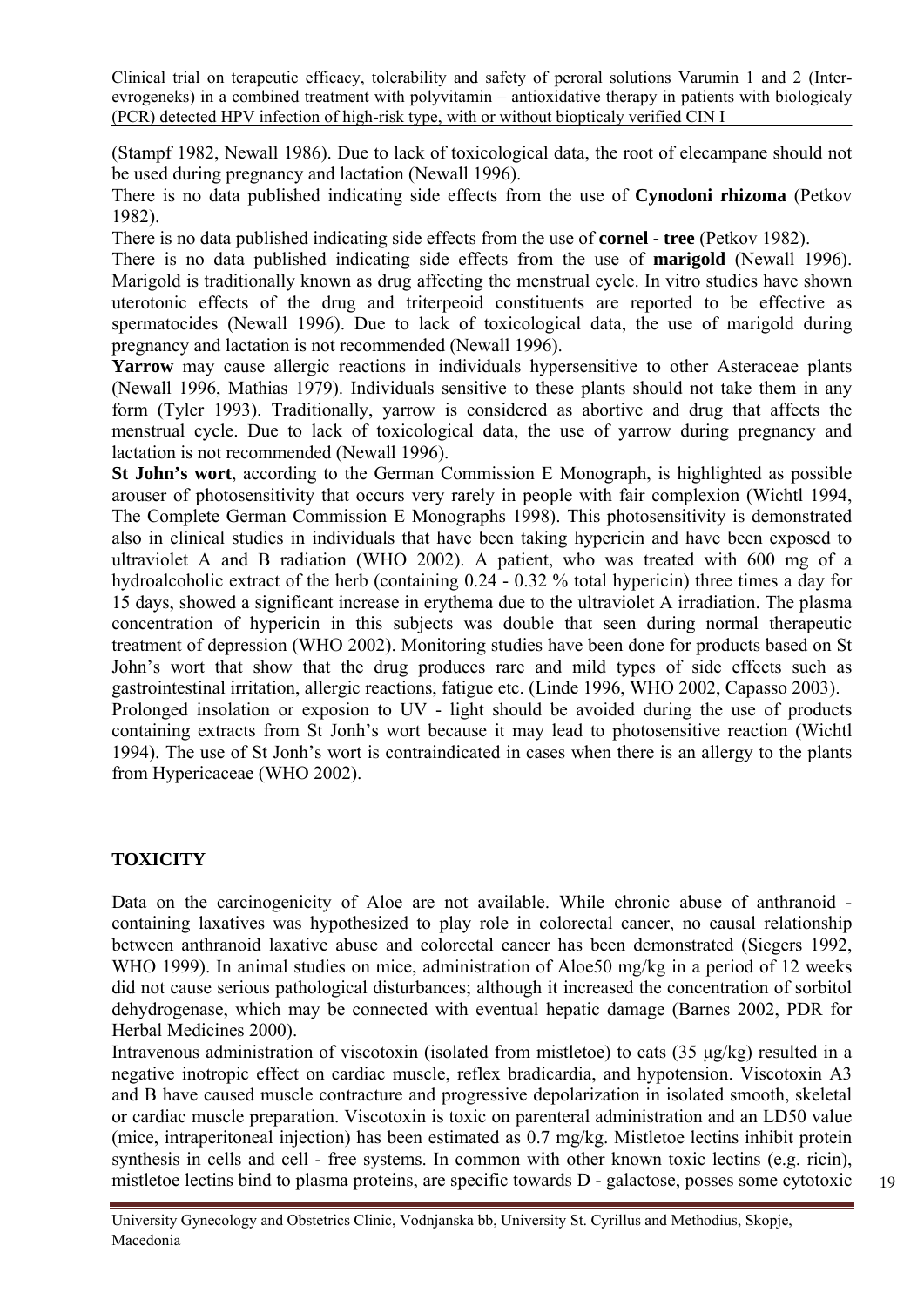activity and have caused macroscopic lesions in rats. An LD50 (mice) value for mistletoe lectin fraction is reported as 80 μg/kg. In animal studies, the simulative effect on the uterus by tyramin was observed, isolated from mistletoe extract. Because of possible stimulation of the uterus, mistletoe is not recommended for use during pregnancy and lactation (Barnes 2002, PDR for Herbal Medicines 2000, Newall 1996).

Symptoms of toxicity documented following the ingestion of mistletoe include hypotension, coma, seizures, myosis, mydriasis and death (Barnes 2002, PDR for Herbal Medicines 2000, Newall 1996). One case of hepatitis is reported for woman who had ingested a mixed herbal preparation containing mistletoe (Barnes 2002).

Yarrow is considered non - toxic (Newall 1996). In mice LD50 values have been reported of up to 3.65g/kg (by mouth), 3.1g/kg (by intraperitoneal injection), and greater than or equal to 1 g/kg (by subcutaneous injection). In the rat an LD50 (subcutaneous injection) has been recorded as 16.86 g/kg, with corresponding LD0 and LD100 values reported as 12 and 20 g.kg, respectively (Newall 1996). For comparison, an ED25 for anti - inflammatory activity has been estimated as about 0.43 g/kg (Shipochliev 1984). Terpenoide - rich essential oils are defined as irritant agents and the same may be implied for yarrow essential oil (Newall 1996). A toxic constituent of the oil (thujone) is presented in yarrow essential oil in concentration that could not be harmful for patients (Newall 1996).

Mutagenity of hydroalcoholic extracts of St. John's wort containing 0.2 - 0.3 % hypericin and 0.35 % quercetin has been studied in various in vitro and in vivo systems. Although some positive results were observed in vitro, all the in vivo tests were negative, indicating that hydroalcoholic extract was not mutagenic in animals (Schimmer 1988, 1994). In a 26 - week study, intragastric administration of a hydroalcoholic extract to rats and dogs (900 and 2700 mg/kg body weight) had no effect on fertility, development of the embryo, or prenatal or postnatal development (Leuschner 1996). According to EMEA report on St. John's wort, there is no data on acute toxicity, reproductive toxicity or teratogenicity as well as for carcinogenicity for St. John's wort (Summary report on Hypericum perforatum EMEA 1999).

# **CONTENTS OF PLACEBO SOLUTIONS**

Placebo solutions 1 and 2 were made from:

- corn flour,
- ground trifle,
- rye flour,
- water extract of herba apsinti,
- talc,
- microcrystal cellulose,
- magnesium stearate,
- aerosol 200.
- sorbitol
- industrial food color for chocolate LOT 06 E 0019067.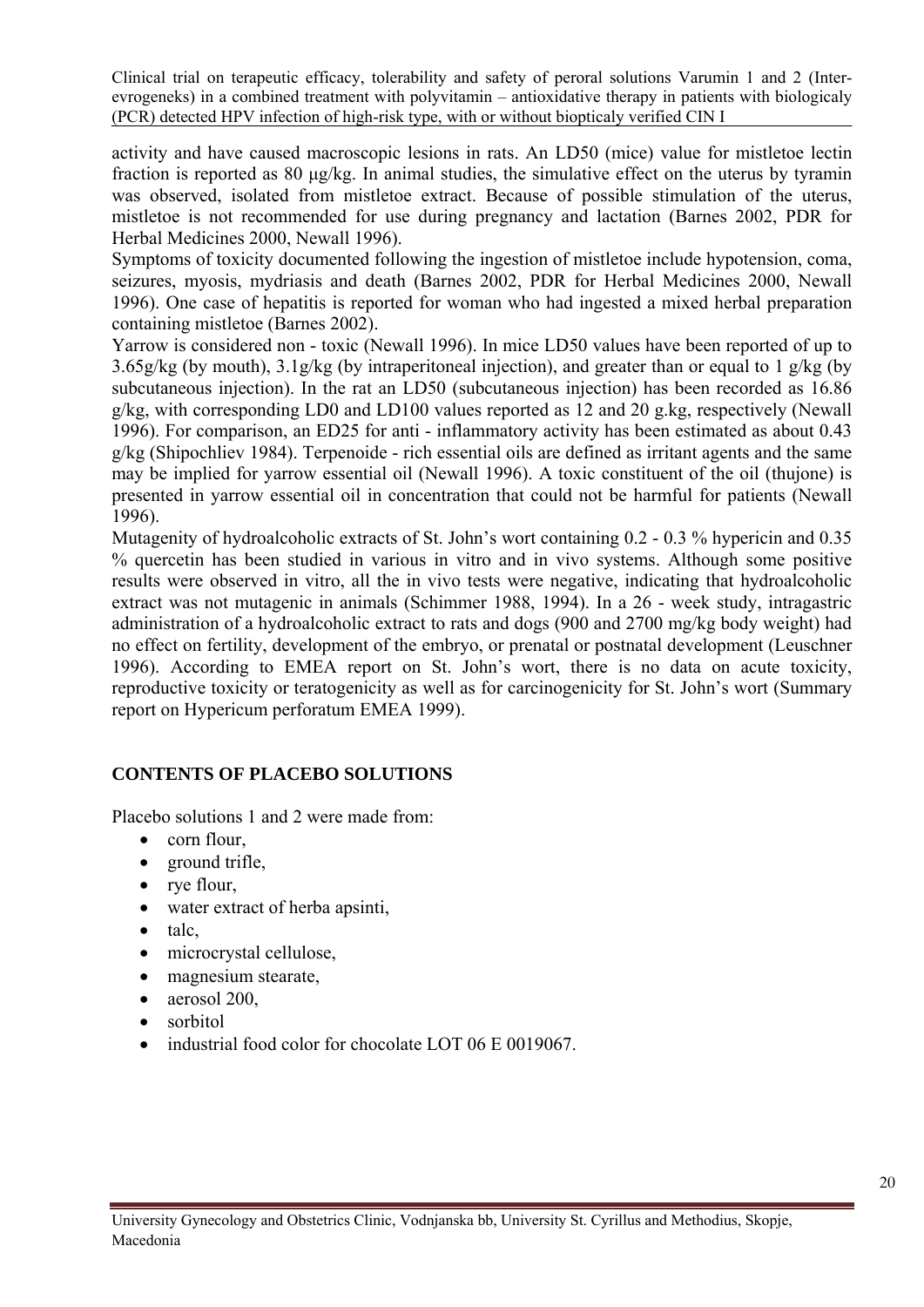# **METHODS**

#### **Clinical examinations and laboratory analysis**

The following table present the time when investigations were done, shadowed cells mark the check-up when the proper investigation was not done (by the protocol):

| examination                                     | Months of the investigation |  |      |    |  |  |
|-------------------------------------------------|-----------------------------|--|------|----|--|--|
|                                                 |                             |  | VIII | XП |  |  |
| Anamnaesthical data (enlisted in the test list) |                             |  |      |    |  |  |
| Colposcopy                                      |                             |  |      |    |  |  |
| Pap test*                                       |                             |  |      |    |  |  |
| HPV PCR typization of a cervical smear          |                             |  |      |    |  |  |
| Side effects                                    |                             |  |      |    |  |  |

\* In case of progression of the CIN findings, patient undergoes biopsy and endocervical curettage, and in case of histological verification, the patient is excluded from the trial and referred to surgical treatment.

#### **Criteria for therapeutic efficacy evaluation**

| Colpocsopic classification findings (Barcelona 2002, IFCPC)     | grade            |
|-----------------------------------------------------------------|------------------|
| Normal (A findings)                                             | $\theta$         |
| <b>Transformation zone</b>                                      |                  |
| Original squamos epithelium                                     |                  |
| ectopy                                                          |                  |
| Suspiciuos (B findings)                                         | 1                |
| mild leukoplakia, mozaics, punctuation                          |                  |
| iodine negative zone                                            |                  |
| Abnormal (C findings)                                           | $\overline{2}$   |
| severe leukoplakia, mozaics, punctuation                        |                  |
| acetic-white epithelium                                         |                  |
| atypical transformation zone                                    |                  |
| atypical blood vessels                                          |                  |
| Pap smear (Bethesda cytological classification 2004)            | grade            |
| Benign - normal findings with or without accompanying infection | $\boldsymbol{0}$ |
| Low-grade SIL (HPV or CIN I/HPV)                                | $\mathbf{1}$     |
| <b>ASC-H or ASC-US</b>                                          | $\overline{2}$   |
| High-grade SIL (CIN II, CIN III or CIS HPV)                     | 3                |
| Invasive cancer suspected findings                              | $\overline{4}$   |
| <b>HPV PCR typization</b>                                       | grade            |
| Negativization of the findings                                  | $\boldsymbol{0}$ |
| Persistence of the findings of identical type of HPV            | $\mathbf{1}$     |
| Occurrence of a new type HR HPV                                 | $\overline{2}$   |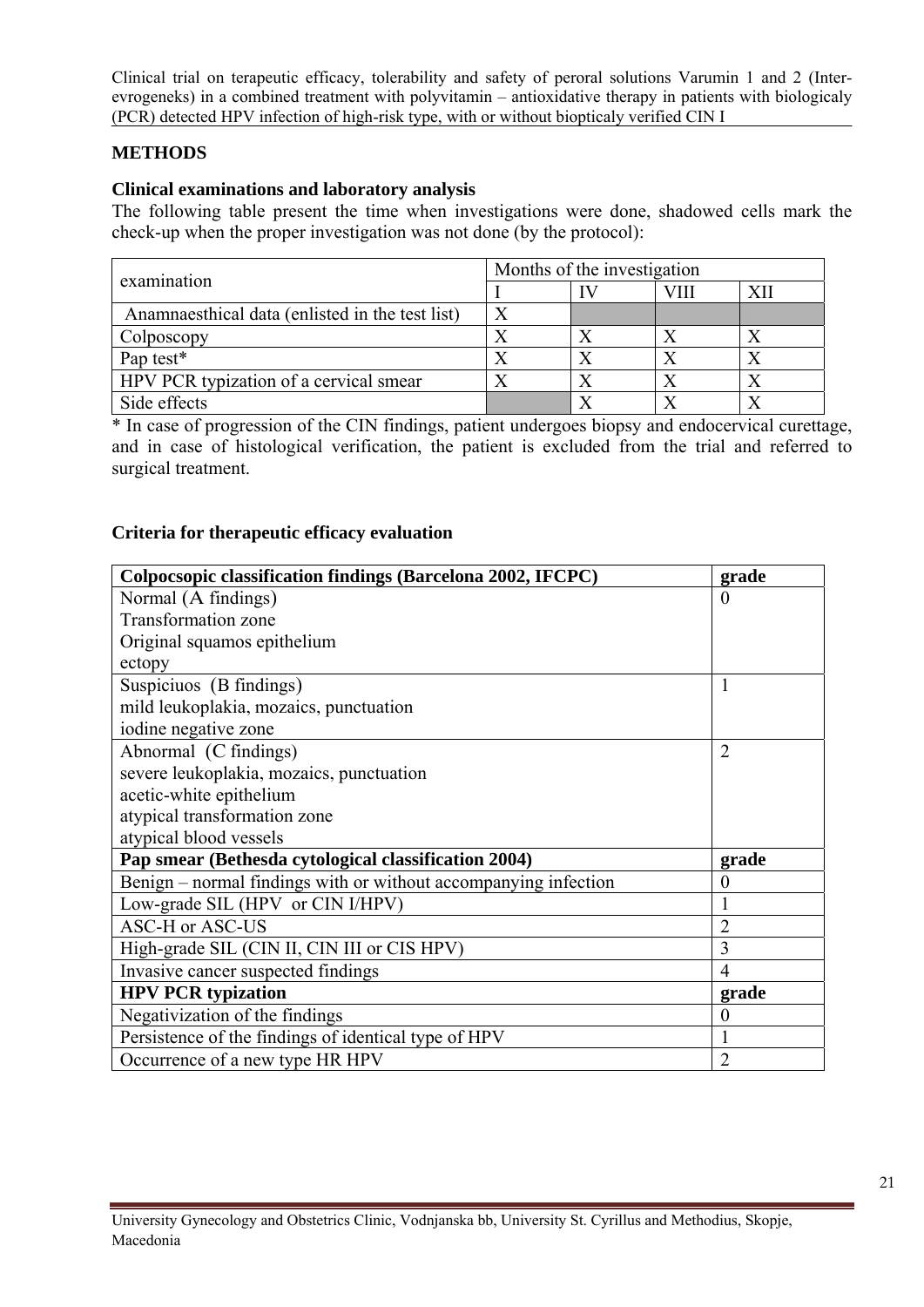#### **Side effects**

The absence of the side effects is evaluated with a grade 0, while the presence of some of the side effects mentioned bellow is evaluated with a grade 1, noting that at the statistical processing collective analysis will be carried out for each category of the side effects.

|   | category          |      | Grade of the side effects                                 |
|---|-------------------|------|-----------------------------------------------------------|
|   | Skin allergic     | none | Papullous dermatitis / eczema                             |
| A | reactions         |      |                                                           |
|   |                   | none | Stomach pain / colic / diarrhea / constipation / nausea / |
| B | <b>GIT</b>        |      | vomiting                                                  |
|   |                   |      |                                                           |
|   |                   | same | Fatigue /vertigo /sleepiness / orthostatic hypotension    |
|   | General condition | 0    |                                                           |
|   | <b>UGT</b>        | none | Hematuria                                                 |
|   |                   |      |                                                           |

If any side effect is detected, the following chart needs to be fulfilled, bringing out the category of the side effect  $(A, B, C, D)$ :

| category                           | n |  |  |
|------------------------------------|---|--|--|
| Date of appearance                 |   |  |  |
| Severity <sup><math>1</math></sup> |   |  |  |
| Duration <sup>2</sup>              |   |  |  |
| Association <sup>3</sup>           |   |  |  |
| Course/outcome <sup>4</sup>        |   |  |  |

Instructions for fulfilling the above chart:

Severity  $\frac{1}{x}$ –it is signed with one of the following numerical grades:

1=weak

2=moderate

3=heavy

Duration ²- the number of the days of the duration of the side effects is numerically signed Association<sup>3</sup> between the emerged difficulties and the medicine –it is marked by the following numerical grades:

0= there is no association

1= assumed

 $2=$  probably

Course/out come <sup>4</sup> - it is signed with the following numerical grades:

1= administration of the investigated agent is continued, the side effect diminishes

- 2= administration of the investigated agent is continued, the side effect persists
- 3= administration of the investigated agent is stopped due to the side effect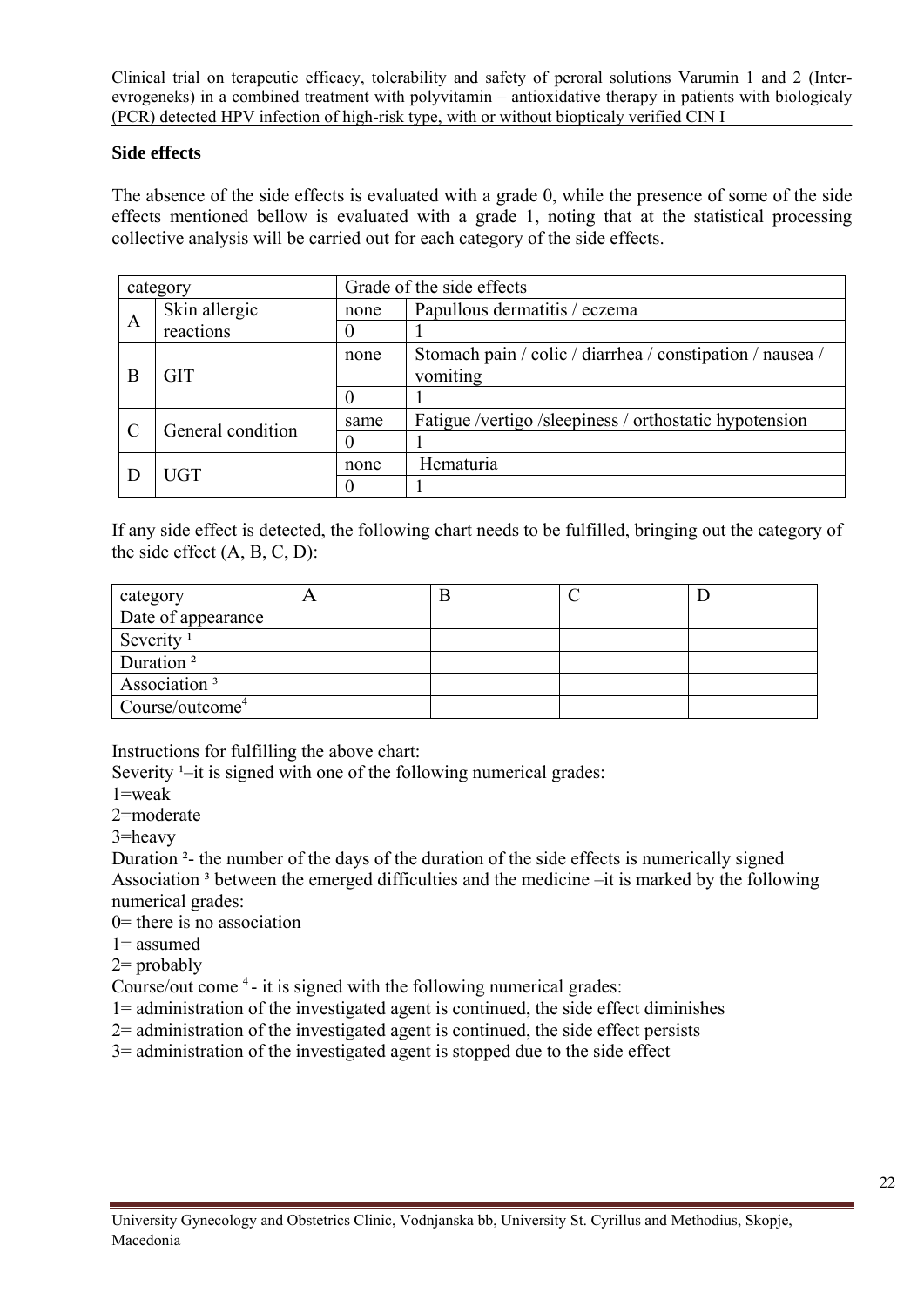# **RESULTS**

We examined results obtained from the objective variables who are direct indicator of the treatment feasybility (colposcopic examination, PAP, PCR typization) and from the anamnestic variables who can contribute for the evaluation of the treatment rationality (smoking, regularity of vitamin and antioxidants intake, age of first sexual intercourse, number of abortions, number of deliveries, regularity of using condom, marital status, number of active sexual partners, number of ex-sexual partners), as well as from anamnestic variables for who we doubted that have any kind of influence to the treatment (nationality, inhabitation, education).

#### 1. COLPOSCOPIC FINDINGS

Table 1. Distribution of patients treated with the investigated agent according to colposcopic findings on first, second and third check up

| colposcopic findings of $ I $<br>the group treated with |    |               | $\mathbf{I}$ |               | Ш                |               |  |
|---------------------------------------------------------|----|---------------|--------------|---------------|------------------|---------------|--|
| the investigated agent                                  | n  | $\frac{6}{6}$ | n            | $\frac{6}{6}$ | n                | $\frac{6}{6}$ |  |
| normal findings $(0)$                                   | 13 | 28.26         | 20           | 48.78         | 25               | 67.57         |  |
| suspicious findings $(1)$                               | 14 | 30.44         | 11           | 26.83         | 8                | 21.62         |  |
| abnormal findings $(2)$                                 | 19 | 41.30         | 10           | 24.39         | $\boldsymbol{4}$ | 10.81         |  |
| total                                                   | 46 | 100           | 41           | 100           | 37               | <b>100</b>    |  |

Chart 1. Distribution of patients treated with the investigated agent according to colposcopic findings on first, second and third check up

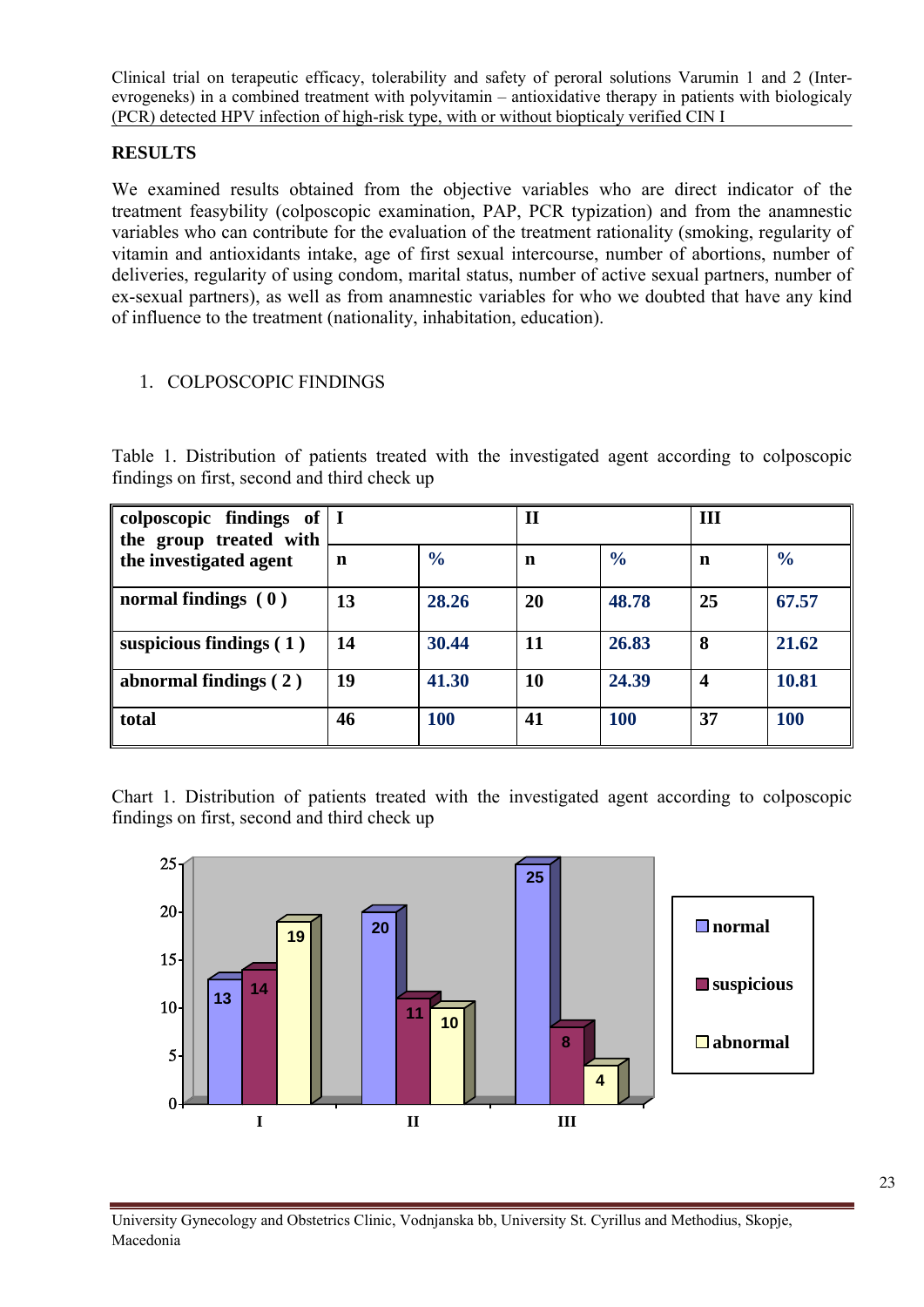Analysis with Friedman ANOVA test presented **statistical significant differences between colposcopic findings on the first, the second and the third check-up among patients treated**  with the investigated solutions.  $(ANOVA Chi Sqr. = 27,444$  df = 2 p = 0,000001)

Analysis with Wilcoxon Matched Pairs Test presented **statistical significant differences between colposcopic findings on the first and the second check-up among patients treated with the investigated solutions.**  $(T = 0.00 \quad Z = 2.9340 \quad p = 0.00334)$ 

Analysis with Wilcoxon Matched Pairs Test presented **statistical significant differences between colposcopic findings on the first and the third check-up among patients treated with the investigated solutions**. Differences are more pronounced on the third check-up compared to the first.  $(T = 0.00$   $Z = 3.723$   $p = 0.000196$ 

Analysis with Wilcoxon Matched Pairs Test presented **statistical significant differences between colposcopic findings on the second and the third check-up among patients treated with the investigated solutions**. The difference is statistically significant, but smaller compared to the both previously presented.  $(T = 0.00 \quad Z = 2.366 \quad p = 0.0179)$ 

| colposcopic findings of the<br>group treated with placebo |    |               | $\mathbf H$ |               | III              |               |  |
|-----------------------------------------------------------|----|---------------|-------------|---------------|------------------|---------------|--|
|                                                           | n  | $\frac{6}{6}$ | n           | $\frac{6}{6}$ | n                | $\frac{6}{6}$ |  |
| normal findings $(0)$                                     | 12 | 28.57         | 14          | 35.89         | 20               | 60.6          |  |
| suspicious findings $(1)$                                 | 13 | 30.95         | 12          | 30.77         | 9                | 27.3          |  |
| abnormal findings $(2)$                                   | 17 | 40.48         | 13          | 33.33         | $\boldsymbol{4}$ | 12.1          |  |
| total                                                     | 42 | 100           | 39          | <b>100</b>    | 33               | 100           |  |

Table 21. Distribution of patients treated with placebo according to colposcopic findings on first, second and third check up

Analysis with Friedman ANOVA test presented **statistical significant differences between colposcopic findings on the first, the second and the third check-up among patients treated with placebo.** (ANOVA Chi Sqr. =  $19,500$  df = 2 p = 0,00006)

Analysis with Wilcoxon Matched Pairs Test **did not presented statistical significant differences between colposcopic findings on the first and the second check-up among patients treated with placebo.**  $(T = 0.00 \quad Z = 1.603 \quad p = 0.1088)$ 

Analysis with Wilcoxon Matched Pairs Test presented **statistical significant differences between colposcopic findings on the first and the third check-up among patients treated with the investigated solutions**. (T =  $0.00$  Z =  $3.059$  p =  $0.00221$ ).

Analysis with Wilcoxon Matched Pairs Test presented **statistical significant differences between colposcopic findings on the second and the third check-up among patients treated with placebo.**  $(T = 0.00 \quad Z = 2.665 \quad p = 0.0076$ ).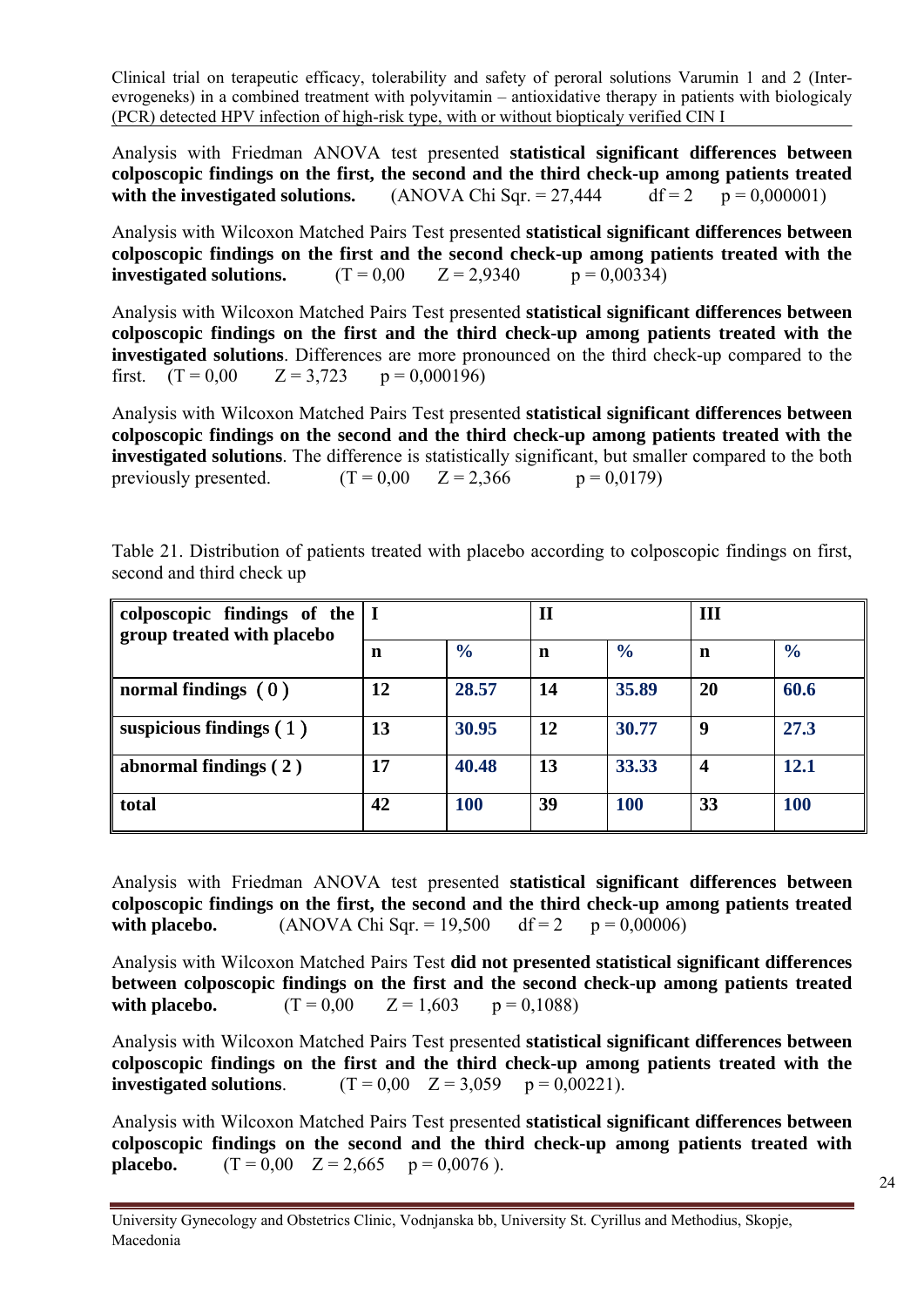Chart 1. Distribution of patients treated with placebo according to colposcopic findings on first, second and third check up



#### 2. PAP findings

Table 3. Distribution of patients treated with the investigated agent according to PAP findings on first, second and third check up

| PAP findings of the group<br>treated with investigated | $\blacksquare$   |               | $\mathbf{I}$            |                  | III          |                  |
|--------------------------------------------------------|------------------|---------------|-------------------------|------------------|--------------|------------------|
| agent                                                  | n                | $\frac{6}{6}$ | n                       | $\frac{0}{0}$    | n            | $\frac{0}{0}$    |
| normal findings $(0)$                                  | 20               | 43.5          | 22                      | 53.66            | 28           | 75.7             |
| Low-grade $SL(1)$                                      | 19               | 41.3          | 14                      | 34.15            | 7            | 18.9             |
| $\overline{\text{ASC-H}}$ / ASC-US (2)                 | 7                | 15.2          | $\overline{\mathbf{4}}$ | 9.76             | $\mathbf{1}$ | 2.7              |
| High grade $SL(3)$                                     | $\boldsymbol{0}$ | $\mathbf 0$   |                         | 2.43             | 1            | 2.7              |
| Cais suspicious (4)                                    | $\boldsymbol{0}$ | $\bf{0}$      | $\boldsymbol{0}$        | $\boldsymbol{0}$ | $\bf{0}$     | $\boldsymbol{0}$ |
| total                                                  | 46               | <b>100</b>    | 41                      | <b>100</b>       | 37           | <b>100</b>       |

Analysis with Friedman ANOVA test did not present **statistical significant differences between PAP findings on the first, the second and the third check-up among patients treated with the investigated agent.** (ANOVA Chi Sqr.  $= 5,096$  df  $= 2$  p  $= 0,0782$ )

Analysis with Friedman Wilcoxon Matched Pairs Test did not present **statistical significant differences between PAP findings on the first and the second check-up among patients treated with the investigated agent.**  $(T = 7.00 \quad Z = 0.733 \quad p = 0.4630)$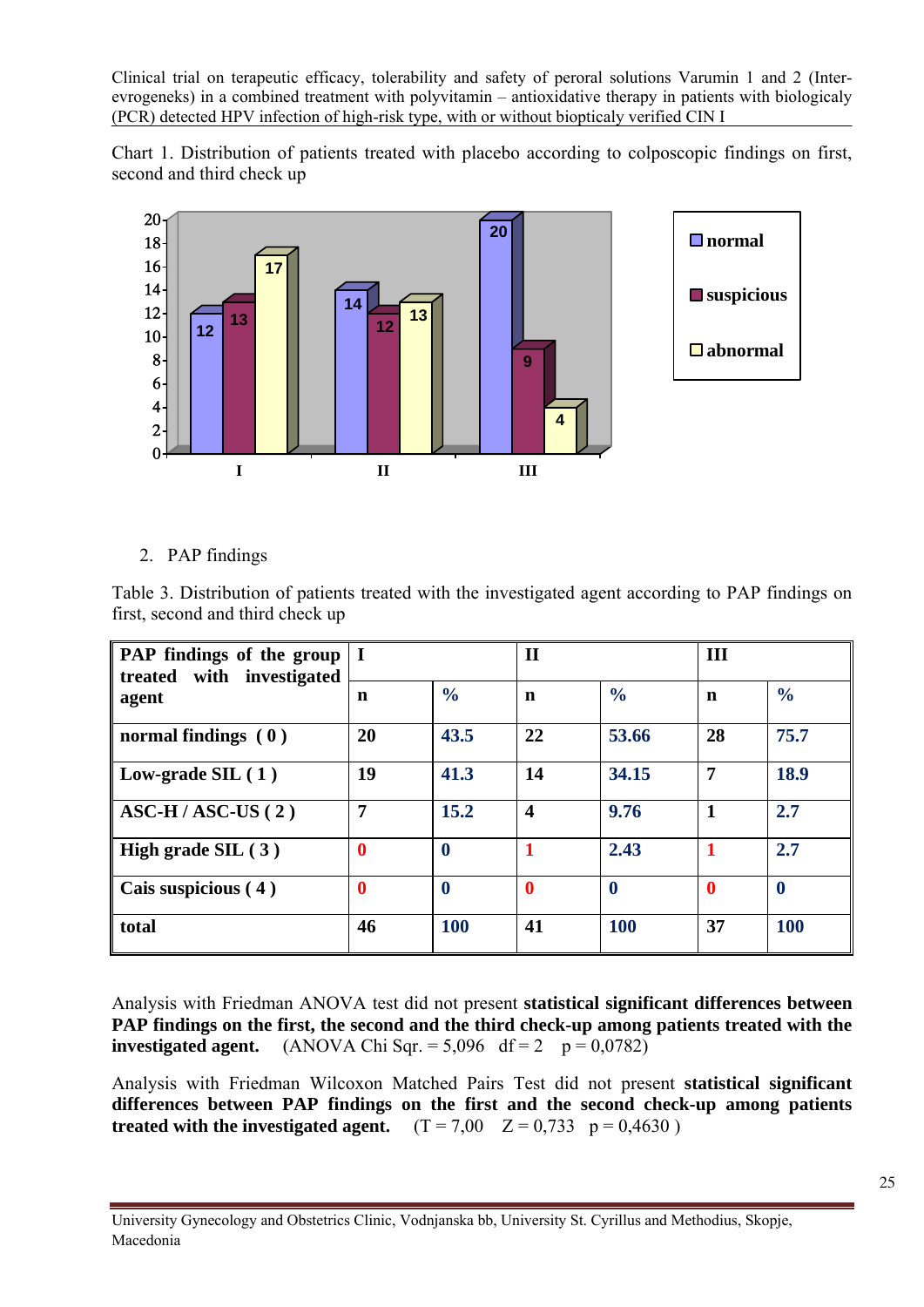Analysis with Friedman Wilcoxon Matched Pairs Test did not present **statistical significant differences between PAP findings on the first and the third check-up among patients treated with the investigated agent.**  $(T = 15,00 \quad Z = 1,274 \quad p = 0,2026)$ 

Analysis with Friedman Wilcoxon Matched Pairs Test did not present **statistical significant differences between PAP findings on the second and third check-up among patients treated**  with the investigated agent.  $(T = 9.00 \quad 3 = 1.260 \quad n = 0.2075)$ 

Chart 3. Distribution of patients treated with the investigated agent according to PAP findings on first, second and third check up



Analysis with Friedman ANOVA test presented **statistical significant differences between PAP findings on the first, the second and the third check-up among patients treated with placebo.**  $(ANOVA Chi Sgr. = 8.00 \text{ df} = 2 \text{ p} = 0.01832)$ 

Analysis with Friedman Wilcoxon Matched Pairs Test did not present **statistical significant differences between PAP findings on the first and the second check-up among patients treated with placebo.**  $(T = 5.00$   $Z = 0.000$   $p = 1.00$ 

Analysis with Friedman Wilcoxon Matched Pairs Test did not present **statistical significant differences between PAP findings on the first and the third check-up among patients treated**  with placebo.  $(T = 2.00$   $Z = 1.782$   $p = 0.0747$ 

Analysis with Friedman Wilcoxon Matched Pairs Test presented **statistical significant differences between PAP findings on the second and the third check-up among patients treated with placebo, thus presenting statistically significant deterioration among patients treated with placebo according to PAP findings between the second and the third check-up.**

 $(T = 0.00 \quad Z = 2.201 \quad p = 0.0277)$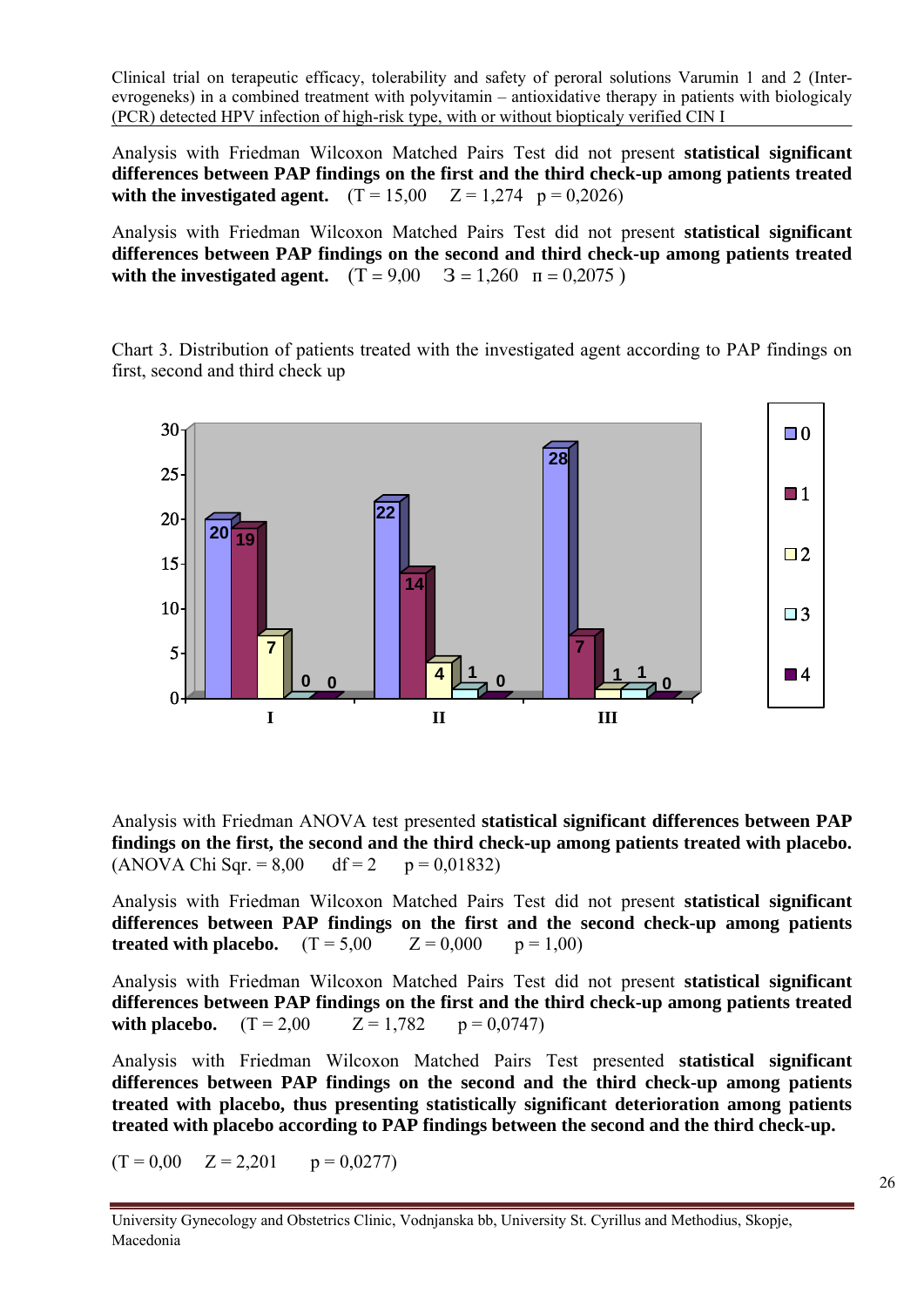| Table 4. Distribution of patients treated with placebo according to PAP findings on first, second |  |  |  |  |  |
|---------------------------------------------------------------------------------------------------|--|--|--|--|--|
| and third check up                                                                                |  |  |  |  |  |

| <b>PAP</b> findings of the group treated<br>with placebo | $\bf I$     |               | $\mathbf{I}$   |               | III            |               |  |
|----------------------------------------------------------|-------------|---------------|----------------|---------------|----------------|---------------|--|
|                                                          | n           | $\frac{1}{2}$ | n              | $\frac{6}{6}$ | n              | $\frac{6}{6}$ |  |
| normal findings $(0)$                                    | 18          | 42.86         | 20             | 51.28         | 19             | 57.68         |  |
| Low-grade $SL(1)$                                        | 17          | 40.48         | 15             | 38.46         | 9              | 27.28         |  |
| $\overline{\text{ASC-H}}$ / ASC-US (2)                   | 7           | 16.67         | $\overline{2}$ | 5.13          | $\overline{2}$ | 6.06          |  |
| High grade SIL $(3)$                                     | $\mathbf 0$ | $\bf{0}$      | $\mathbf{2}$   | 5,13          | $\overline{2}$ | 6.06          |  |
| Cais suspicious (4)                                      | $\bf{0}$    | $\bf{0}$      | $\mathbf 0$    | $\bf{0}$      | 1              | 3.03          |  |
| total                                                    | 42          | <b>100</b>    | 39             | <b>100</b>    | 33             | <b>100</b>    |  |

Chart 4. Distribution of patients treated with placebo according to PAP findings on first, second and third check up



# **3. HPV PCR TYPISATION**

Analysis with Friedman ANOVA test presented **statistical significant differences between HPV PCR typization on the first, the second and the third check-up among patients treated with the investigated agent.** (ANOVA Chi Sqr.  $= 51.058$  df  $= 2$  p  $= 0.000001$ )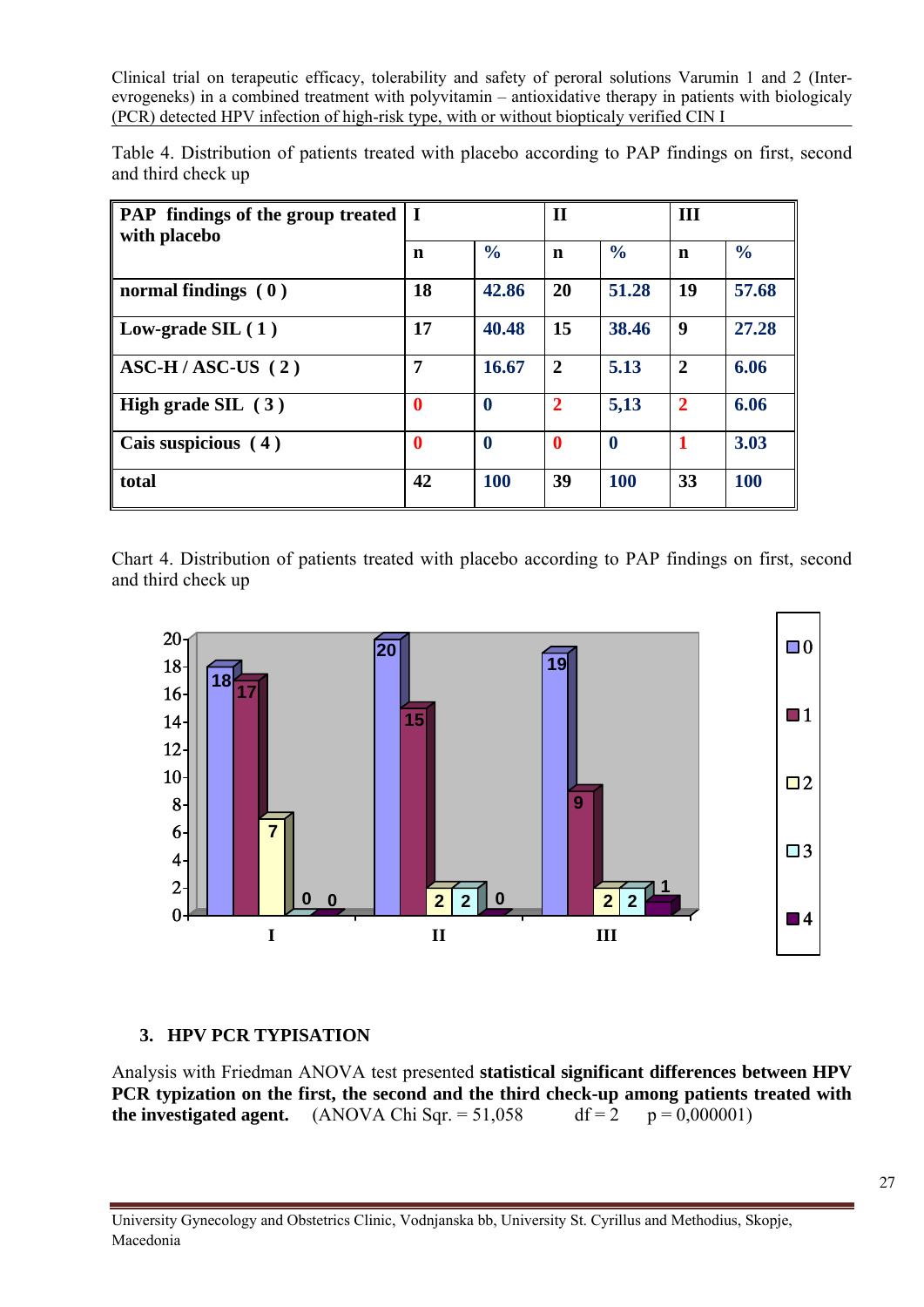Analysis with Wilcoxon Matched Pairs Test presented **statistical significant differences between HPV PCR typization on the first and the second check-up among patients treated with the investigated agent.**  $(T = 14,00$   $Z = 4,204$   $p = 0,000026)$ 

Analysis with Wilcoxon Matched Pairs Test presented **statistical significant differences between HPV PCR typization on the first and the third check-up among patients treated with the investigated agent.** The difference is more significant on the third check-up compared to the first.

$$
(T = 17,50 \t Z = 4,787 \t p = 0,000002)
$$

Analysis with Wilcoxon Matched Pairs Test did not present **statistical significant differences between HPV PCR typization on the second and the third check-up among patients treated with the investigated agent.**  $(T = 4.50 \quad Z = 1,890 \quad p = 0.0587)$ 

Table 5. Distributions of patients treated with the investigated agent according to HPV PCR typization on first, second and third check up

| HPV PCR typization of the group treated with   I<br>the investigated agent |          |                  | II |               | Ш  |               |
|----------------------------------------------------------------------------|----------|------------------|----|---------------|----|---------------|
|                                                                            | n        | $\frac{6}{6}$    | n  | $\frac{6}{9}$ | n  | $\frac{6}{6}$ |
| Negative findings $(0)$                                                    | $\bf{0}$ | $\boldsymbol{0}$ | 29 | 70.73         | 33 | 89.2          |
| <b>Persisistence of the same HPV type (1)</b>                              | 46       | 100              | 11 | 26.83         | 3  | 8.1           |
| Occurrence of a new high-risk HPV type $(2)$                               | $\bf{0}$ | $\bf{0}$         |    | 2.44          |    | 2.7           |
| total                                                                      | 46       | <b>100</b>       | 41 | <b>100</b>    | 37 | 100           |

Chart 5. Distributions of patients treated with the investigated agent according to HPV PCR typization on first, second and third check up

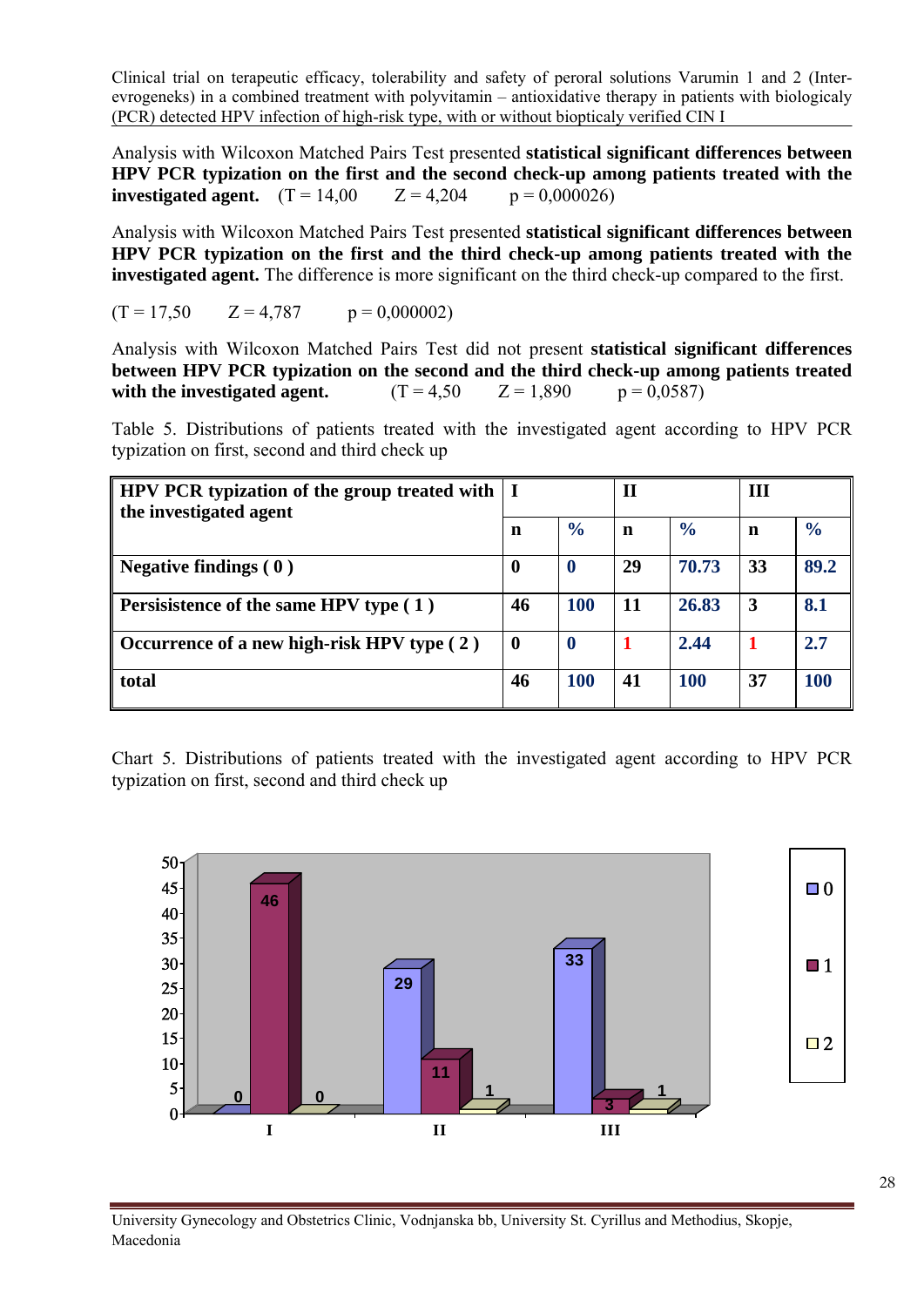Table 6. Distributions of patients treated with placebo according to HPV PCR typization on first, second and third check up

| <b>HPV PCR</b> typization of the group treated with   I<br>the investigated agent |          |               |    |               |    |               |  |
|-----------------------------------------------------------------------------------|----------|---------------|----|---------------|----|---------------|--|
|                                                                                   |          | $\frac{6}{6}$ | n  | $\frac{0}{0}$ | n  | $\frac{0}{0}$ |  |
| Negative findings $(0)$                                                           | 0        | O             | 18 | 46.15         | 23 | 69.70         |  |
| <b>Persistence of the same HPV type (1)</b>                                       | 42       | <b>100</b>    | 19 | 48.72         | 8  | 24.24         |  |
| Occurrence of a new high-risk HPV type $(2)$                                      | $\bf{0}$ | $\mathbf 0$   | 2  | 5.13          | 2  | 6.06          |  |
| total                                                                             | 42       | 100           | 39 | 100           | 33 | <b>100</b>    |  |

Chart 6. Distributions of patients treated with placebo according to HPV PCR typization on first, second and third check up



PCR typization on the first, the second and the third check-up among patients treated with **placebo.** (ANOVA Chi Sqr. =  $32,240$  df = 2 p =  $0,00001$ ) Analysis with Friedman ANOVA test presented **statistical significant differences between HPV** 

HPV PCR typization on the first and the second check-up among patients treated with **placebo.**  $(T = 22,00$   $Z = 3,249$   $p = 0,00115$ Analysis with Wilcoxon Matched Pairs Test presented **statistical significant differences between** 

HPV PCR typization on the first and the third check-up among patients treated with **placebo.** The difference is more significant at the third check-up compared to the first check-up. Analysis with Wilcoxon Matched Pairs Test presented **statistical significant differences between** 

 $(T = 26,00$   $Z = 3,672$   $p = 0,00024$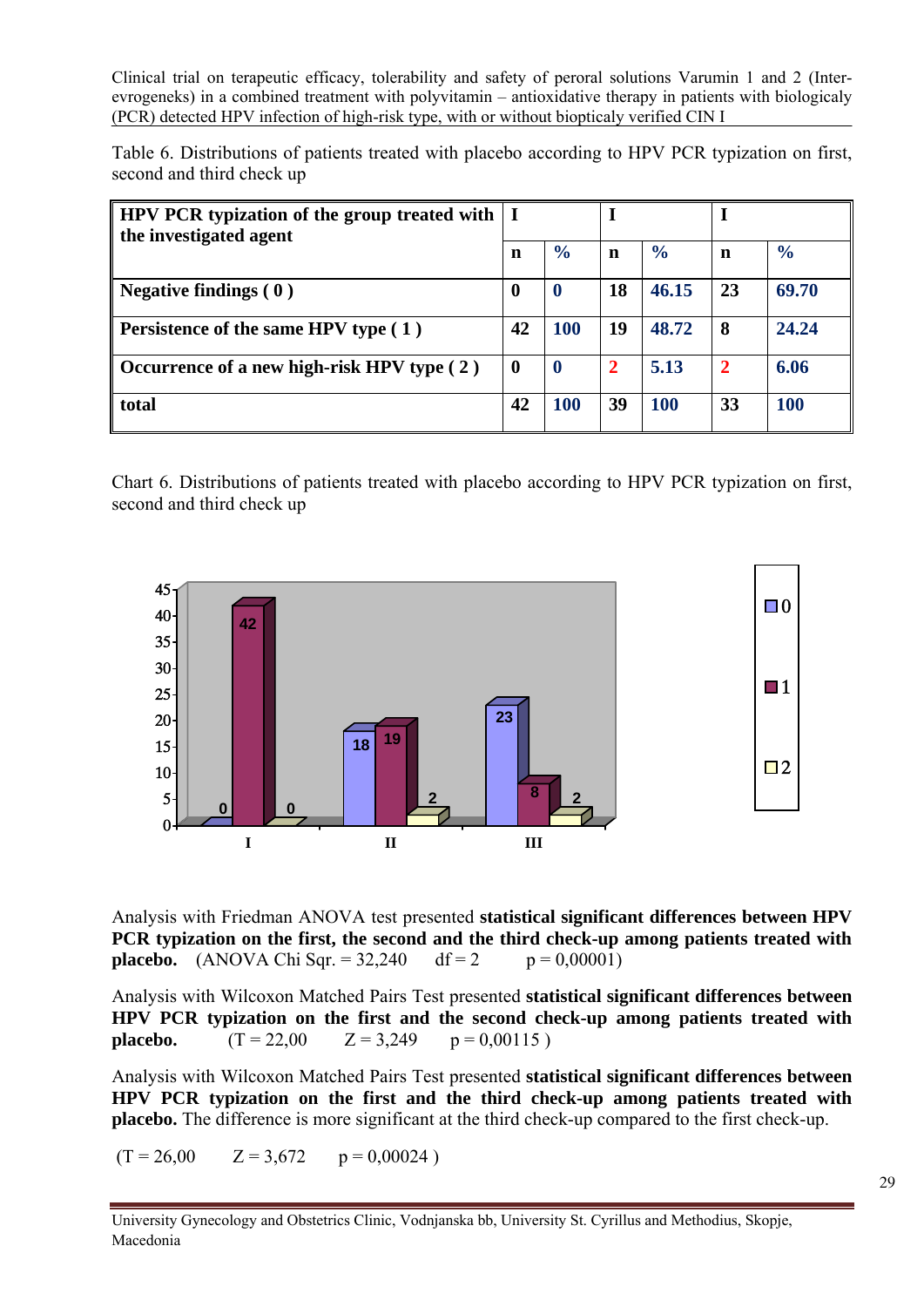Analysis with Wilcoxon Matched Pairs Test did not present **statistical significant differences between HPV PCR typization on the second and the third check-up among patients treated**  with placebo.  $(T = 7.00 \t Z = 0.733 \t p = 0.4630)$ .

#### 4. CROSS ANALISYS BETWEEN GROUPS ACCORDING TO COLPOSCOPIC FINDINGS ON FIRST CHECK-UP

| colposcopic findings      | investigated agent |       | placebo |       |  |
|---------------------------|--------------------|-------|---------|-------|--|
|                           | A                  | %     | А       | %     |  |
| normal findings $(0)$     | 13                 | 28.26 | 12      | 28.57 |  |
| suspicious findings $(1)$ | 14                 | 30.44 | 13      | 30.95 |  |
| a formal findings $(2)$   | 19                 | 41.30 | 17      | 40.48 |  |
| total                     | 46                 | 100   | 42      | 100   |  |

Table 7. Distribution of patients according to colposcopic findings on first check up

Chart 7. Distribution of patients according to colposcopic findings on first check up



Analysis with Mann-Whitney U Test did not present **statistical significant differences according**  to colposcopic findings between groups on the first check-up.  $(Z = -0.062 p = 0.950)$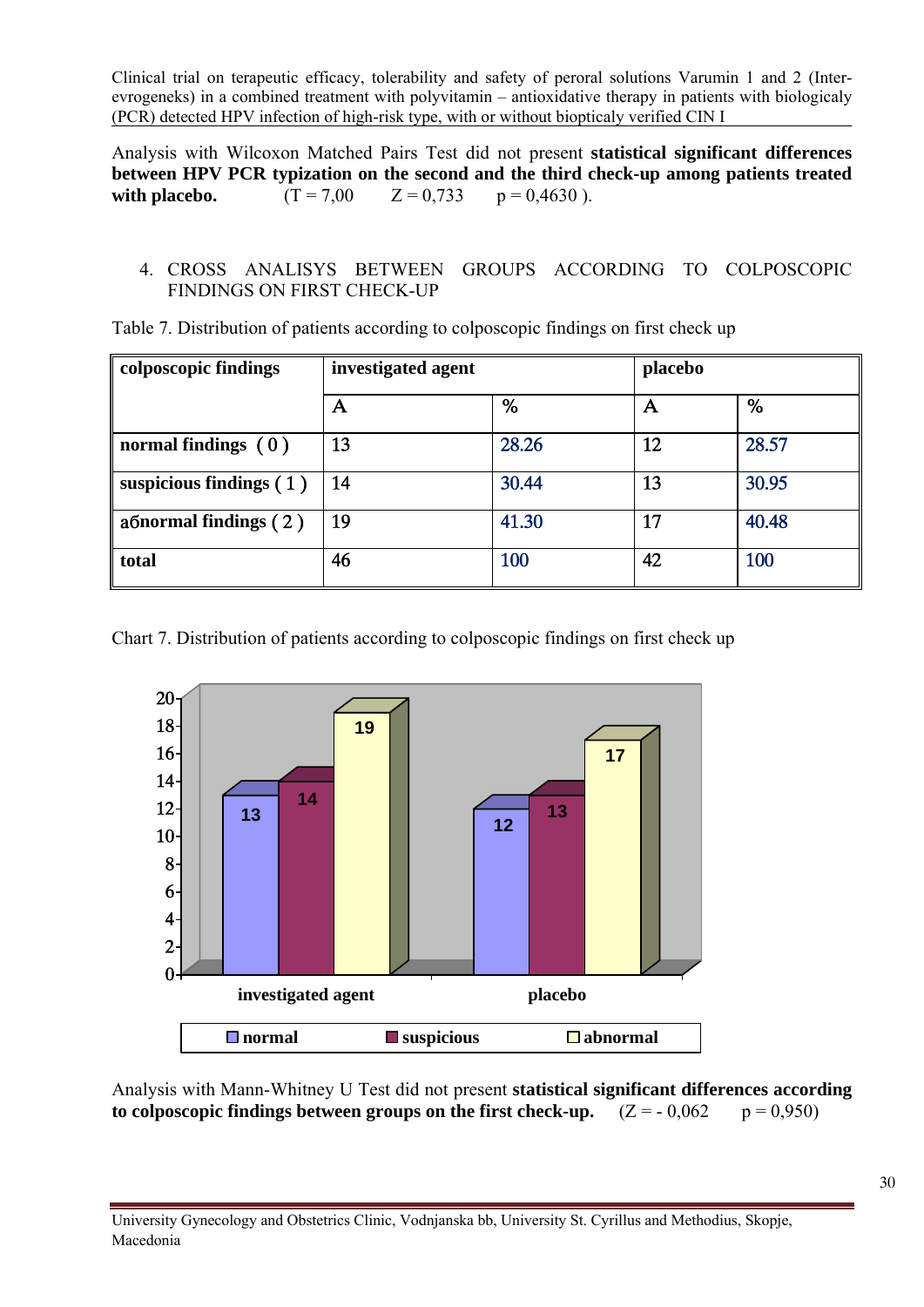# 5. CROSS ANALISYS BETWEEN GROUPS ACCORDING TO PAP FINDINGS ON FIRST CHECK-UP

| <b>PAP</b> findings                    |                | <b>Treated with investigated agent</b> |             | placebo       |  |  |
|----------------------------------------|----------------|----------------------------------------|-------------|---------------|--|--|
|                                        | A              | $\frac{0}{0}$                          | A           | $\frac{0}{0}$ |  |  |
| normal findings $(0)$                  | 20             | 43.5                                   | 18          | 42.86         |  |  |
| Low-grade SIL $(1)$                    | 19             | 41.3                                   | 17          | 40.48         |  |  |
| $\overline{\text{ASC-H}}$ / ASC-US (2) | $\overline{7}$ | 15.2                                   | 7           | 16.67         |  |  |
| High grade SIL $(3)$                   | $\mathbf{0}$   | $\boldsymbol{0}$                       | $\mathbf 0$ | $\bf{0}$      |  |  |
| Cais suspicious (4)                    | $\bf{0}$       | $\bf{0}$                               | $\bf{0}$    | 0             |  |  |
| total                                  | 46             | <b>100</b>                             | 42          | 100           |  |  |

Table 8. Distribution of patients according to PAP findings on first check up

Chart 8. Distribution of patients according to PAP findings on first check up



Analysis with Mann-Whitney U Test did not present **statistical significant differences according to PAP findings between groups on the first check-up.**  $(Z = -0.1086$   $p = 0.9135$ ).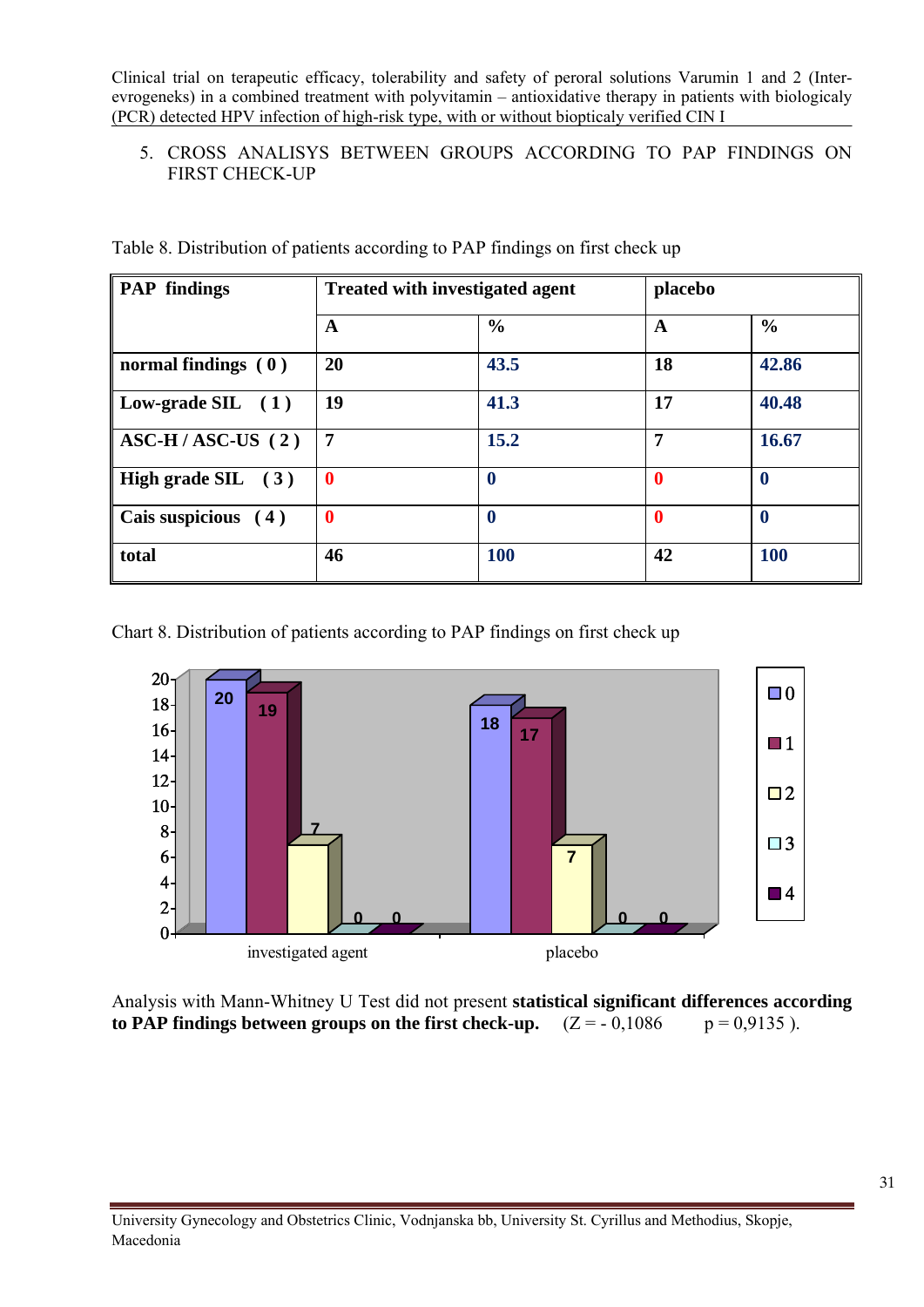# 6. CROSS ANALISYS BETWEEN GROUPS ACCORDING TO HPV PCR TYPISATION FINDINGS ON FIRST CHECK-UP

Table 9. Distribution of patients according to HPV PCR typization findings on first check up

| <b>HPV PCR</b>                                   | <b>Treated</b><br>investigated agent | with     | <b>Treated</b><br>placebo | with |
|--------------------------------------------------|--------------------------------------|----------|---------------------------|------|
| typization                                       |                                      |          |                           |      |
|                                                  | Α                                    | %        | A                         | %    |
| Negative findings $(0)$                          |                                      | 0        | 0                         |      |
| <b>Persistence of same HPV type (1)</b>          | 46                                   | 100      | 42                        | 100  |
| $\vert$ Occurrence of new high-risk HPV type (2) |                                      | $\bf{0}$ | $\bf{0}$                  |      |
| total                                            | 46                                   | 100      | 42                        | 100  |

Chart 9. Distribution of patients according to HPV PCR typization findings on first check up



Analysis with Mann-Whitney U Test did not present **statistical significant differences according**  to HPV PCR typization findings between groups on the first check-up.  $(Z = 0.000 \text{ p} = 1.00 \text{ m})$ .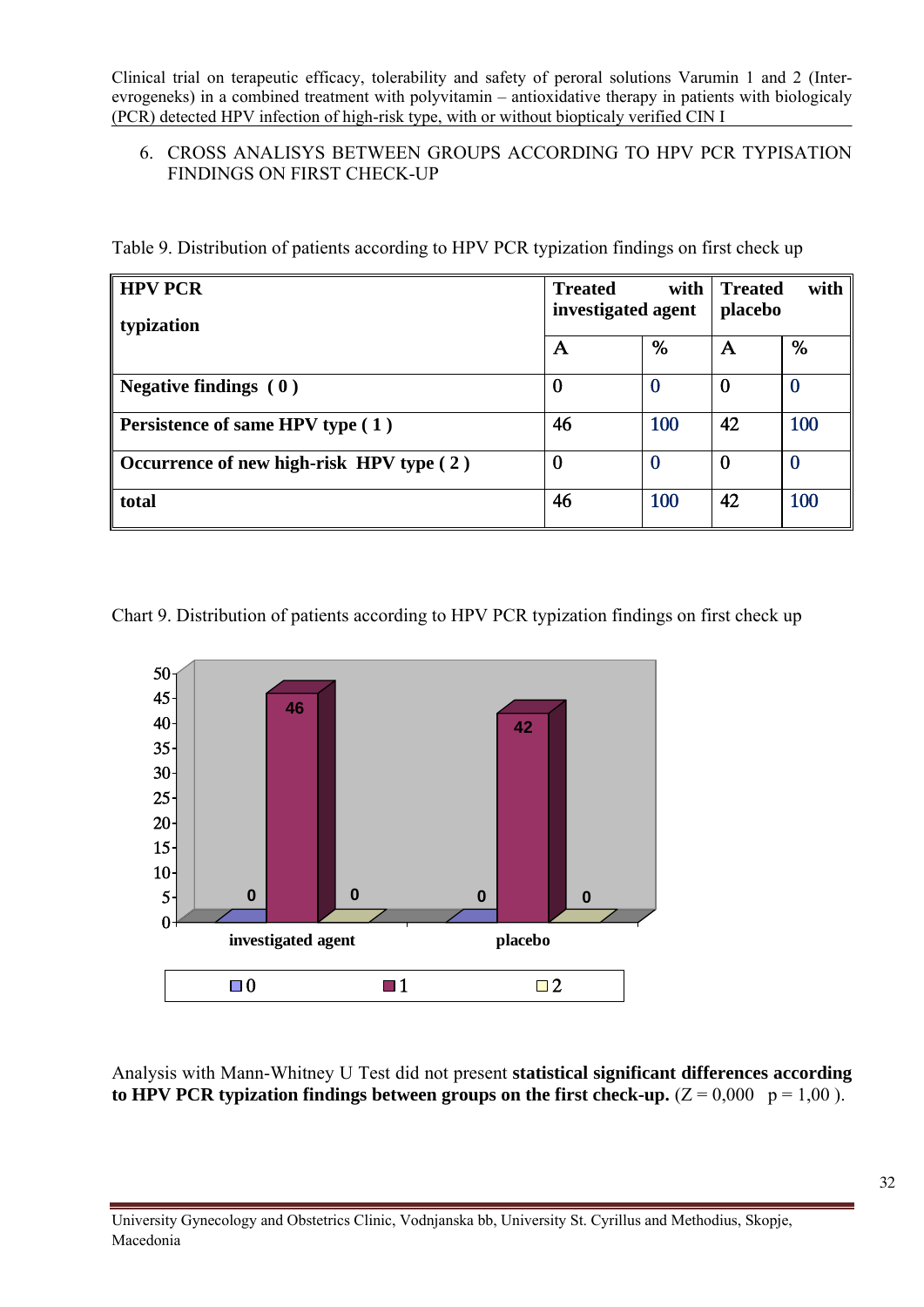# 7. CROSS ANALISYS BETWEEN GROUPS ACCORDING TO COLPOSCOPIC FINDINGS ON SECOND CHECK-UP

| colposcopic findings      | <b>Treated with investigated agent</b> |               | <b>Treated with placebo</b> |               |  |
|---------------------------|----------------------------------------|---------------|-----------------------------|---------------|--|
|                           | A                                      | $\frac{6}{9}$ | A                           | $\frac{6}{6}$ |  |
| normal findings $(0)$     | 20                                     | 48.78         | 14                          | 35.89         |  |
| suspicious findings $(1)$ | 11                                     | 26.83         | 12                          | 30.77         |  |
| abnormal findings $(2)$   | <b>10</b>                              | 24.39         | 13                          | 33.33         |  |
| total                     | 41                                     | <b>100</b>    | 39                          | <b>100</b>    |  |

Table 10. Distribution of patients according to colposcopic findings on second check up

Chart 10. Distribution of patients according to colposcopic findings on second check up



Analysis with Mann-Whitney U Test did not present **statistical significant differences according**  to colposcopic findings between groups on the second check-up.  $(Z = -1.102 p = 0.2704)$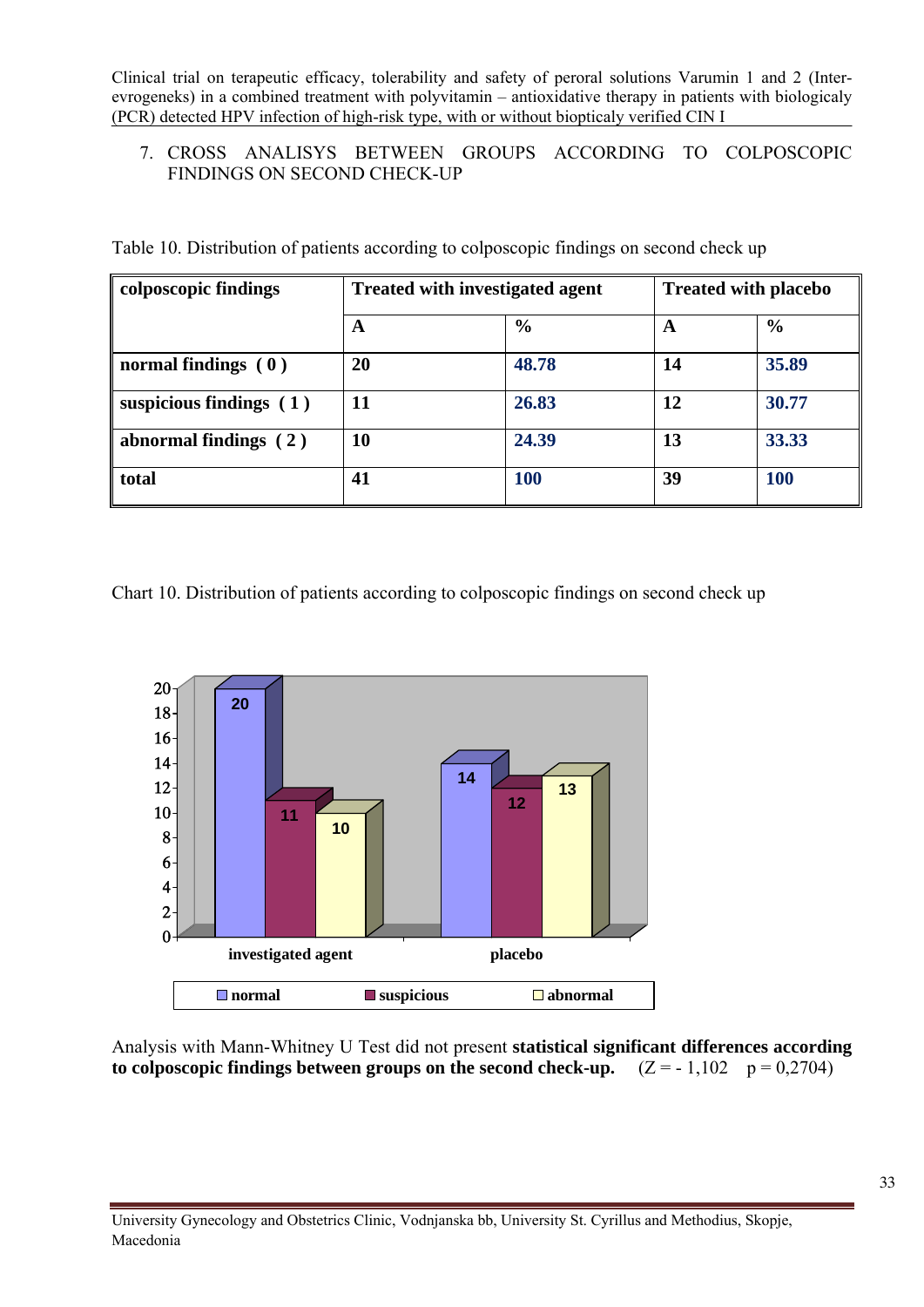# 8. CROSS ANALISYS BETWEEN GROUPS ACCORDING TO PAP FINDINGS ON SECOND CHECK-UP

| <b>PAP</b> findings                        |                  | <b>Treated with investigated agent</b> | <b>Treated with placebo</b> |               |  |
|--------------------------------------------|------------------|----------------------------------------|-----------------------------|---------------|--|
|                                            | A                | $\frac{0}{0}$                          | A                           | $\frac{6}{6}$ |  |
| normal findings $(0)$                      | 22               | 53.66                                  | 20                          | 51.28         |  |
| Low-grade SIL $(1)$                        | 14               | 34.15                                  | 15                          | 38.46         |  |
| $\overline{\text{ASC-H}}$ / ASC-US (2)     | $\boldsymbol{4}$ | 9.76                                   | $\mathbf{2}$                | 5.13          |  |
| High grade SIL (3)                         |                  | 2.43                                   | $\mathbf{2}$                | 5,13          |  |
| $\mathbf{\mathcal{C}}$ CA is suspected (4) |                  | $\boldsymbol{0}$                       | $\bf{0}$                    | $\bf{0}$      |  |
| total                                      | 41               | <b>100</b>                             | 39                          | <b>100</b>    |  |

Table 11. Distribution of patients according to PAP findings on second check up

Chart 11. Distribution of patients according to PAP findings on second check up



Analysis with Mann-Whitney U Test did not present **statistical significant differences according to PAP findings between groups on the second check-up.**  $(Z = -0.120 p = 0.9042)$ .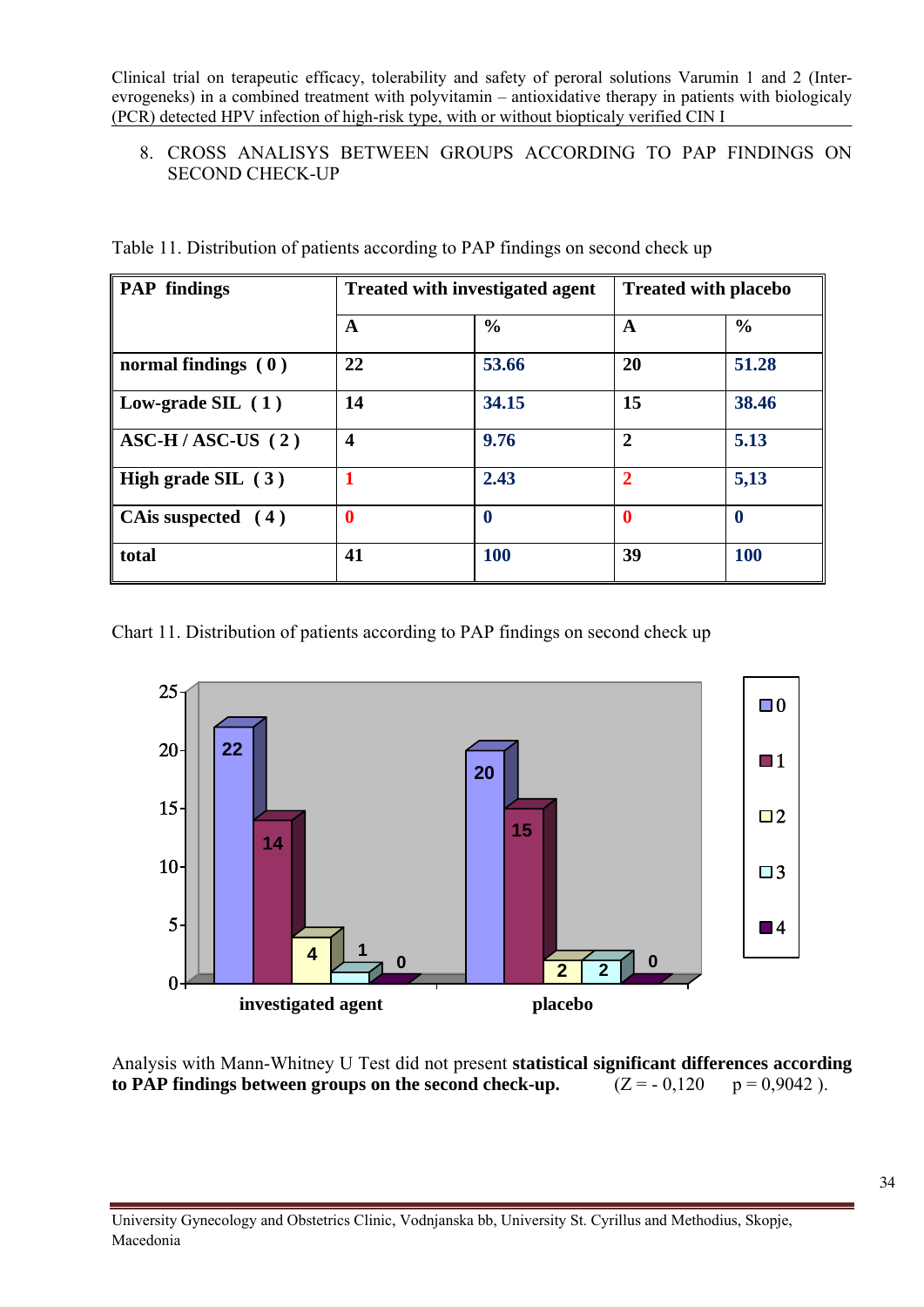# 9. CROSS ANALISYS BETWEEN GROUPS ACCORDING TO HPV PCR TYPISATION FINDINGS ON SECOND CHECK-UP

|  |  |  | Table 12. Distribution of patients according to HPV PCR typization findings on second check up |
|--|--|--|------------------------------------------------------------------------------------------------|
|  |  |  |                                                                                                |

| <b>HPV PCR</b>                                | <b>Treated with investigated agent</b> |               | <b>Treated with placebo</b> |               |  |
|-----------------------------------------------|----------------------------------------|---------------|-----------------------------|---------------|--|
| typization                                    | A                                      | $\frac{6}{9}$ | A                           | $\frac{6}{6}$ |  |
| Negative findings $(0)$                       | 29                                     | 70.73         | 18                          | 46.15         |  |
| Persistence of same HPV<br>type(1)            | 11                                     | 26.83         | 19                          | 48.72         |  |
| Occurrence of new high-risk<br>HPV type $(2)$ |                                        | 2.44          | $\mathbf{2}$                | 5.13          |  |
| total                                         | 41                                     | <b>100</b>    | 39                          | <b>100</b>    |  |

Chart 12. Distribution of patients according to HPV PCR typization findings on second check up



Analysis with Mann-Whitney U Test presented **statistical significant differences according to HPV PCR typization findings between groups on the second check-up.**   $(Z = -2,208 \text{ p} = 0,0272).$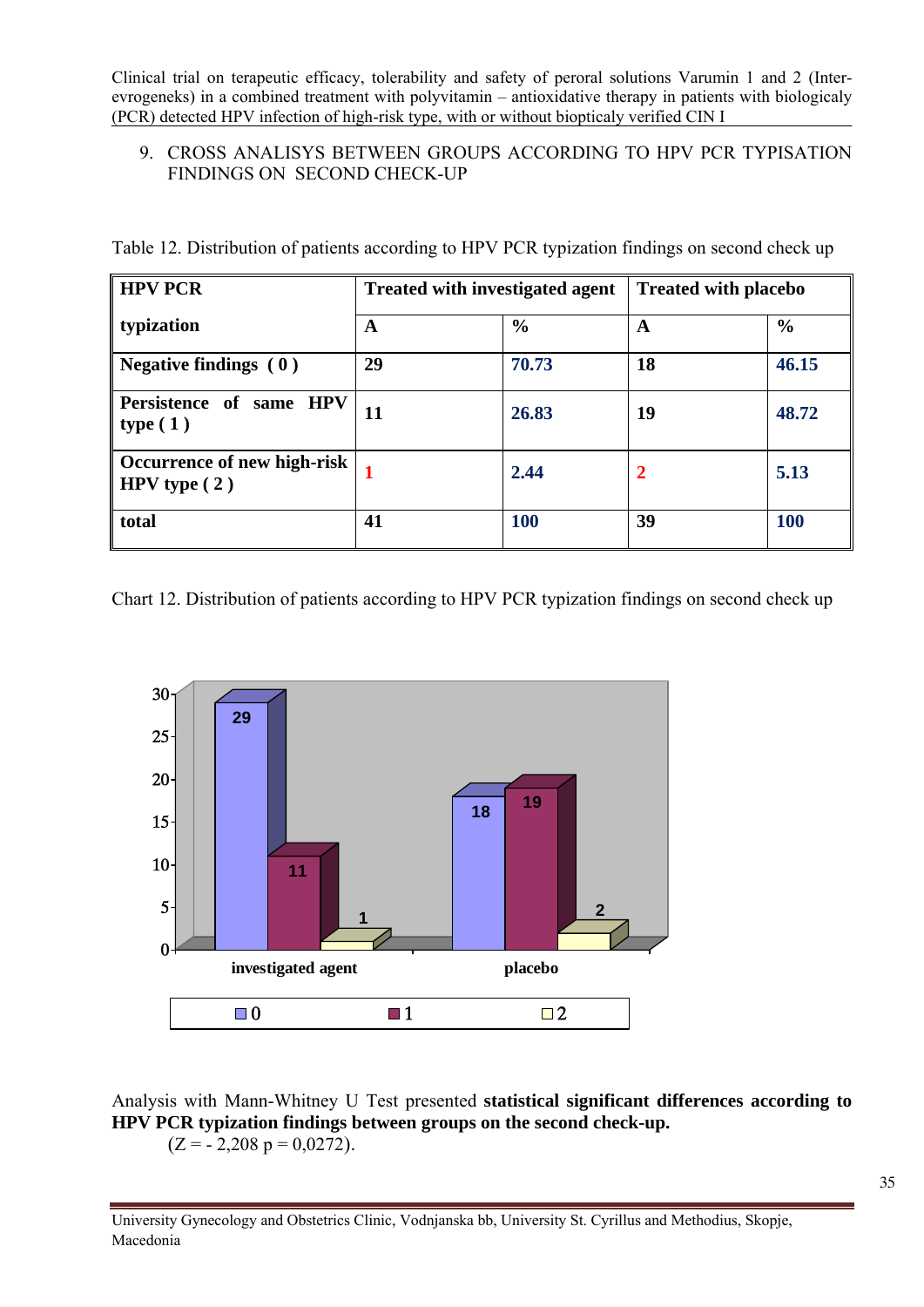# 10. CROSS ANALISYS BETWEEN GROUPS ACCORDING TO COLPOSCOPIC FINDINGS ON THIRD CHECK-UP

| Table 13. Distribution of patients according to colposcopic findings on third check up |  |  |  |
|----------------------------------------------------------------------------------------|--|--|--|
|                                                                                        |  |  |  |

| colposcopic findings      | <b>Treated with investigated agent</b> |       | <b>Treated with placebo</b> |      |
|---------------------------|----------------------------------------|-------|-----------------------------|------|
|                           | А                                      | %     | A                           | %    |
| normal findings $(0)$     | 25                                     | 67.57 | 20                          | 60.6 |
| suspicious findings $(1)$ | 8                                      | 21.62 | 9                           | 27.3 |
| abnormal findings $(2)$   |                                        | 10.81 | 4                           | 12.1 |
| total                     | 37                                     | 100   | 33                          | 100  |

Chart 13. Distribution of patients according to colposcopic findings on third check up



Analysis with Mann-Whitney U Test did not present **statistical significant differences according**  to colposcopic findings between groups on the third check-up.  $(Z = -0.476$  p = 0,6337)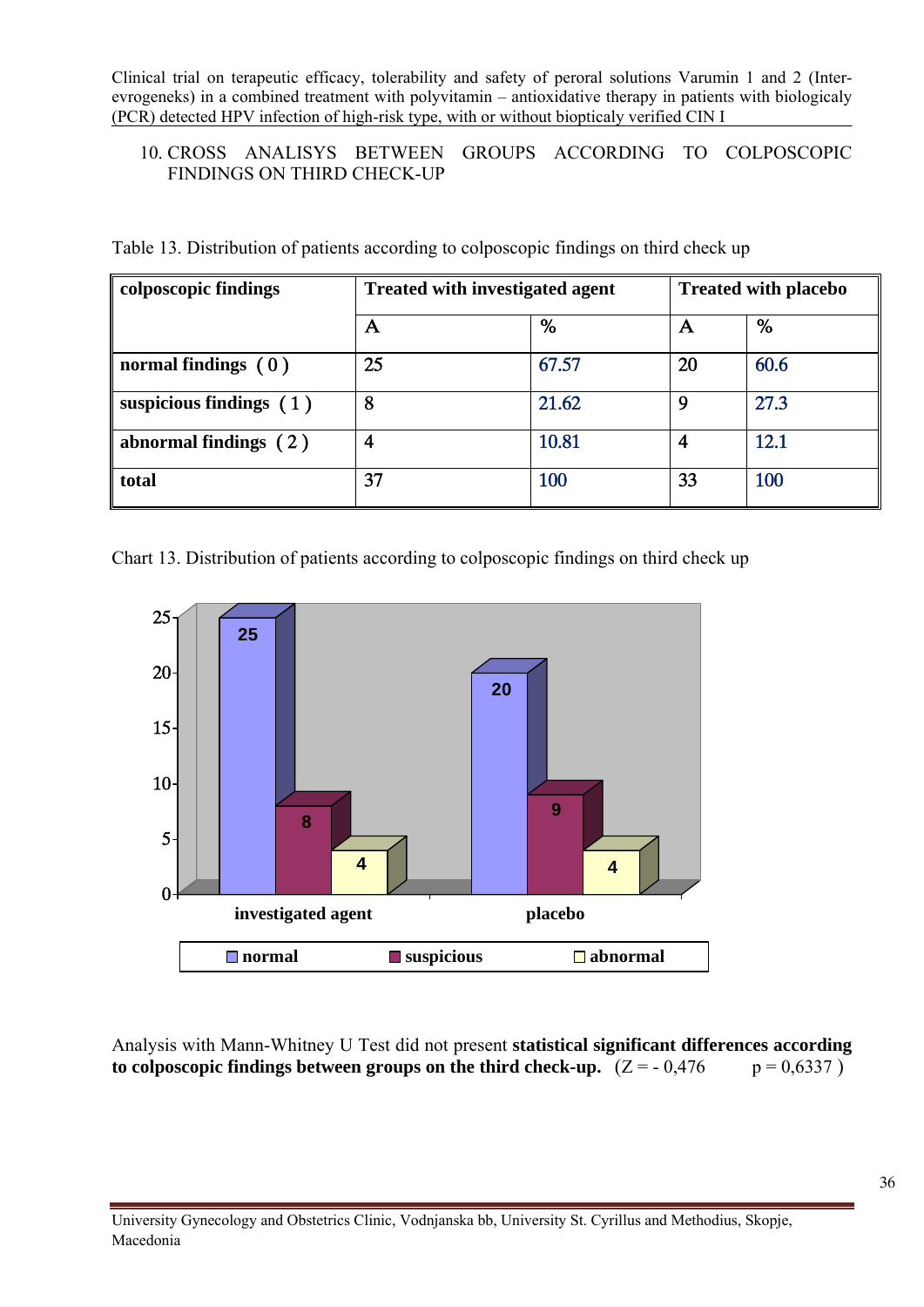# 11. CROSS ANALISYS BETWEEN GROUPS ACCORDING TO PAP FINDINGS ON THIRD CHECK-UP

| <b>PAP</b> findings                    |                  | <b>Treated with investigated agent</b> | <b>Treated with placebo</b> |               |  |
|----------------------------------------|------------------|----------------------------------------|-----------------------------|---------------|--|
|                                        | A                | $\frac{0}{0}$                          | $\mathbf A$                 | $\frac{0}{0}$ |  |
| normal findings $(0)$                  | 28               | 75.7                                   | 19                          | 57.68         |  |
| Low-grade SIL $(1)$                    | 7                | 18.9                                   | 9                           | 27.28         |  |
| $\overline{\text{ASC-H}}$ / ASC-US (2) | 1                | 2.7                                    | $\overline{2}$              | 6.06          |  |
| High grade SIL $(3)$                   | 1                | 2.7                                    | $\overline{2}$              | 6.06          |  |
| CA is suspected $(4)$                  | $\boldsymbol{0}$ | $\bf{0}$                               |                             | 3.03          |  |
| total                                  | 37               | <b>100</b>                             | 33                          | <b>100</b>    |  |

Table 14. Distribution of patients according to PAP findings on third check up

Chart 14. Distribution of patients according to PAP findings on third check up



Analysis with Mann-Whitney U Test did not present **statistical significant differences according**  to PAP findings between groups on the third check-up.  $(Z = -1.705 p = 0.0881)$ .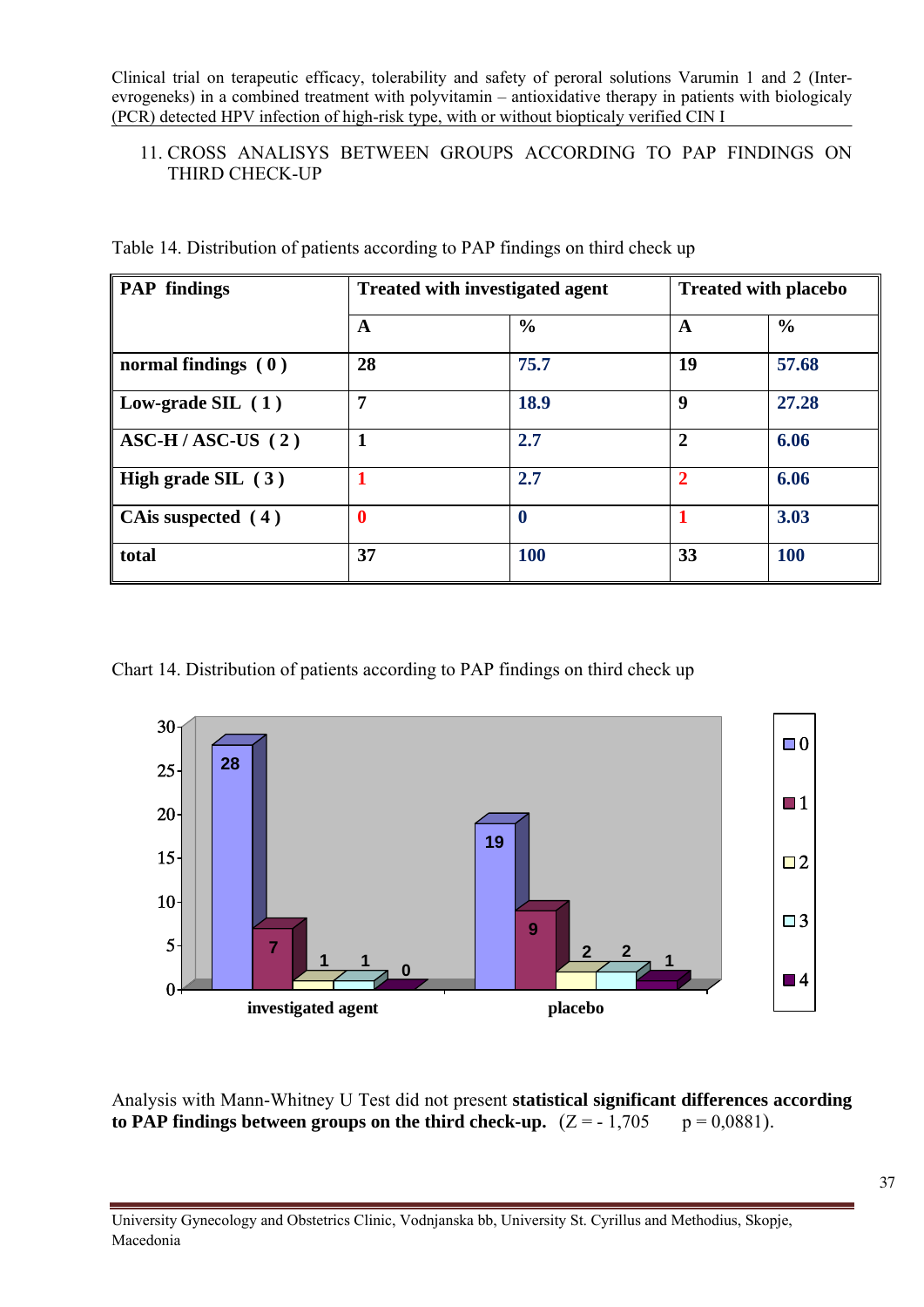# 12. CROSS ANALISYS BETWEEN GROUPS ACCORDING TO HPV PCR TYPISATION FINDINGS ON THIRD CHECK-UP

Table 15. Distribution of patients according to HPV PCR typization findings on third check up

| <b>HPV PCR</b><br>typization             | <b>Treated</b><br>with<br>investigated agent |               | <b>Treated with placebo</b> |      |
|------------------------------------------|----------------------------------------------|---------------|-----------------------------|------|
|                                          | A                                            | $\frac{6}{9}$ |                             | A    |
| Negative findings $(0)$                  | 33                                           | 89.2          | 23                          | 69.7 |
| <b>Persistence of same HPV type (1)</b>  | 3                                            | 8.1           | 8                           | 24.2 |
| Occurrence of new high-risk HPV type (2) |                                              | 2.7           | 2                           | 6.1  |
| total                                    | 37                                           | 100           | 33                          | 100  |

Chart 15. Distribution of patients according to HPV PCR typization findings on third check up



Analysis with Mann-Whitney U Test presented **statistical significant differences according to HPV PCR typization findings between groups on the third check-up. The statistical significance is smaller on the third check-up compared to the second check-up.**

 $(Z = -1.995 \text{ p} = 0.0460)$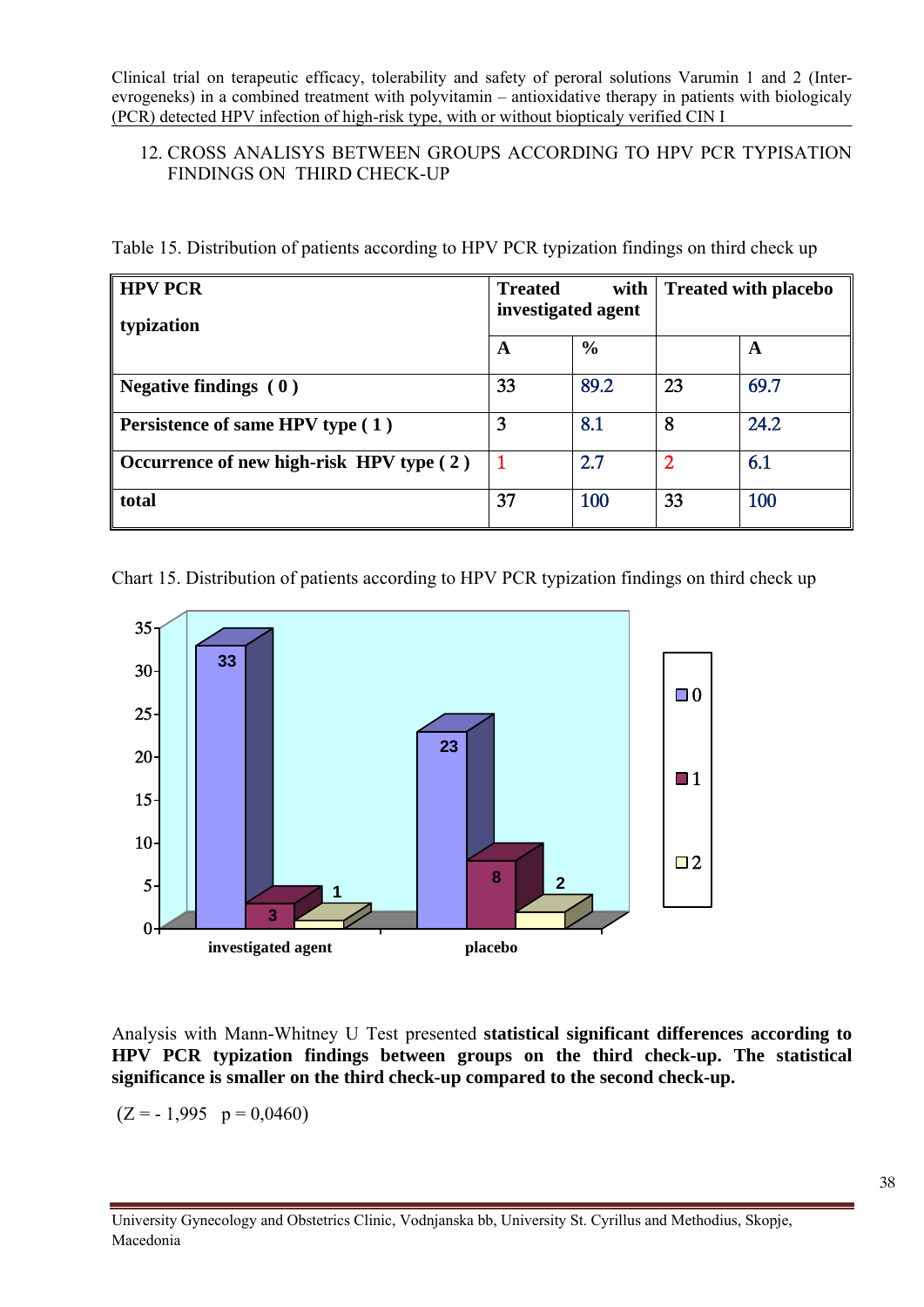# **13. CORELATION BETWEEN SMOKING AND HPV PCR NEGATIVIZATION**

Analysis with Fisher exact Test presented association (correlation) between HPV persistence and smoking among patients ( $p = 0.0408$ ).

Smoking – when compared to all up-to-date trials investigating this variable, in our trial smoking significantly influenced on treatment outcome. Benzen-pyrene from the inhaled smoke, through lungs and blood stream, like in other organs, concentrates on the cervical mucus, where inhibits the immunologic features of the Langerhans cells, preventing secretion of adequate quantities interleukins needed for proper immunologic response.

The largest trial ever performed (Anthony Gunnell et all) among 105760 examinees, presented several conclusions:

 • Women who smoked and had a high HPV-16 load during their first exam had a 27-fold increased risk of later cancer than women who smoked but did not have an HPV infection.

• Women who were positive for HPV-16 (irrespective of amount of viral load) and were smokers had a 14-fold increased risk over women who were HPV-16 negative and smoked.

• Nonsmoking women with high HPV-16 loads had just a 6-fold risk compared to HPV-negative nonsmokers

The researchers also found a statistically significant multiplicative interaction between the duration of smoking and HPV presence causing cervical cancer. One explanation for this interaction could involve the influence of smoking on persistence of HPV infection, probably due to localized immune suppression. Conversely, it could be related to the progression of neoplastic growth, since HPV and smoking appear to alter the levels of certain cytokines, which are involved in controlling abnormal cell growth and differentiation. More likely, both mechanisms combined are contributory factors.

In our trial examinees were globally distributed on smokers and non-smokers, variables such as average daily smoking or duration of smoking (in years) were not examined. Our conclusions are:

Slower HPV PCR negativization among smokers

Moderate statistically significant difference of HPV PCR negativization among smokers between both groups

# 14. **CORELATION BETWEEN OTHER ANAMNESTICAL VARIABLES AND TREATMENT OUTCOME (HPV PCR NEGATIVIZATION ON THIRD CHECK-UP)**

**Age** – average age of patients was  $30.2 \pm 6.6$  years (min = 18, max = 47), which is excellent for research because of the correlation with the worldwide detected, age-related frequency of HPV infections. Meta-analyses confirm that HPV infections are most frequent between 18 and 30 years of age, which also corresponds to the age when sexual intercourses are most frequent. Our trial did not confirm significant correlation between age and treatment outcome (HPV PCR negativization) on the third check-up.  $(\gamma 2 = 2.14$  df = 1 p = 0,1432)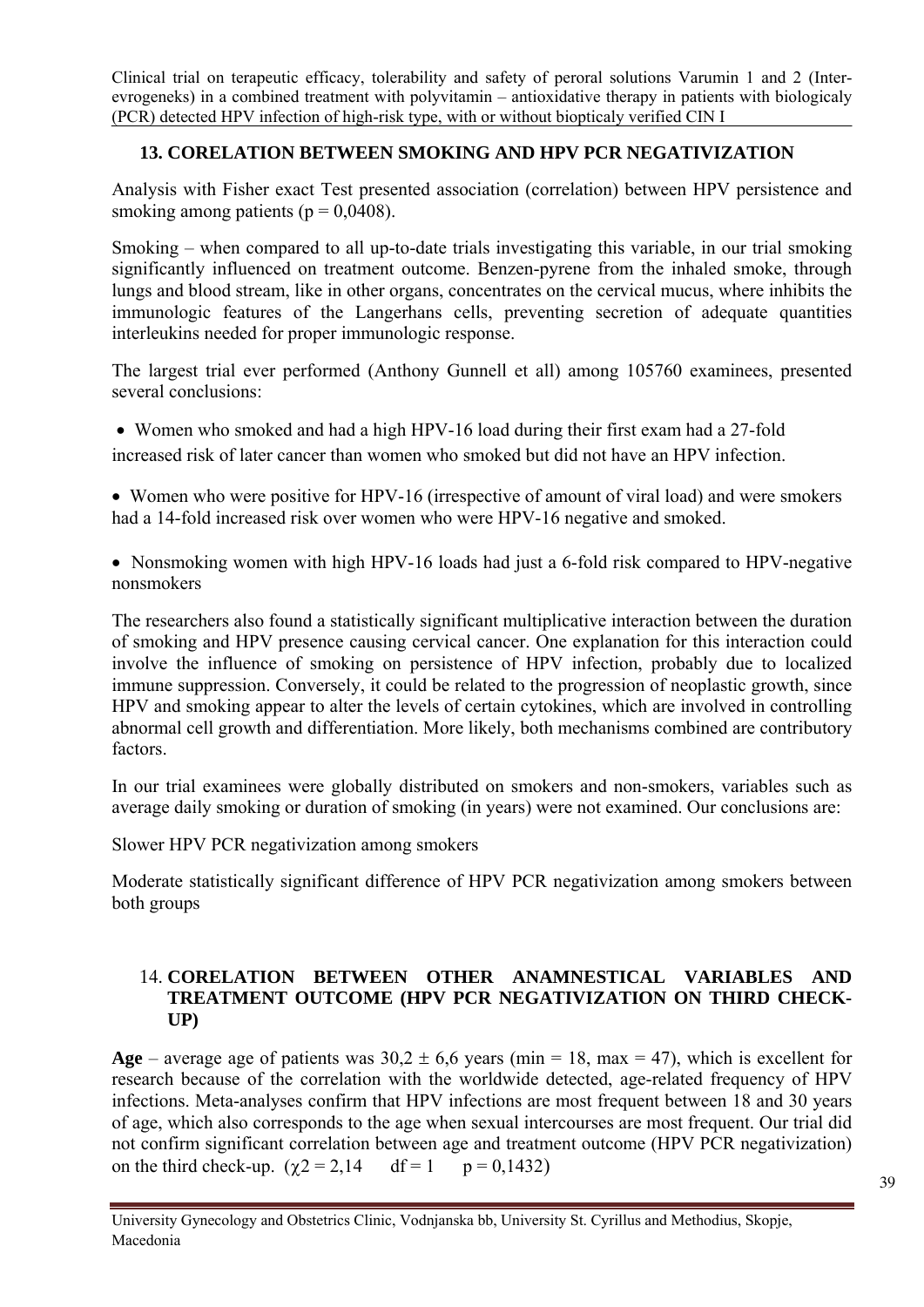|          | Table 16. Distribution of patients according to age and HPV PCR typization findings on third |  |  |  |  |  |  |
|----------|----------------------------------------------------------------------------------------------|--|--|--|--|--|--|
| check up |                                                                                              |  |  |  |  |  |  |

| Age             |                          | HPV PCR typization on third check-up | total |  |  |
|-----------------|--------------------------|--------------------------------------|-------|--|--|
|                 | <b>Positive findings</b> | <b>Negative findings</b>             |       |  |  |
| below $30$      | 6                        | 36                                   | 42    |  |  |
| $\vert$ over 31 | 8                        | 20                                   | 28    |  |  |
| total           | 14                       | 56                                   | 70    |  |  |

**Age of first sexual intercourse –** nevertheless the level of discretion was very high (on the test lists only randomization number and initials were displayed, not full names nor ID numbers) we doubted the honesty of the anamnestic data on this topic, like the issues about active sex partners, number of ex-sex partners, number of abortions, as well as the frequency of sexual intercourses during the trial. Because trials confirmed increased relative risk for cervical carcinoma correlated to age of first sexual intercourse younger than 18 years (maybe better term would be age of start of personal sexual history), we have performed statistical analyses that did not present significant correlation between the age of first sexual intercourse and the treatment outcome (HPV PCR negativization) on the third check-up. ( $\gamma$ 2 = 1,16 df = 1 p = 0,2819)

Table 17. Distribution of patients according to age of first sexual intercourse and HPV PCR typization findings on third check up

| <b>of</b><br>first<br>sexual<br>Age<br>intercourse | <b>HPV PCR</b> typization on third check-up | total |    |  |
|----------------------------------------------------|---------------------------------------------|-------|----|--|
|                                                    | <b>Positive findings</b>                    |       |    |  |
| below 20                                           | Q                                           | 27    | 36 |  |
| over 21                                            |                                             | 29    | 34 |  |
| total                                              | 14                                          | 56    | 70 |  |

**Number of births –** according to published results, number of births and number of abortions impact on the risk of cervical carcinoma, especially in developing countries: woman with seven and more births have two fold increased risk than woman with one or two births. Young age of first birth, younger than 17 years of age, doubles the risk compared to 25 years of age. Also, risk of squamos cell cervical carcinoma doubles with 3 or more births compared to nullipara, but among nullipara the incidence of cervical adenocarcinoma is greater. In our trial, there were 56 nulliparas, 16 uniparas, 15 biparas and one multipara. Therefore, we analyzed if this variable would affect treatment outcome only comparing patients with no births to patients with any number of births. We did not detect statistical significant correlation between births and treatment outcome (HPV PCR negativization) on the third check-up.  $(\gamma 2 = 0.92$  df = 1 p = 0,3373 )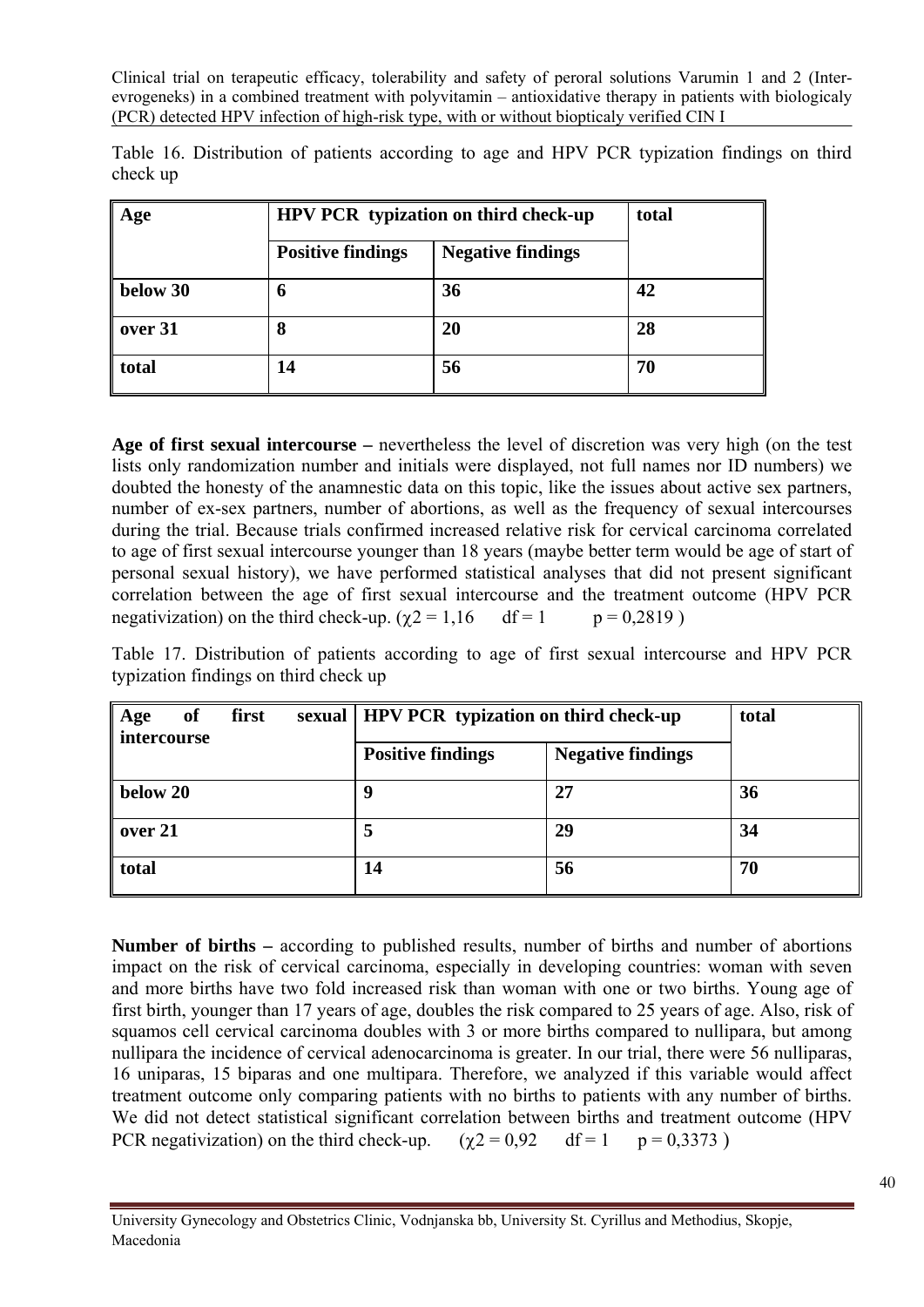Table 18. Distribution of patients according to number of births and HPV PCR typization findings on third check up

| births | HPV PCR typization on third check-up | total                    |    |  |
|--------|--------------------------------------|--------------------------|----|--|
|        | <b>Positive findings</b>             | <b>Negative findings</b> |    |  |
| yes    | 8                                    | 24                       | 32 |  |
| no     | h                                    | 32                       | 38 |  |
| total  | 14                                   | 56                       | 70 |  |

**Current comorbidity therapy –** because of the small cohort interactions between eventual comorbidity therapy and investigated agent / placebo was not analyzed.

**Inhabitance** – most of the patients (88.63%) are inhabited in large communities, so this kind of prevalence did not give us the basis for statistical analysis of this variable to the treatment outcome (much bigger cohort and multicentric dispersion were needed). As an opinion, the advantage of a large urban community would be based on better access to condoms, better medical service and due to mentality (level of discretion), anamnestic data would be more precise.

**Nationality** – the cohort was homogenic, 90.90% patient are Macedonian, the cohort is not representative compared to the real demographic dispersion of minorities, so this variable was not analyzed for impact on treatment outcome. Multicentric trials are needed, especially from centers with multinational structure to establish any kind of correlation of nationality to treatment outcome. According to published results, there is no association of spontaneous regression of the lesions with nationality, but there are differences due to life style, sexual behavior, usage of condoms and the policy of screening. Due to interracial differences, some trials present lower risk among Black woman compared to Caucasian. In regions where men are circumcised there is lower incidence of HPV infections.

**Number of abortions** – as already mentioned above, because of suspection on the honesty of anamnestic data, we did not analyze this variable. As a country, due to abortions per capita, we hold the second place in the region (Albania holds the first), but as expected, data from our trial do not correlate with the published data of abortions, per capita and total: in 2001 there were 8427 legal abortions in Macedonia (total, including illegal would be around 30000), and correlation between births and abortions is 3,2 : 1. Published results present increase relative risk for cervical carcinoma with one abortion of 2,3 fold, and two and more abortions increase the risk 4,92 fold compared to woman with no abortion. Also, it is very interesting that besides the expected increased risk for ovarian, endometrial and breast cancer among woman that have abortion, there is increased relative risk for hepatocellular carcinoma.

**Condom use** – 65 of 88 patients reported active sex life during the trial, and all of them reported regular usage of condoms, but occurrence of new HPV types (2 of 65) lead us to the conclusion not to investigate this variable, due to doubts on honesty reports. According to published data on this matter, usage of condoms shortens the time for spontaneous regression of the lesions, so condom use (mechanic barrier for infection, reinfection and co-infection) would be an important predictor.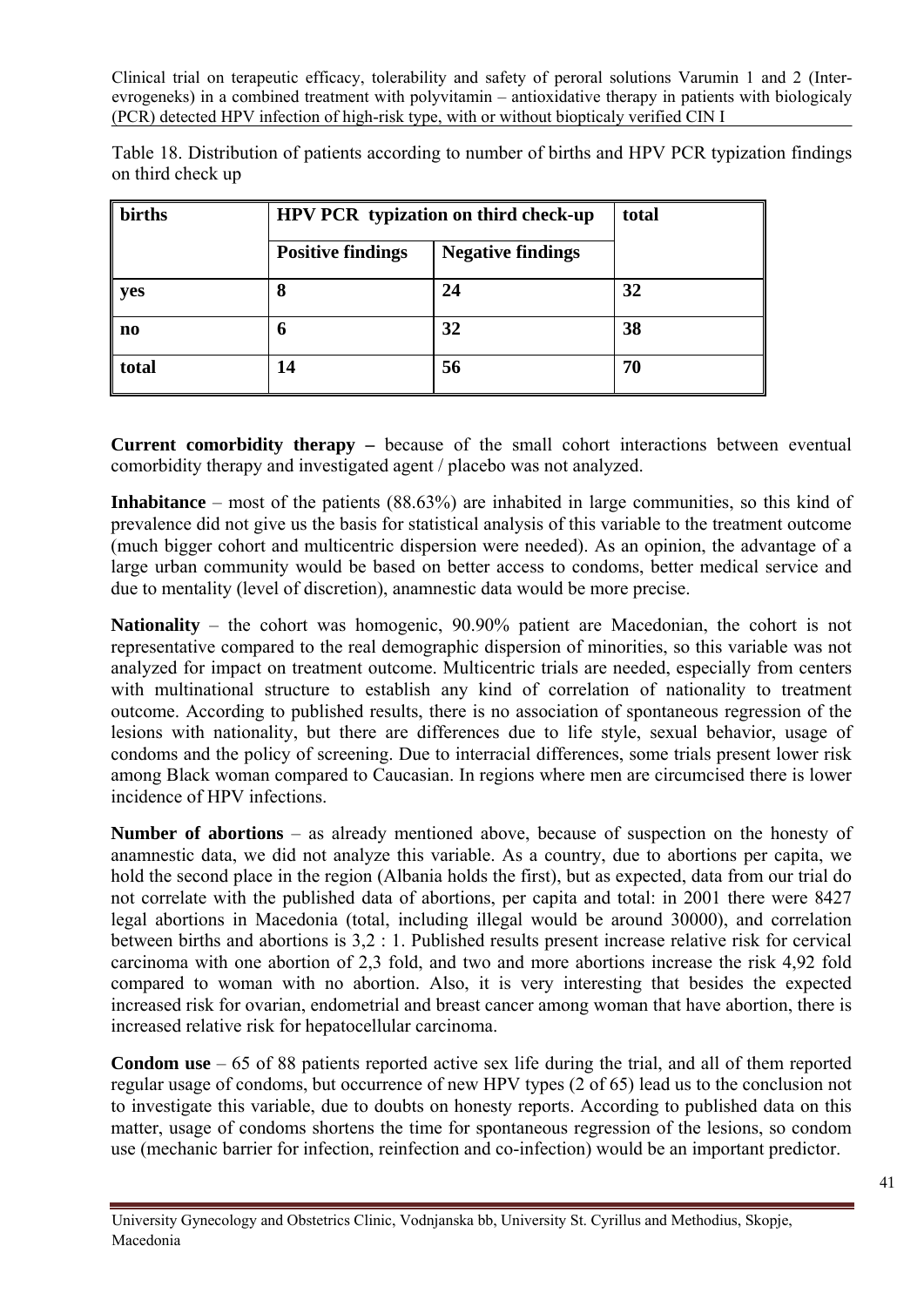**Oral hormone contraceptive use** – 5 of 88 patients were using oral hormone contraceptives during the trial. We did not analyze this variable due to the huge difference. According to metaanalysis (Berrington A. Cancer Research UK Epidemiology Unit, Radcliffe Infirmary, Oxford), where 12500 examinees from 24 countries were investigated, it was concluded that oral hormone contraceptive use no longer than two years does not increase the risk for cervical carcinoma, but longer than five years increase the risk by 10% and longer that ten years by 60%. Before this study it was taught that only the risk for breast cancer increases with the duration of oral hormone contraceptive use.

**Marital status –** 35 of 88 patients are single, 47 of 88 are married (first marriage), 6 of 88 are divorced after the first marriage and single during the trial. There is no significant correlation between marital status and treatment outcome.

**Number of active sex partners –** 65 of 88 patients reported one active sex partner, and 23 claimed no sexual intercourse at all during the trial. None reported more than one active sex partner. Among the newly detected high-risk HPV lesions, none patient reported new active sex partner, so there was no significance for the treatment outcome.

**Number of ex-sex partners -** the variable was not analyzed because we suspected the honesty of the anamnestic data – only 7 of 88 (7.95%) patients reported more than two ex-sex partners, but none reported more than four ex-sex partners.

**Education –** although according to published data the level of education plays a role in the manner of more eager attitude towards condom use, more regular check-ups and more regular hygienic and dietary regime, in our trial this variable was not analyzed because the cohort was homogenic (most of the patients had university degree).

**Regularity of vitamin and antioxidant consumption** – all patients (in both groups) were obliged on regular vitamin and antioxidant daily consumption (beta-carotene, folic acid, ascorbic acid, tocopherol and selenium). Doses were prescribed according to RDA for each substance. Because besides the RDA as a general prophylactic recommendation there is no data, or trial, or guideline for a daily intake that can establish this administration as an evidence-based treatment, the daily vitamin and antioxidant intake as variable influencing on the outcome was not statistically analyzed. According to published results on this matter, there is no significant correlation of vitamin and antioxidant supplements compared to normal, everyday food intake, although the only significant difference makes the inadequate caloric and qualitative food intake.

**Other aspects of hygienic-dietary regime** – many researchers confirmed two fold decreased risk of progression of cervical high-risk HPV lesions into cervical carcinoma, especially adenocarcinoma, among woman that take a shower more than six times a week, compared to woman that take a shower one to five times a week. Because of the small cohort, we did not analyze this variable.

# **ADVERSE EFFECTS**

Of total 88 patients, adverse effects associated to administration of the investigated agent / placebo, we obtained the following results:

University Gynecology and Obstetrics Clinic, Vodnjanska bb, University St. Cyrillus and Methodius, Skopje, Macedonia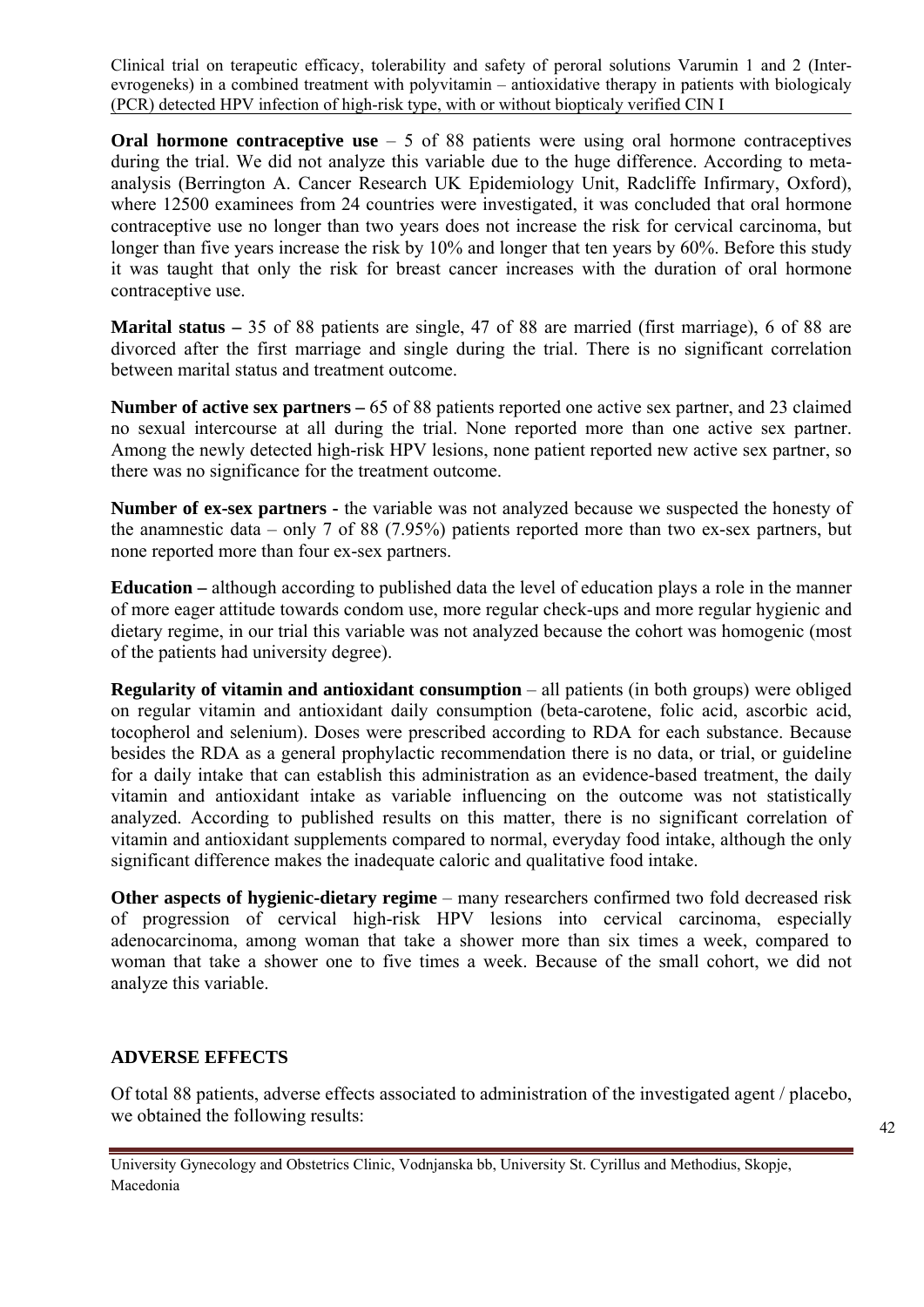Among patients treated with the investigated agent there were two reports of abdominal discomfort and diarrhea, the treatment was discontinued in one of the patients because we confirmed that the adverse effect was directly provoked from the investigated agent. The other patient lowered the dose of ascorbic acid from 6000 mg to 1000 mg daily, the adverse effect vanished and patient continued with the treatment.

Among patients treated with placebo there were five reports of abdominal discomfort – epigastric pirosys, the treatment was discontinued and H2-blocker or inhibitor of proton pump was suggested to be administered. We think that the difference of the ingredients between the investigated agent / placebo, the extract from herba absynthi, was the reason of such effect.

#### **CONCLSIONS**

Although we had small number of patients (of 88 recruited, 70 completed the trial), our trial concluded that treatment of high-risk HPV lesions with extracts from aloe vera, viscum album, hypericum perforatum and propolis has significant favorable effect. We state this four extracts because so far, they are most extensively examined, but we feel the need of performing large multicentric trials, as well as the need of in vitro, animal model based and human studies for investigating effects of active substances from herbal extracts that are widely used into traditional medicine worldwide. The problem of exactness for stating conclusion for the therapeutic effect is obvious. One explanation is the large number of active substances, whose inter-reactions and pharmacokinetics when administered altogether, is almost impossible to determine. Second issue is the concentration constancy of the investigated agent – quality control for each serial of the agent must be performed, in order to determine if the agents from different series has the necessary concentration of active substances, because many investigations claim not only seasonal, but also endemic and geographic variations due to the concentration of a same active substance into an extract of a same herb species.

During the trial patients were administered with investigated agent and placebo from a same series. We can not give an exact answer on which active substances the favorable effect was accomplished, thus according to the literature, most serious candidates would be lectins and viscotoxins for viscum album, rutin, quercetin and proanthocyanidines from hypericum perforatum, aloe-emodin, aloe-barbaloine, acemannan or betamannan from aloe vera, acacetine form propolis or some other active substance from the other herbal extracts not yet properly investigated.

Our conclusion is that the investigated agent has favourable effect on the treatment of high-risk HPV lesions, especially among non-smokers. Time to HPV (PCR typization) negativization was significantly shortened. Percentage of normalized colposcopic and PAP findings is greater among the group treated with the investigated agent. Concerning safety, we conclude that the investigated agent is safe, administered as monotherapy or combined with vitamin and antioxidant therapy, remarking that because of the small cohort we did not examined correlation between eventual current therapy for different indication and adverse effects.

University Gynecology and Obstetrics Clinic, Vodnjanska bb, University St. Cyrillus and Methodius, Skopje, Macedonia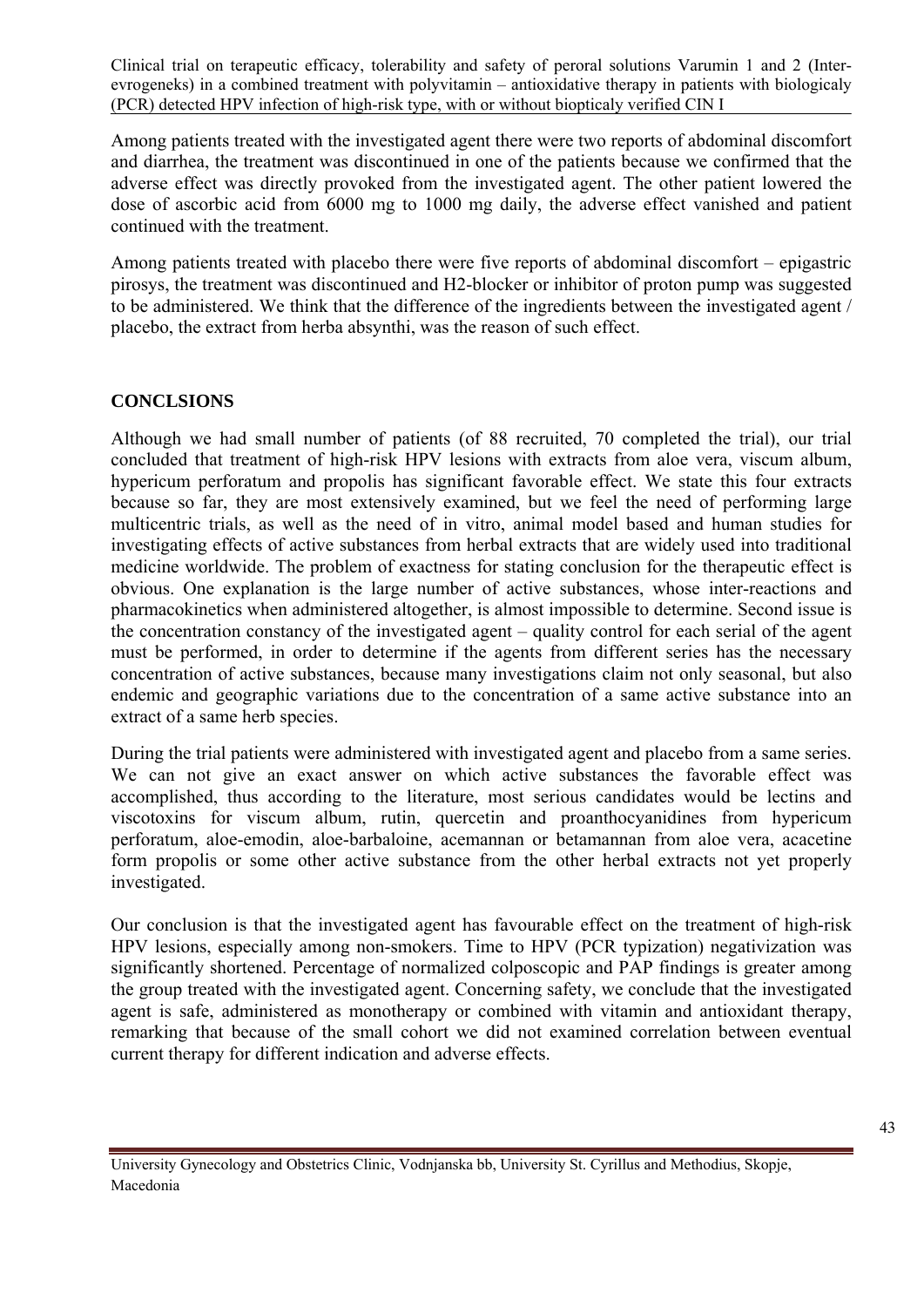|                                                   |                      |                  |                         | <b>CONTROL GROUP</b> |                         | <b>PLACEBO GROUP</b> |                  |                      |                |                  |                         |               |  |
|---------------------------------------------------|----------------------|------------------|-------------------------|----------------------|-------------------------|----------------------|------------------|----------------------|----------------|------------------|-------------------------|---------------|--|
| colposcopic                                       | $\bf{0}$             |                  | I                       |                      | $\mathbf{I}$            |                      |                  | $\bf{0}$             |                | I                |                         | $\mathbf{I}$  |  |
| findings                                          | $\mathbf n$          | $\frac{0}{0}$    | $\mathbf n$             | $\frac{0}{0}$        | $\mathbf n$             | $\frac{0}{0}$        | $\mathbf n$      | $\frac{0}{0}$        | $\mathbf n$    | $\frac{0}{0}$    | $\mathbf n$             | $\frac{0}{0}$ |  |
| normal<br>(0)                                     | 13                   | 28.26            | 20                      | 48.78                | 25                      | 67.57                | 12               | 28.57                | 14             | 35.89            | 20                      | 60.6          |  |
| suspicious<br>(1)                                 | 14                   | 30.44            | 11                      | 26.83                | 8                       | 21.62                | 13               | 30.95                | 12             | 30.77            | $\boldsymbol{9}$        | 27.3          |  |
| abnormal<br>(2)                                   | 19                   | 41.30            | 10                      | 24.39                | $\overline{\mathbf{4}}$ | 10.81                | 17               | 40.48                | 13             | 33.33            | $\overline{\mathbf{4}}$ | 12.1          |  |
| total                                             | 46                   | 100              | 41                      | 100                  | 37                      | 100                  | 42               | 100                  | 39             | 100              | 33                      | 100           |  |
|                                                   | <b>CONTROL GROUP</b> |                  |                         |                      |                         |                      |                  | <b>PLACEBO GROUP</b> |                |                  |                         |               |  |
| pap findings                                      |                      | $\mathbf{0}$     |                         | I                    |                         | $\mathbf{I}$         |                  | $\mathbf{0}$         |                | I                |                         | $\mathbf{I}$  |  |
|                                                   | $\mathbf n$          | $\frac{0}{0}$    | $\mathbf n$             | $\frac{0}{0}$        | $\mathbf n$             | $\frac{0}{0}$        | $\mathbf n$      | $\frac{0}{0}$        | $\mathbf n$    | $\frac{0}{0}$    | $\mathbf n$             | $\frac{0}{0}$ |  |
| normal<br>(0)                                     | 20                   | 43.5             | 22                      | 53.66                | 28                      | 75,7                 | 18               | 42.86                | 20             | 51.28            | 19                      | 57.68         |  |
| low-grade sil<br>(1)                              | 19                   | 41.3             | 14                      | 34.15                | $\overline{7}$          | 18.9                 | 17               | 40.48                | 15             | 38.46            | 9                       | 27.28         |  |
| asc-h / asc-us<br>(2)                             | $\overline{7}$       | 15.2             | $\overline{\mathbf{4}}$ | 9.76                 | $\mathbf{1}$            | 2.7                  | $\overline{7}$   | 16.67                | $\overline{2}$ | 5.13             | $\overline{2}$          | 6.06          |  |
| high grade sil<br>(3)                             | $\bf{0}$             | $\boldsymbol{0}$ | $\mathbf{1}$            | 2.43                 | $\mathbf{1}$            | 2.7                  | $\boldsymbol{0}$ | $\bf{0}$             | $\overline{2}$ | 5,13             | $\overline{2}$          | 6.06          |  |
| suspicious for<br>invasive ca<br>(4)              | $\bf{0}$             | $\bf{0}$         | $\bf{0}$                | $\bf{0}$             | $\boldsymbol{0}$        | $\bf{0}$             | $\bf{0}$         | $\bf{0}$             | $\mathbf{0}$   | $\boldsymbol{0}$ | $\mathbf{1}$            | 3.03          |  |
| total                                             | 46                   | 100              | 41                      | 100                  | 37                      | 100                  | 42               | 100                  | 39             | 100              | 33                      | 100           |  |
| <b>HPV PCR</b>                                    |                      |                  | <b>CONTROL GROUP</b>    |                      |                         | <b>PLACEBO GROUP</b> |                  |                      |                |                  |                         |               |  |
| findings                                          | $\boldsymbol{0}$     |                  | I                       |                      | $\mathbf{I}$            |                      | $\boldsymbol{0}$ |                      | I              |                  | $\mathbf{I}$            |               |  |
|                                                   | $\mathbf n$          | $\frac{0}{0}$    | $\mathbf n$             | $\frac{0}{0}$        | $\mathbf n$             | $\frac{0}{0}$        | $\mathbf n$      | $\frac{0}{0}$        | $\mathbf n$    | $\frac{0}{0}$    | $\mathbf n$             | $\frac{0}{0}$ |  |
| negative $(0)$                                    | $\bf{0}$             | $\bf{0}$         | 29                      | 70.73                | 33                      | 89.2                 | $\boldsymbol{0}$ | $\bf{0}$             | 18             | 46.15            | 23                      | 69.70         |  |
| perzistence of<br>the same HPV<br>type $(1)$      | 46                   | 100              | 11                      | 26.83                | $\overline{\mathbf{3}}$ | 8.1                  | 42               | 100                  | 19             | 48.72            | 8                       | 24.24         |  |
| new high-risk<br><b>HPV</b> type<br>occurence (2) | $\bf{0}$             | $\boldsymbol{0}$ | $\mathbf{1}$            | 2.44                 | $\mathbf{1}$            | 2.7                  | $\boldsymbol{0}$ | $\boldsymbol{0}$     | $\overline{2}$ | 5.13             | $\overline{2}$          | 6.06          |  |
| total                                             | 46                   | 100              | 41                      | 100                  | 37                      | 100                  | 42               | 100                  | 39             | 100              | 33                      | 100           |  |

Table 19. Distribution of patients according to colposcopic, PAP and HPV PCR typization findings on third check up

University Gynecology and Obstetrics Clinic, Vodnjanska bb, University St. Cyrillus and Methodius, Skopje, Macedonia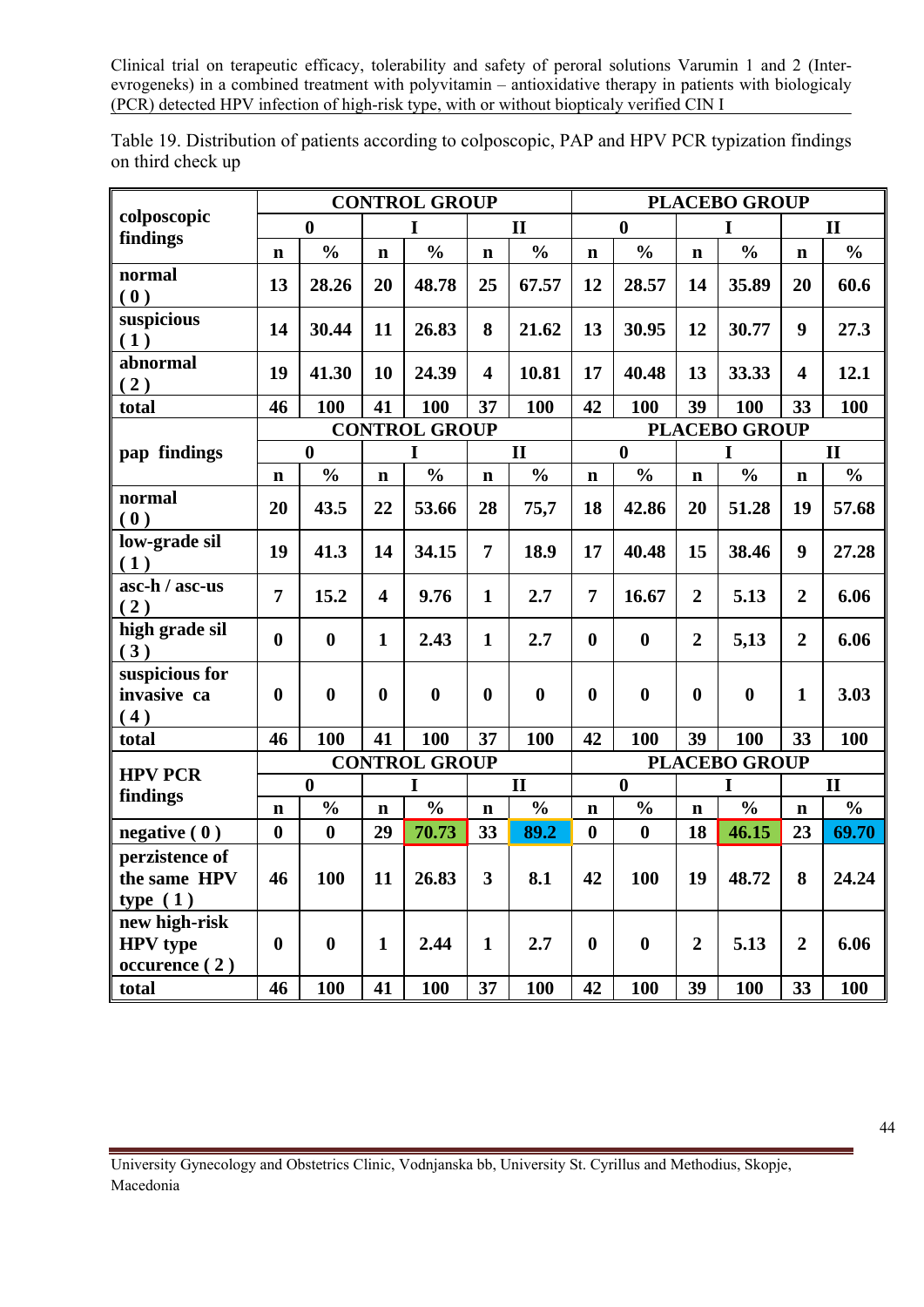# LITERATURE

Ali SW, Evans AS, Monaghan JM. Results of  $CO<sub>2</sub>$  laser cylinder vaporization of cervical intraepithelial disease in 1234 patients. An analysis of failures. Br J Obstet Gynecol 1986:93(1):75-8.

Akihisa T, Yasukawa K, Oinuma H, et al. [Triterpene alcohols from the flowers of compositae and](javascript:openPMID(8987908))  [their anti-inflammatory effects.](javascript:openPMID(8987908)) Phytochemistry. Dec 1996;43(6):1255-1260.

Andren L, Andreasson A, Eggertsen R. [Interaction between a commercially available St. John's](javascript:openPMID(17701167))  [wort product \(Movina\) and atorvastatin in patients with hypercholesterolemia](javascript:openPMID(17701167)). Eur J Clin Pharmacol. Oct 2007;63(10):913-916

Anon. License revoked for aloe vera use. Nat Med Law 1998;1:1-2.

Anthony Gunnell et all, Karolinska Institutet, Stockholm, High HPV Concentrations Combined with Cigarette Smoking Significantly Raise Risks of Later Cervical Cancer, Cancer Epidemiology, Biomarkers & Prevention, November 2006

Antony S, Kuttan R, Kuttan G. Effect of Viscum album in the inhibition of lung metastasis in mice induced by B16F10 melanoma cells. J Exp Clin Cancer Res. 1997;16:159-162.

Assessment report on Aloe barbadensis and aloe (various species, mainly Aloe ferox Mill. and its hybrids), EMEA/HMPC, Doc. Ref. 76313 /2007.

Baggish MS. Treating viral venereal infection with the  $CO<sub>2</sub>$  laser. J Reprod Med 1982;27(12):737-42.

Bako E, Deli J, Toth G. [HPLC study on the carotenoid composition of Calendula products](javascript:openPMID(12406606)). J Biochem Biophys Methods. Oct-Nov 2002;53(1-3):241-250

Bankova V., Recent trends and important developments in propolis research, eCAM 2 (1) 29 - 32, 2005.

Bantel E and Breuninger H. In vitro studies of the effect of a mistletoe preparation on melanoma cells. Z Hautkr. 1990;65:562-564, 567

Barnes J, Anderson LA, Phillipson JD. Herbal Medicines. London: Pharmaceutical Press; 2002.

Barnes J, Anderson LA, Phillipson JD. [St John's wort \(Hypericum perforatum L.\): a review of its](javascript:openPMID(11370698))  [chemistry, pharmacology and clinical properties](javascript:openPMID(11370698)). J Pharm Pharmacol. May 2001;53(5):583-600

Bayazit V. Cytotoxic effects of some animal and vegetable extracts and some chemicals on liver and colon carcinoma and myosarcoma. Saudi Med J. 2004;25:156-163

Becker H. Botany of European mistletoe (Viscum album L.). Oncology. 1986;43(Suppl 1):2-7

University Gynecology and Obstetrics Clinic, Vodnjanska bb, University St. Cyrillus and Methodius, Skopje, Macedonia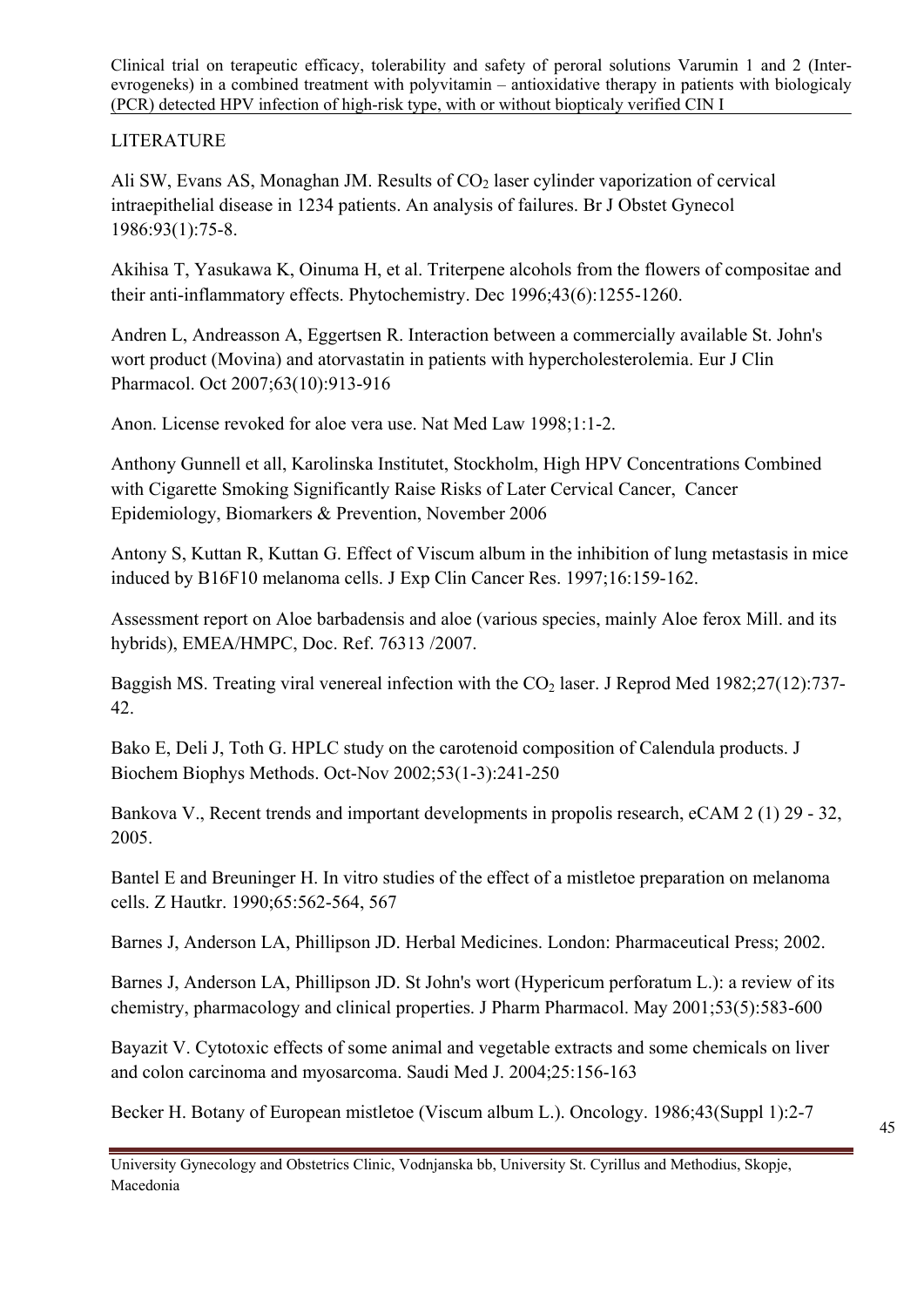Benrubi G, Nuss RC, Holmes K, Lammert N. Efficacy of cryotherapy in the treatment of human papillomavirus infection of the uterine cervix. J Fla Med Assoc 1986;73(3):188-91.

Benrubi GI, Shannon J, Glazer J, Nuss RC. Cervical human papilloma virus infection: is treatment possible? J Fla Med Assoc 1988;75(12):799-800.

Berger M, Schmahl D. Studies on the tumor-inhibiting efficacy of Iscador in experimental animal tumors. J Cancer Res Clin Oncol. 1983;105:262-265

Berghofer R., Holzl J., Biflavonoids in Hypericum perforatum; Part 1. Isolation of 13,II8 biapigenin, Planta Med. 53, 216 - 17, 1987.

Berghofer R., Holzl J., Isolation of I3',II8 - biapigenin (amentoflavone) from Hypericum perforatum, Planta Med. 55, 91, 1989.

Beuers U., Spengler U., Pape G.R., Hepatitis after chronic abuse of senna, Lancet, 337 - 472, 1991.

Beta Carotene Cancer Prevention Study Group, (). "The effect of vitamin E and beta carotene on the incidence of lung cancer and other cancers in male smokers." 1994 N Engl J Med 330 (15): 1029–35. [doi](http://en.wikipedia.org/wiki/Digital_object_identifier)[:10.1056/NEJM199404143301501.](http://dx.doi.org/10.1056%2FNEJM199404143301501) [PMID 8127329.](http://www.ncbi.nlm.nih.gov/pubmed/8127329)

Bhopal JS. [St John's wort-induced sexual dysfunction.](javascript:openPMID(11441793)) Can J Psychiatry. Jun 2001;46(5):456-457

Bocci V. Mistletoe (Viscum album) lectins as cytokine inducers and immunoadjuvant in tumor therapy. A review. J Biol Regul Homeost Agents. 1993;7:1-6

Boothby RA, Carlson JA, Rubin M, Morgan M, Mikuta JJ. Single application treatment of human papillomavirus infection of the cervix and vagina with trichloroacetic acid: a randomized trial. Obstet Gynecol 1990;76(2):278-80

Boothby RA, Benrubi GI, Nuss RC, Lammert N. Laser treatment of Human papillomavirus infections of the uterine cervix. Colposc Gynecol Laser Surg 1986;2(1):25-9.

Bombardeli E., Morazzoni P, Hypericum perforatum, Fitoterapija, 66, 43 - 68, 1995.

Bostick RM, Potter JD, McKenzie DR, Sellers TA, Kushi LH, Steinmetz KA, Folsom AR. Reduced risk of colon cancer with high intakes of vitamin E: The Iowa Women's Health Study. Cancer Res 1993;15:4230-17

Bosch FX, Manos MM, Munoz N et al. Prevalence of human papillomavirus in cervical cancer: a worldwide perspective. J Natl Cancer Inst, 1995;87:796-802

Boucaud-Maitre Y, Algernon O, Raynaud J. [Cytotoxic and antitumoral activity of Calendula](javascript:openPMID(3380875))  [officinalis extracts.](javascript:openPMID(3380875)) Pharmazie. Mar 1988;43(3):220-221

University Gynecology and Obstetrics Clinic, Vodnjanska bb, University St. Cyrillus and Methodius, Skopje, Macedonia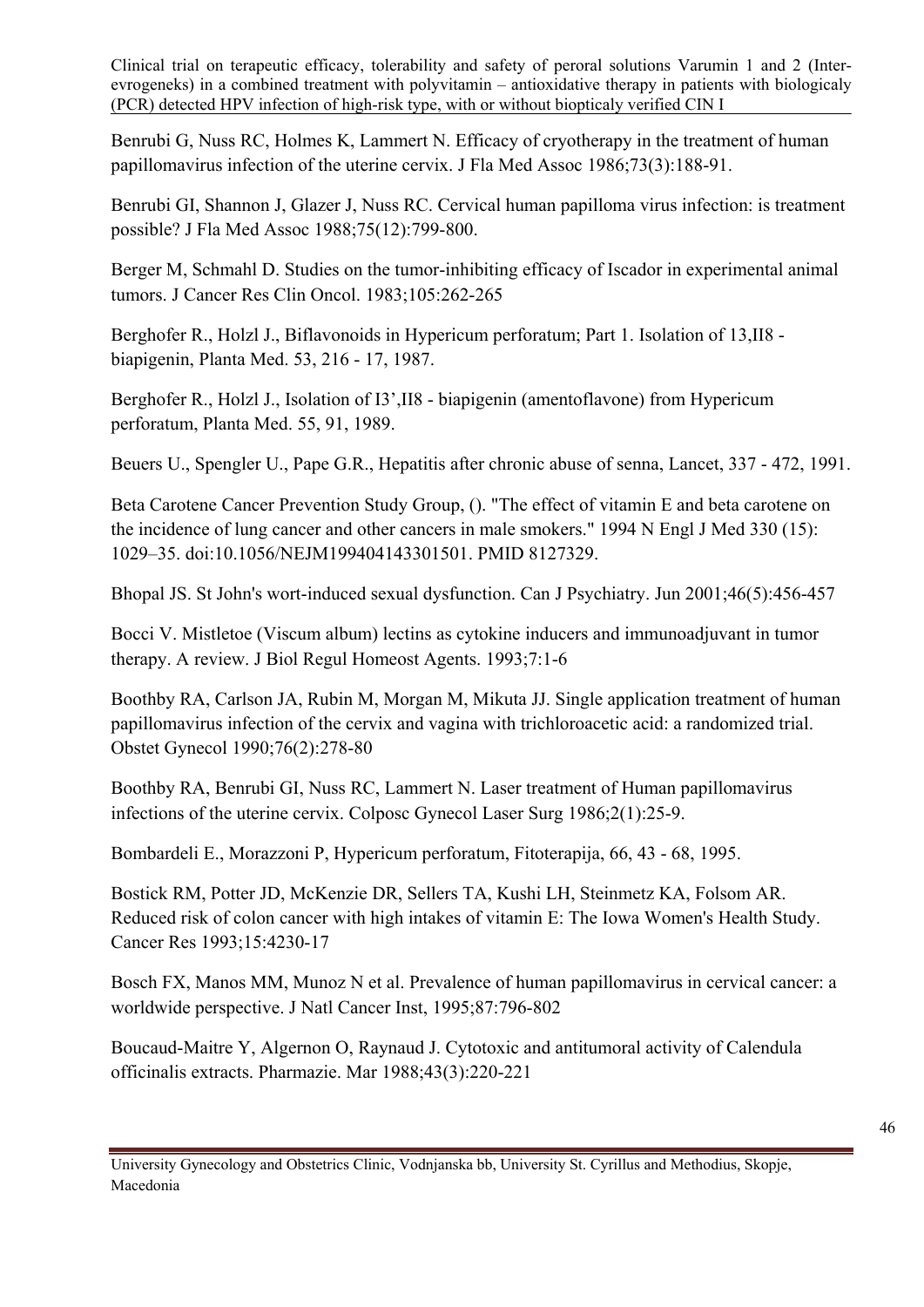Boucard - Maitre Y. et al, Cytotoxic and antitumoral activity of Calendula officinalis extracts, Pharmazie, 43, 220, 1988 in Newall C., Anderson L., Phillipson D., Herbal Medicines, A guide for health - care professionals, The Pharmaceutical Press, London, 1996.

Bradley GW, Clover A. Apparent response of small cell lung cancer to an extract of mistletoe and homeopathic treatment. Thorax. 1989;44:1047-1048

Bradley PR (ed.): British Herbal Compendium, vol. 1. British Herbal Medicine Association, Bournemouth, UK; 1992

Braakman et al., 2004 Treatment of HPV positive penile and cervical cancer by induction of HPV E7-specific T cell immunity through DNA vaccination

Brenner R, Azbel V, Madhusoodanan S, et al. [Comparison of an extract of hypericum \(LI 160\) and](javascript:openPMID(10823363))  [sertraline in the treatment of depression: a double-blind, randomized pilot study.](javascript:openPMID(10823363)) Clin Ther. Apr 2000;22(4):411-419

Brinker F. Herb Contraindications and Drug Interactions. 3rd ed. Sandy (OR): Eclectic Medical Publications; 2001

British Herbal Pharmacopoeia (BHP), British herbal medicine association, 1996.

Brodman M, Dottino P, Friedman Jr F, Heller D, Bleiweiss I, Sperling R Human papillomavirusassociated lesions of the vagina and cervix. Treatment with a laser and issueal 5-fluorouracil. J Reprod Med 1992;37(5):453-6.

Bruneton J., Pharmacognosy, Phytochemistry and Medicinal Plants, 2nd edition, Intercept Ltd., Londres, Paris, New York, 1999.

Bruseth S, Enge A. Mistletoe in the treatment of cancer. Tidsskr Nor Laegeforen. 1993;113:1058- 1060

Bussing A, Suzart K, Bergmann J, et al. Induction of apoptosis in human lymphocytes treated with Viscum album L. is mediated by the mistletoe lectins. Cancer Lett. 1996;99:59-72

Bussing A, Schaller G, Pfuller U. Generation of reactive oxygen intermediates (ROI) by the thionins from Viscum album L. Anticancer Res. 1998;18(6A):4291-4296

Caballero F, Baez J, Troya CI. La crioterapia en el tratamiento de las lesiones premalignas del cervix uterino. Rev Med Caja Seguro Social 1985;17(2):140-3

[Cancer Research UK : Jury still out over vitamin E supplements and increased lung cancer risk](http://info.cancerresearchuk.org/news/archive/newsarchive/2008/march/18493364) 

Capasso F., Gaguinella T., Grandolini G., Izzo A., Phytotherapy, Springer, Berlin, Heidelberg, New York, Hong Kong, London, Milan, Paris, Tokyo, 2003.

University Gynecology and Obstetrics Clinic, Vodnjanska bb, University St. Cyrillus and Methodius, Skopje, Macedonia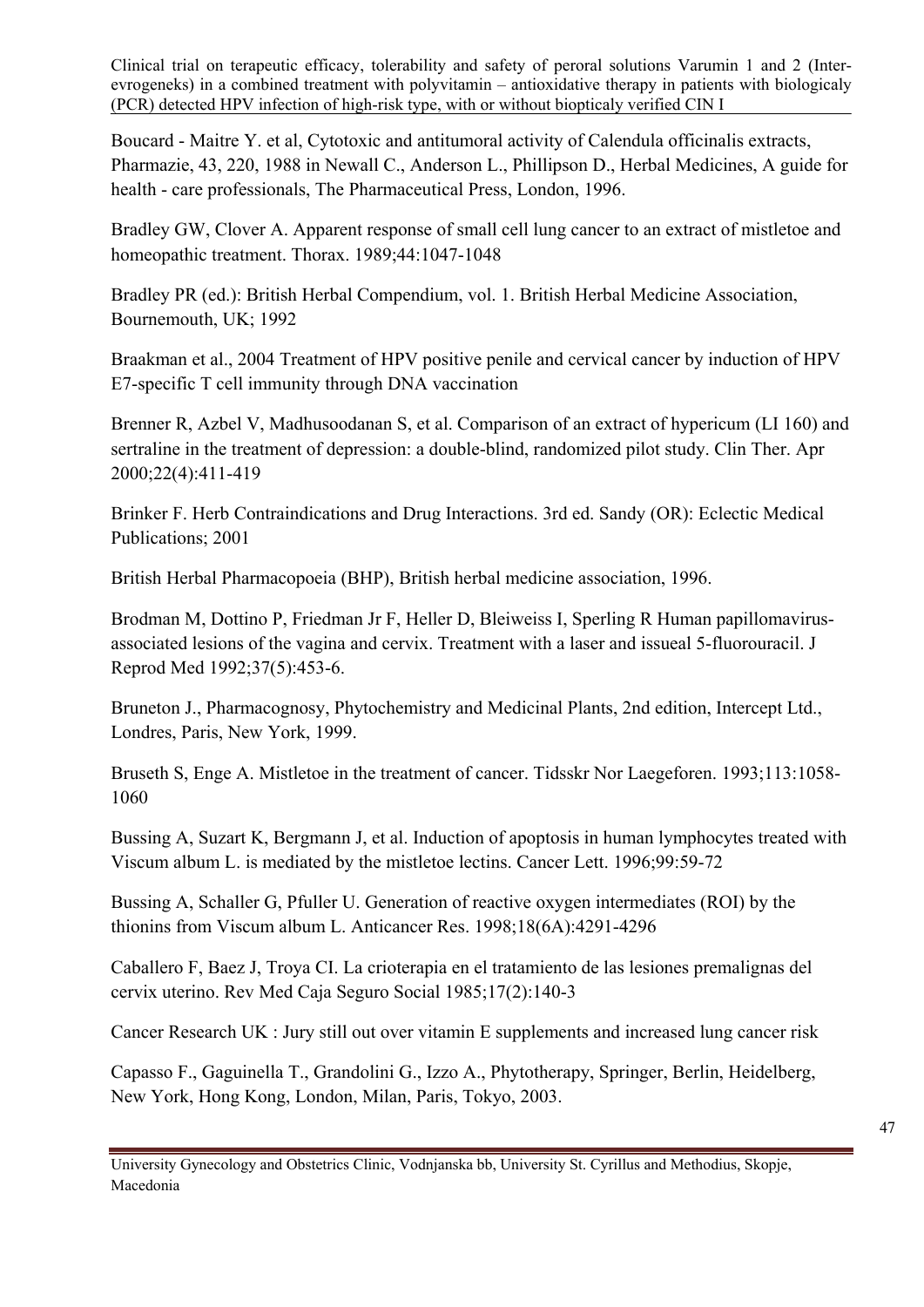Capasso F. et al., 1983 in Assessment report on Aloe barbadensis and aloe (various species, mainly Aloe ferox Mill. and its hybrids), EMEA/HMPC, Doc. Ref. 76313 /2007.

[Carter JJ,](http://www.ncbi.nlm.nih.gov/sites/entrez?Db=pubmed&Cmd=Search&Term=%22Carter%20JJ%22%5BAuthor%5D&itool=EntrezSystem2.PEntrez.Pubmed.Pubmed_ResultsPanel.Pubmed_RVAbstract) [Madeleine MM,](http://www.ncbi.nlm.nih.gov/sites/entrez?Db=pubmed&Cmd=Search&Term=%22Madeleine%20MM%22%5BAuthor%5D&itool=EntrezSystem2.PEntrez.Pubmed.Pubmed_ResultsPanel.Pubmed_RVAbstract) [Shera K,](http://www.ncbi.nlm.nih.gov/sites/entrez?Db=pubmed&Cmd=Search&Term=%22Shera%20K%22%5BAuthor%5D&itool=EntrezSystem2.PEntrez.Pubmed.Pubmed_ResultsPanel.Pubmed_RVAbstract) [Schwartz SM,](http://www.ncbi.nlm.nih.gov/sites/entrez?Db=pubmed&Cmd=Search&Term=%22Schwartz%20SM%22%5BAuthor%5D&itool=EntrezSystem2.PEntrez.Pubmed.Pubmed_ResultsPanel.Pubmed_RVAbstract) [Cushing-Haugen KL](http://www.ncbi.nlm.nih.gov/sites/entrez?Db=pubmed&Cmd=Search&Term=%22Cushing-Haugen%20KL%22%5BAuthor%5D&itool=EntrezSystem2.PEntrez.Pubmed.Pubmed_ResultsPanel.Pubmed_RVAbstract), [Wipf GC](http://www.ncbi.nlm.nih.gov/sites/entrez?Db=pubmed&Cmd=Search&Term=%22Wipf%20GC%22%5BAuthor%5D&itool=EntrezSystem2.PEntrez.Pubmed.Pubmed_ResultsPanel.Pubmed_RVAbstract), [Porter P,](http://www.ncbi.nlm.nih.gov/sites/entrez?Db=pubmed&Cmd=Search&Term=%22Porter%20P%22%5BAuthor%5D&itool=EntrezSystem2.PEntrez.Pubmed.Pubmed_ResultsPanel.Pubmed_RVAbstract) [Daling JR,](http://www.ncbi.nlm.nih.gov/sites/entrez?Db=pubmed&Cmd=Search&Term=%22Daling%20JR%22%5BAuthor%5D&itool=EntrezSystem2.PEntrez.Pubmed.Pubmed_ResultsPanel.Pubmed_RVAbstract) [McDougall JK,](http://www.ncbi.nlm.nih.gov/sites/entrez?Db=pubmed&Cmd=Search&Term=%22McDougall%20JK%22%5BAuthor%5D&itool=EntrezSystem2.PEntrez.Pubmed.Pubmed_ResultsPanel.Pubmed_RVAbstract) [Galloway DA.](http://www.ncbi.nlm.nih.gov/sites/entrez?Db=pubmed&Cmd=Search&Term=%22Galloway%20DA%22%5BAuthor%5D&itool=EntrezSystem2.PEntrez.Pubmed.Pubmed_ResultsPanel.Pubmed_RVAbstract) Human papillomavirus 16 and 18 L1 serology compared across anogenital cancer sites. Program in Cancer Biology, Fred Hutchinson Cancer Research Center, Seattle, Washington 98109-1024, USA

Casley - Smith J.R., The effect of Unguentum lymphaticum on acute experimental lymphoedema and other high - protein edemas, Lymphology, 16, 150 - 6, 1983 in Newall C., Anderson L., Phillipson D., Herbal Medicines, A guide for health - care professionals, The Pharmaceutical Press, London, 1996.

Cazacu M, Oniu T, Lungoci C, et al. The influence of Isorel on the advanced colorectal cancer. Cancer Biother Radiopharm. 2003;18:27-34

Chan JM, Stampfer MJ, Giovannucci EL. What causes prostate cancer? A brief summary of the epidemiology. Semin Cancer Biol 1998;8:263-73

Chandler R.F. et al., Ethnobotany and phytochemistry of yarrow, Achillea milefolium, Compositae, Economic Bot., 36, 203 - 23, 1982 in Newall C., Anderson L., Phillipson D., Herbal Medicines, A guide for health - care professionals, The Pharmaceutical Press, London, 1996.

Chandran PK, Kuttan R. [Effect of Calendula officinalis Flower Extract on Acute Phase Proteins,](javascript:openPMID(18818737))  [Antioxidant Defense Mechanism and Granuloma Formation During Thermal Burns.](javascript:openPMID(18818737)) J Clin Biochem Nutr. Sep 2008;43(2):58-64

Chen H.C. et al., 2004 in Assessment report on Aloe barbadensis and aloe (various species, mainly Aloe ferox Mill. and its hybrids), EMEA/HMPC, Doc. Ref. 76313 /2007.

Coeugniet EG, Elek E. Immunomodulation with Viscum album and Echinacea purpurea extracts. Onkologie. 1987;10(3 Suppl):27-33Cinel A, Wittenberg L, Minucci D. ß-interferon issueal treatment in low and high-risk cervical lesions. Clin Exp Obstet Gynecol 1991;18(2):91-7.

Costa S, Poggi MG, Palmisano L, Syrjänen S, Yliskoski M, Syrjänen K. Intramuscular ß-interferon treatment of Human papillomavirus lesions in the lower female genital tract. Cervix 1988;6:203-12

Davila GW, Shroyer KR. Issueal 5-fluorouracil in the treatment of cervical Human papillomavirus infection. Gynecol Obstet Invest 1996;41(4):275-7.

Dean AJ, Moses GM, Vernon JM. [Suspected withdrawal syndrome after cessation of St. John's](javascript:openPMID(12503953))  [wort.](javascript:openPMID(12503953)) Ann Pharmacother. Jan 2003;37(1):150

Deeker G. Patients are talking about--Iscador (mistletoe). Clin J Oncol Nurs. 2001;5:183-184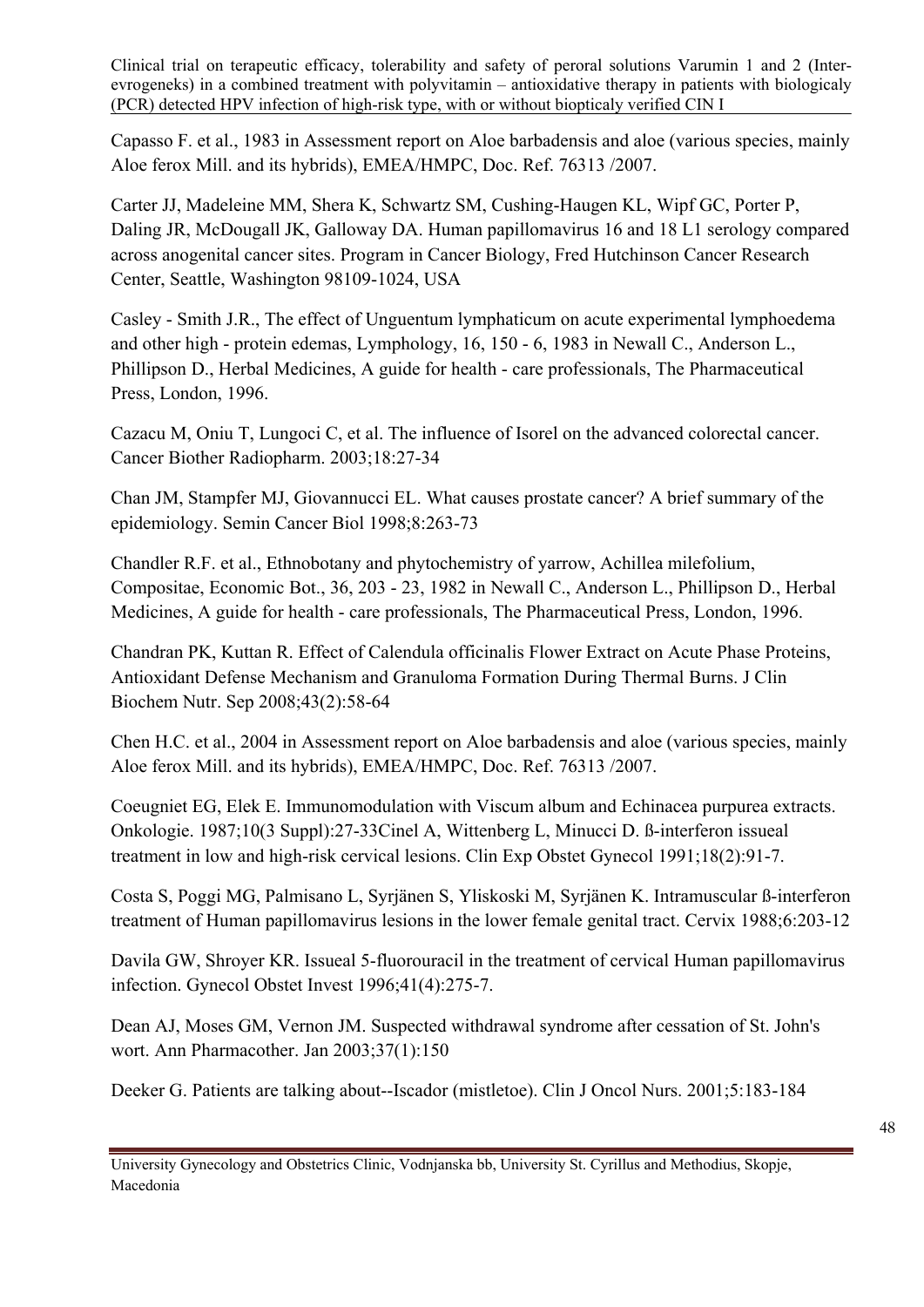Diakomanolis E, Rodolakis A, Simiakaki H, Frangopoulou E, Efstratiadou M. Randomized control trial of laser vaporization in the management of Human papillomavirus infection in the uterine cervix. Rec Adv Cerv Pathol Colposc, 1990;3:505-10

Diakomanolis E, Rodolakis A, Dailianas S, Kalpaktsogiou K, Sakellaropoulos G, Aravantinos D. Long term results of  $CO<sub>2</sub>$  laser treatment of low-grade squamous intraepithelial lesions. Cervix 1995;13:149-52

Dervendzi V.,Nasi lekoviti rastenija i nivna upotreba, Prosvetno delo, Skopje, 1977.

De Witte P., Metabolism and pharmacokinetics of antranoids, Pharmacology, 47, 86 - 97, 1993.

Dewick Paul, Medicinal Natural Product, John Wiley and Sons, Chichester, New York, Weinheim, Brisbane, Singapore, Toronto, 1997.

Dietrich JB, Ribereau-Gayon G, Jung ML, et al. Identity of the N-terminal sequences of the three A chains of mistletoe (Viscum album L.) lectins: homology with ricin-like plant toxins and singlechain ribosome-inhibiting proteins. Anticancer Drugs. 1992;3:507-511

Dimov V., Ivanovska N., Manolova N., Bankova V., Nikolv N., Popov S., Immunomodulatory action of propolis. Influence on anti - infectious protection and macrophage function, Apologie, 22, 155 - 62, 1991.

Dimov V., Ivanovska N., Bankova V., Popov S., immunomodulatory action of propolis: IV. Prophylactic activity against Gram - negative infections and adjuvant effect of the water - solubile deriovative, Vaccine, 19, 817 - 23, 1992.

Duong Van Huyen JP, Delignat S, et al. Comparative study of the sensitivity of lymphoblastoid and transformed monocytic cell lines to the cytotoxic effects of Viscum album extracts of different origin. Chemotherapy. 2003;49:298-302

[eCanadaNow.com - Vitamin E Linked To Increased Risk of Lung Cancer](http://www.ecanadanow.com/news/health/vitamin-e-linked-to-increased-risk-of-lung-cancer-20080303.html)

Eggertsen R, Andreasson A, Andren L. [Effects of treatment with a commercially available St](javascript:openPMID(17846933))  [John's Wort product \(Movina\) on cholesterol levels in patients with hypercholesterolemia treated](javascript:openPMID(17846933))  [with simvastatin.](javascript:openPMID(17846933)) Scand J Prim Health Care. Sep 2007;25(3):154-159

Evans AS, Monaghan JM, Beattie AB. Carbon dioxide laser treatment of cervical warty atypias. Gynecol Oncol 1984;17:296

Evans W.C., Trease and Evans Pharmacognosy, W. B. Saunders, edonburg, London, New York, Philadelphia. St Luis, Sydney, Toronto, 2002.

Fairley CK, Tabrizi SN, Chen S, et al. A randomized trial of beta-carotene vs. placebo for the treatment of cervical HPV infection. Int J Gynecol Cancer 1996;6:225-30

University Gynecology and Obstetrics Clinic, Vodnjanska bb, University St. Cyrillus and Methodius, Skopje, Macedonia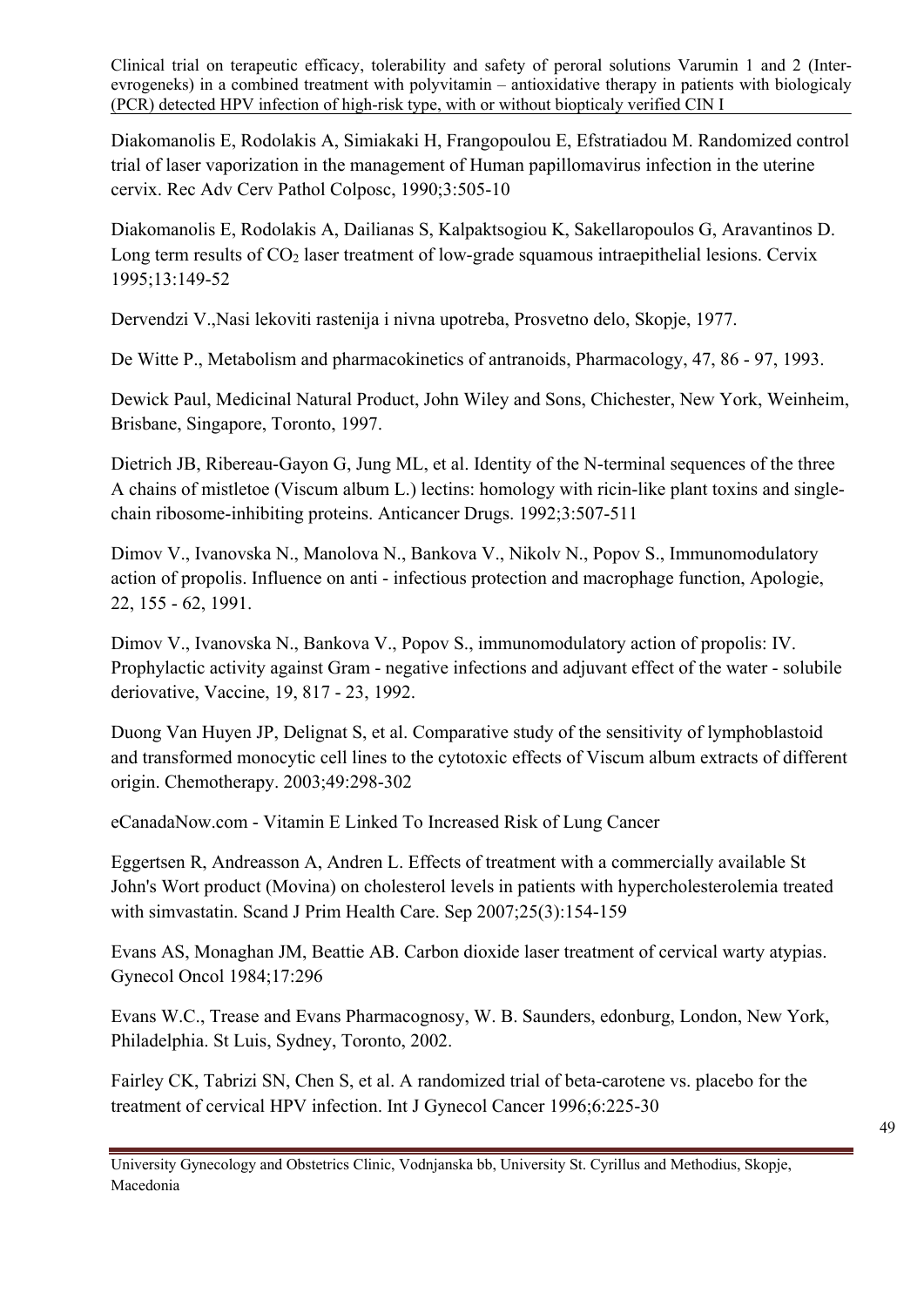FDA. Status of Certain Additional Over-the-Counter Drug Category II and III Active Ingredients. <http://www.fda.gov/ohrms/dockets/98fr/050902a.htm>(Accessed July 25, 2008)

Fetrow CW, Avila JR. Professional's Handbook of Complementary & Alternative Medicine. Springhouse (PA): Springhouse; 1999

Finall AI, McIntosh SA, Thompson WD. [Subcutaneous inflammation mimicking metastatic](http://www.ncbi.nlm.nih.gov/entrez/query.fcgi?db=pubmed&cmd=Retrieve&dopt=AbstractPlus&list_uids=17185712&query_hl=3&itool=pubmed_docsum)  [malignancy induced by injection of mistletoe extract.](http://www.ncbi.nlm.nih.gov/entrez/query.fcgi?db=pubmed&cmd=Retrieve&dopt=AbstractPlus&list_uids=17185712&query_hl=3&itool=pubmed_docsum) BMJ 2006:333:1293-4

Fischer S, Scheffler A, Kabelitz D. Oligoclonal in vitro response of CD4 T cells to vesicles of mistletoe extracts in mistletoe-treated cancer patients. Cancer Immunol Immunother. 1997;44:150- 156

Foster S, et al. Tyler's Honest Herbal: A Sensible Guide to the Use of Herbs and Related Remedies, 4<sup>th</sup> ed. New York: Hawthorn Herbal Press; 1999

Frank U, Engels I, Wagner A, et al. Influence of mistletoe (Viscum album) extracts on phagocytosis/burst activity of human phagocytes. Eur J Clin Microbiol Infect Dis. 2003;22:501- 503

Franz H, Ziska P, Kindt A. Isolation and properties of three lectins from mistletoe (Viscum album L.). Biochem J. 1981;195:481-484

Fritz P, Dippon J, Kierschke T, et al. Impact of mistletoe lectin binding in breast cancer. Anticancer Res. 2004;24:1187-1192

Frye RF, Fitzgerald SM, Lagattuta TF, et al. [Effect of St John's wort on imatinib mesylate](javascript:openPMID(15470331))  [pharmacokinetics](javascript:openPMID(15470331)). Clin Pharmacol Ther. Oct 2004;76(4):323-329

Gal D, Friedman M, Mitrani-Rosenbaum S. Transmissibility and treatment failures of different types of human papillomavirus. Obstet Gynecol 1989;73(3 Pt 1):308-11.

Gall SA, Constantine L, Koukol D. Therapy of persistent human papillomavirus disease with two different interferon species. Am J Obstet Gynecol 1991;164(1):130-4.

Giuliano AR, Gapstur S Arizona Prevention Center, University of Arizona, Tucson 85724, USA; Can cervical dysplasia and cancer be prevented with nutrients? Nutr Rev 1998 Jan; 56 (1 Pt 1):9- 16

Godding E.W., Therapeutics of laxative agents with special reference to the antraquinones, Pharmacology 14, 78 - 101, 1976.

Goebell P, et al. [Evaluation of an unconventional treatment modality with mistletoe lectin to](javascript:openPMID(12050495))  [prevent recurrence of superficial bladder cancer: a randomized phase II trial.](javascript:openPMID(12050495)) J Urol. 2002 Jul;168(1):72-5

University Gynecology and Obstetrics Clinic, Vodnjanska bb, University St. Cyrillus and Methodius, Skopje, Macedonia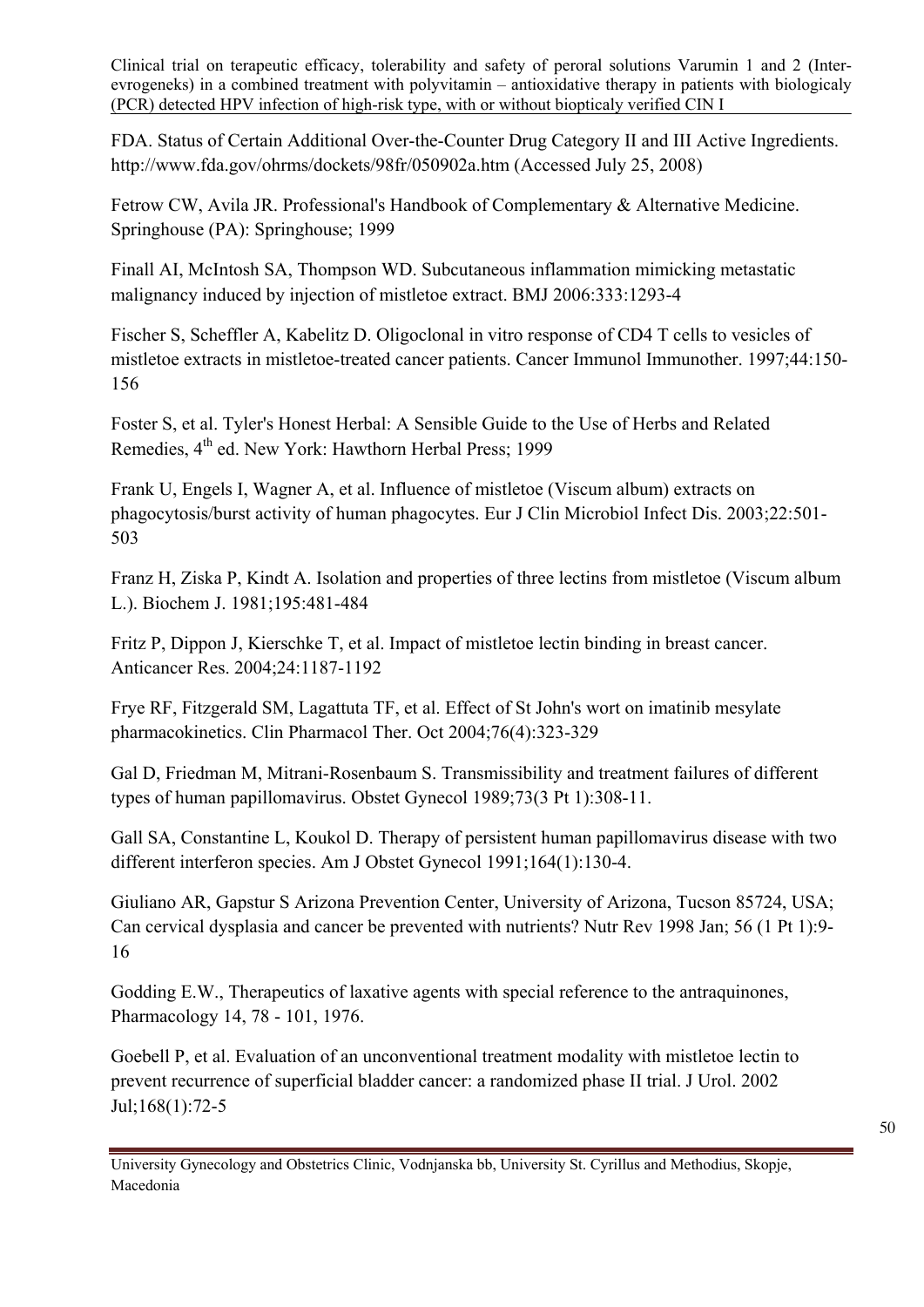Gori J, Castano R, Dominguez J, et al. Laser vaporization, cryotherapy and trichloroacetic acid application in the therapy of ectocervical condylomatous lesions: a comparison of clinical results. Cervix 1992;10(4):217-9

Gorter RW, van Wely M, Stoss M, Wollina U. Subcutaneous infiltrates induced by injection of mistletoe extracts (Iscador). Am J Ther. 1998;5:181-187

Gorunovic M., Lukic P., Farmajkognozija, Univerzitet u Beogradu, Farmaceutski fakultet, Beograd, 2001.

Graham S, Sielezny M, Marshall J, Priore R, Freudenheim J, Brasure J, Haughey B, Nasca P, Zdeb M. Diet in the epidemiology of Postmenopausal Breast Cancer in the New York State Cohort. Am J Epidemiol 1992;136:3127-37

Grange J. M., Davey R. W., Antibacterial properties of propels (bee glue), J. R. Soc. Med., 83, 259 - 60, 1990.

Grimaudo S. et al., 1997 in Assessment report on Aloe barbadensis and aloe

Grossarth-Maticek R, et al. [Use of Iscador, an extract of European mistletoe \(Viscum album\) in](javascript:openPMID(11347286))  [cancer treatment: prospective nonrandomized and randomized matched-pair studies nested within a](javascript:openPMID(11347286))  [cohort study.](javascript:openPMID(11347286)) Altern Ther Health Med 2001;7:57-78

Grubbs C. J. et al., "Chemoprevention of Chemically-Induced Mammary Carcinogenesis by Indole-3-Carbinol," Vol. 15, Anticancer Res., 709-716,1995

Gurley BJ, Swain A, Williams DK, et al. [Gauging the clinical significance of P-glycoprotein](javascript:openPMID(18214850))[mediated herb-drug interactions: comparative effects of St. John's wort, Echinacea, clarithromycin,](javascript:openPMID(18214850))  [and rifampin on digoxin pharmacokinetics](javascript:openPMID(18214850)). Mol Nutr Food Res. Jul 2008;52(7):772-779

Guyatt GH, Sackett DL, Cook DJ. Users' guides to the medical literature. II. How to use an article about therapy or prevention. A. Are the results of the study valid? JAMA 1993;270(21):2598-601

Hajto T, Hostanska K, Weber K, et al. Effect of a recombinant lectin, Viscum album agglutinin on the secretion of interleukin-12 in cultured human peripheral blood mononuclear cells and on NKcell-mediated cytotoxicity of rat splenocytes in vitro and in vivo. Nat Immun. 1998;16:34-46.

Hajto T, Hostanska K, Gabius HJ. Modulatory potency of the beta-galactoside-specific lectin from mistletoe extract (Iscador) on the host defense system in vivo in rabbits and patients. Cancer Res. 1989;49:4803-4808

Hajto T, Lanzrein C. Natural killer and antibody-dependent cell-mediated cytotoxicity activities and large granular lymphocyte frequencies in Viscum album-treated breast cancer patients. Oncology. 1986;43:93-97

University Gynecology and Obstetrics Clinic, Vodnjanska bb, University St. Cyrillus and Methodius, Skopje, Macedonia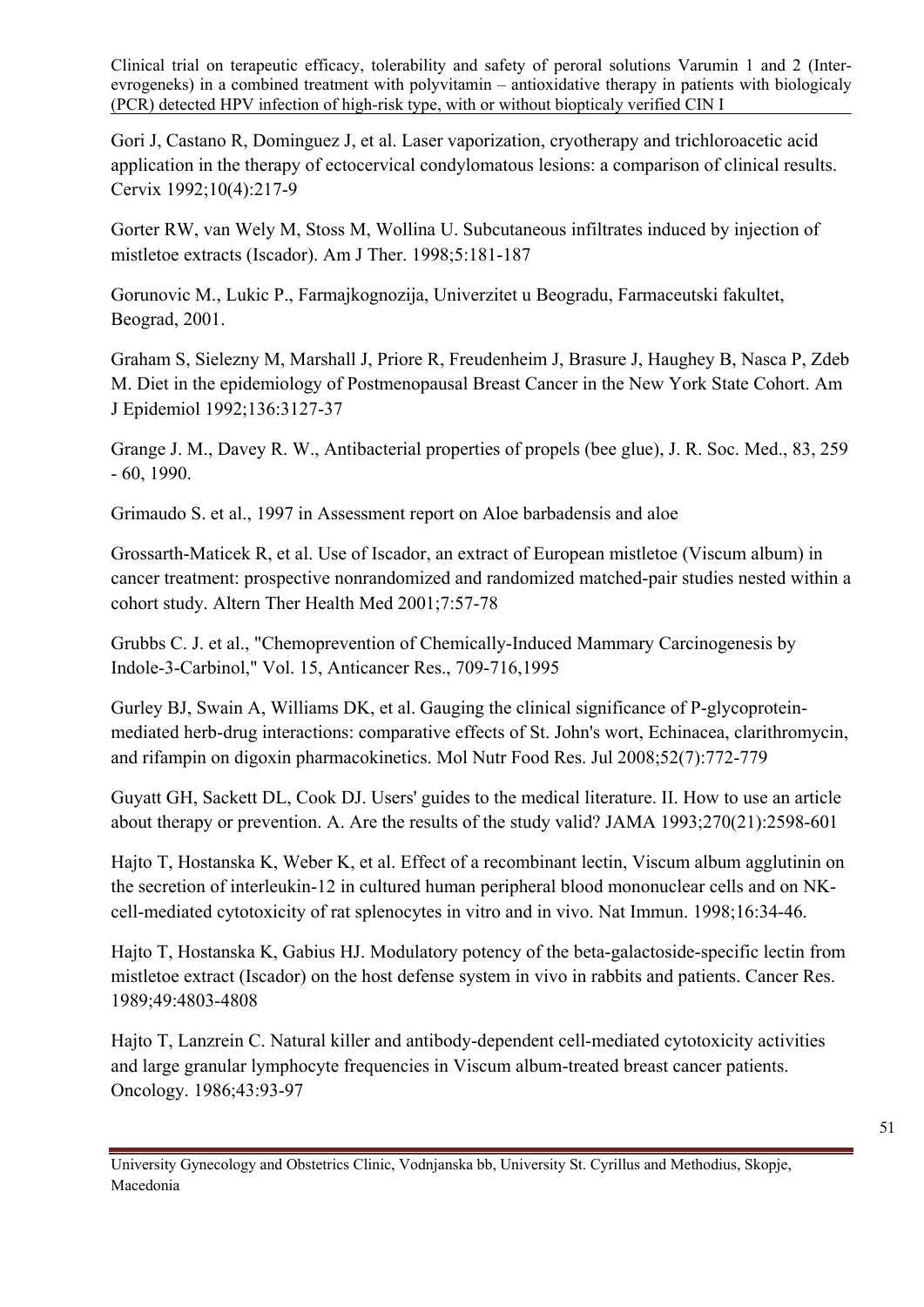Hall AH, Spoerke DG, Rumack BH. Assessing mistletoe toxicity. Ann Emerg Med. 1986; 15:1320-1323

Happle R. Alternative medicine: really an alternative to academic medicine? Hautarzt. 2000;51:439-443

Hassauer W, Gutsch J, Burkhardt R. What prospects of success does Iscador therapy offer in advanced ovarian cancer? Onkologie. 1979;2:28-36

Heggie S, Bryant GP, Tripcony L, Keller J, Rose P, Glendenning M, et al. [A Phase III study on the](javascript:openPMID(12464836))  [efficacy of topical aloe vera gel on irradiated breast tissue](javascript:openPMID(12464836)). Cancer Nurs. 2002 Dec;25(6):442-51

Helzlsouer K, Huang H, Alberg A, Hoffman S, Burke A, Norkus E, Morris J, Comstock G (2000). "Association between alpha-tocopherol, gamma-tocopherol, selenium, and subsequent prostate cancer". J Natl Cancer Inst 92 (24): 2018–23. [doi:](http://en.wikipedia.org/wiki/Digital_object_identifier)[10.1093/jnci/92.24.2018.](http://dx.doi.org/10.1093%2Fjnci%2F92.24.2018) [PMID 11121464](http://www.ncbi.nlm.nih.gov/pubmed/11121464) 

Heinrich M., Barnes J., Gibbons S., Williamson E., Fundamentals of Pharmacognosy and Phytotherapy, Churcill Livingstone, Edinburg, London, New York, Oxford, Philadelphia, St Luis, Sydney, Toronto, 2004.

Hoening J. et al., 1992 in Assessment report on Aloe barbadensis and aloe (various species, mainly Aloe ferox Mill. And its hybrids), EMEA/HMPC, Doc. Ref. 76313/2007.

Holme SA, Roberts DL. [Erythroderma associated with St John's wort.](javascript:openPMID(11069554)) Br J Dermatol. Nov 2000;143(5):1127-1128

Hording U, Rygaard C, Ruge S, Felding C, Lundvall F, Junge J. Cervical koilocytosis and high risk HPV types: the benefit of laser vaporization. Eur J Obstet Gynecol Reprod Biol 1993;51(2):125-30.

Huber R., Eisenbraun J., Miletzki B., Adler M., Gleiter C.H., Pharmacokinetics of mistletoe lectins – a phase I study, int. J. Phytoth. Phytopharm., 2007 (http://findarticles.com).

Huber R, Klein R, Berg PA, et al. Effects of a lectin- and a viscotoxin-rich mistletoe preparation on clinical and hematologic parameters: a placebo-controlled evaluation in healthy subjects. J Altern Complement Med. 2002;8:857-866.

Huber R, et al. Effects of a mistletoe preparation with defined lectin content on chronic hepatitis C: [an individually controlled cohort study.](javascript:openPMID(11669085)) Eur J Med Res 2001;6:399-405

Hulsen H., Mechelke F., In vitro effectiveness of a mistletoe preparation on cytostatic - drug resistant human leukemia cells, Naturwissenschaffen, 74, 144 - 145, 1987.

University Gynecology and Obstetrics Clinic, Vodnjanska bb, University St. Cyrillus and Methodius, Skopje, Macedonia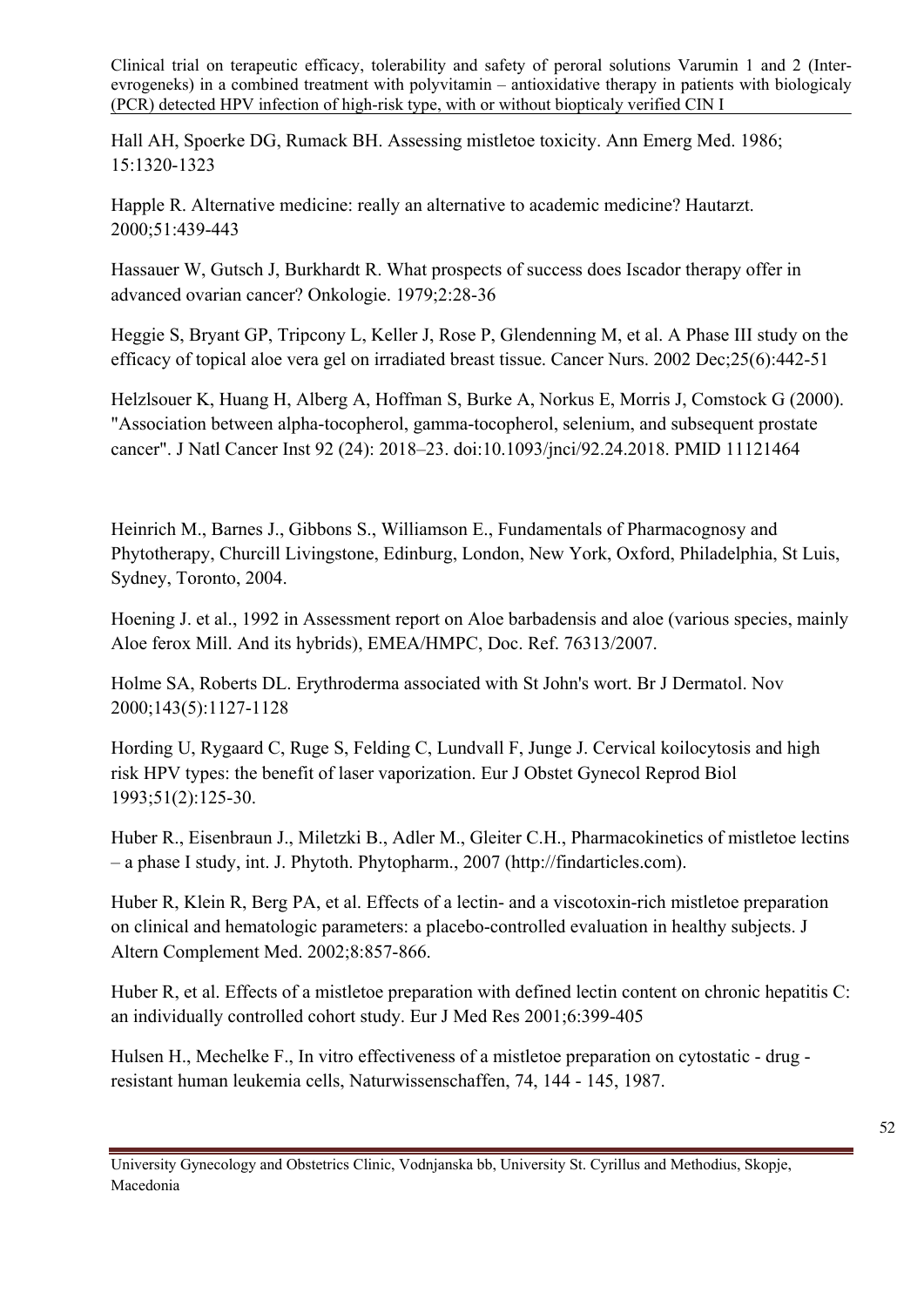Hulsen H, Doser C, Mechelke F. Differences in the in vitro effectiveness of preparations produced from mistletoes of various host trees. Arzneimittelforschung. 1986;36:433-436

Husseinzadeh N, Guoth JG, Jayawardena DS. Subclinical cervicovaginal human papillomavirus infections associated with cervical condylomata and dysplasia. Treatment outcomes. J Reprod Med 1994;39(10):777-80

Iljazovic E, Ljuca D, Sahimpasic A, Avdic S. Pathology Department, Polyclinic for Laboratory Diagnostic, University Clinics Center Tuzla, Trnovac 1, Gradina, 75,000 Tuzla, Bosnia and Herzegovina; PMID: 17177657 [PubMed - indexed for MEDLINE] Efficacy in treatment of cervical HRHPV infection by combination of beta interferon, and herbal therapy in woman with different cervical lesions. Bosn J Basic Med Sci. 2006 Nov;6(4):79-84

Imai H, Kotegawa T, Tsutsumi K, et al. [The recovery time-course of CYP3A after induction by St](javascript:openPMID(18294328))  [John's wort administration](javascript:openPMID(18294328)). Br J Clin Pharmacol. May 2008;65(5):701-707

Instituto Fernandes Figueira, Fundação Oswaldo Cruz, Rio de Janeiro, Brazil, Efficacy in treatment of subclinical cervical HPV infection without intraepithelial neoplasia: systematic review; indexed for Medline, LILACS, Excerpta Medica

Ishii O., Tanizawa H., Tqakino Y., Studies of Aloe III: Mechanism of laxative effect., Chemical and pharmacological bulletin, 38, 197 - 200, 1990.

Ivanovska N., Stefanova Z., Valeva V., Neychev H., immunomodulatory action of propolis. VII. A comparative study on cinnamic and caffeic acid lysine derivatives, Biol. Immun., 46, 115 - 7, 1993.

Ivanovska N., Neychev h.m, Stefanova Z., Nankova V., Popov S., Influence of cinnamic acid on lymphocyte proliferation, cytokine release and Klebsiella infection in mice, Apologie, 26, 73 - 81, 1995.

Izzo A.A. et al., 1996 and 1999 in Assessment report on Aloe barbadensis and aloe (various species, mainly Aloe ferox Mill. And its hybrids), EMEA/HMPC, Doc. Ref. 76313/2007.

Jiang X, Williams KM, Liauw WS, et al. [Effect of St John's wort and ginseng on the](javascript:openPMID(15089812))  [pharmacokinetics and pharmacodynamics of warfarin in healthy subjects.](javascript:openPMID(15089812)) Br J Clin Pharmacol. May 2004:57(5):592-599.

Jose Silva Couto and Daniel Pereira da Silva, Use Of Coriolus Versicolor As Immunonutrition In HPV Patients With Cervical Lesions (LSIL) 20th European Congress of Obstetrics and Gynaecology 2008

Johne a. et al., Interaction of St John's wort extracts with digoxin, in WHO selected monographs of medicinal plants, WHO, Geneve, 2002.

University Gynecology and Obstetrics Clinic, Vodnjanska bb, University St. Cyrillus and Methodius, Skopje, Macedonia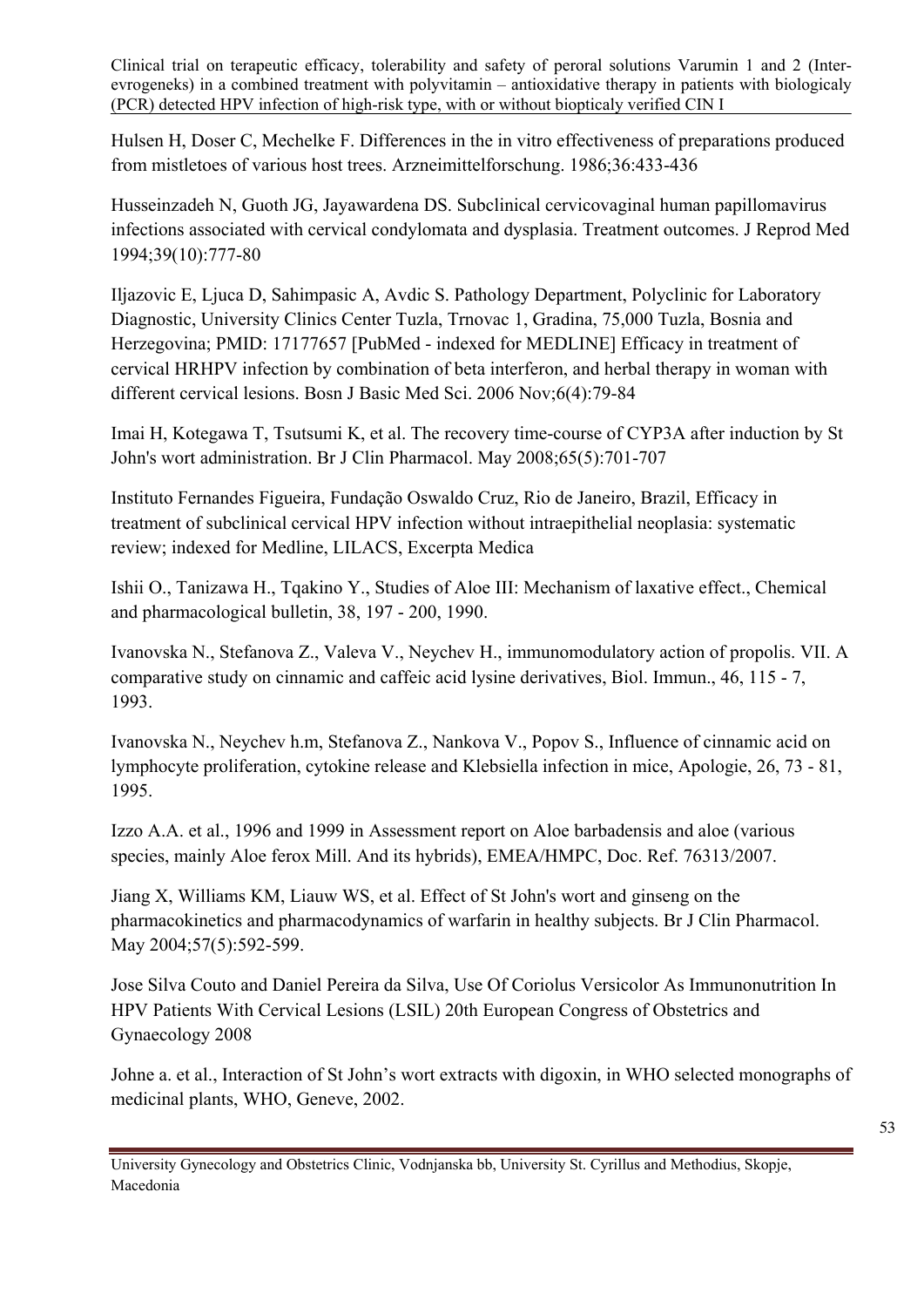Jung ML, Baudino S, Ribereau-Gayon G, Beck JP. Characterization of cytotoxic proteins from mistletoe (Viscum album L.). Cancer Lett. 1990;51:103-108

Kalvatchev Z, Walder R, Garzaro D. [Anti-HIV activity of extracts from Calendula officinalis](javascript:openPMID(9207986))  [flowers.](javascript:openPMID(9207986)) Biomed Pharmacother. 1997;51(4):176-180.

Kasper S, Volz HP, Moller HJ, et al. [Continuation and long-term maintenance treatment with](javascript:openPMID(18694635))  Hypericum extract  $WS((R))$  5570 after recovery from an acute episode of moderate depression - A [double-blind, randomized, placebo controlled long-term trial](javascript:openPMID(18694635)). Eur Neuropsychopharmacol. Nov 2008;18(11):803-813.

Kasper S, Anghelescu IG, Szegedi A, et al. [Placebo controlled continuation treatment with](javascript:openPMID(17704988))  [Hypericum extract WS 5570 after recovery from a mild or moderate depressive episode.](javascript:openPMID(17704988)) Wien Med Wochenschr. 2007;157(13-14):362-366.

Kast A, Hauser SP. Helixor--mistletoe preparation for cancer therapy. documentation No. 19. Schweiz Rundsch Med Prax. 1990;79:291-295

Keefe KA, Schell MJ, Brewer C, McHale M, Brewster W, Chapman JA, Rose GS, McMeeken DS, Lagerberg W, Peng YM, Wilczynski SP, Anton-Culver H, Meyskens FL, Berman ML. Division of Gynecologic Oncology, and Chao Family Comprehensive Cancer Center, University of California, Irvine, Medical Center, Orange, California 92868, USA) A randomized, double blind, Phase III trial using oral beta-carotene supplementation for women with high-grade cervical intraepithelial neoplasia; Cancer Epidemiol Biomarkers Prev. 2001 Oct;10(10):1029-35

Kleeberg UR, et al. [Final results of the EORTC 18871/DKG 80-1 randomised phase III trial. rIFN](javascript:openPMID(14746858))[alpha2b versus rIFN-gamma versus ISCADOR M versus observation after surgery in melanoma](javascript:openPMID(14746858))  [patients with either high-risk primary \(thickness >3 mm\) or regional lymph node metastasis.](javascript:openPMID(14746858)) Eur J Cancer. 2004 Feb;40(3):390-402

Kilic A., Baysallar M., Besirbellioglu B., salih B., Sorkun K., Tanyuksel M., In vitro antimicrobial activity of propolis against methicillin - resistant Staphylococcus aureus and vancomycin resistant enterococcus faecium, Annals of Microbiology, 55, 113 - 117,2005.

Klein R., Effects of mistletoe extracts on immunocompetent cells in vitro and in vivo, Int. J. Phytotherapy. Phytopharmac., 2007 (http://findarticles.com).

Kleijnen J, Knipschild P. Mistletoe treatment for cancer: Review of controlled trials in humans. Phytomedicine 1994;1:255-60

Klett CY, Anderer FA. Activation of natural killer cell cytotoxicity of human blood monocytes by a low molecular weight component from Viscum album extract. Arzneimittelforschung. 1989;39:1580-1585

University Gynecology and Obstetrics Clinic, Vodnjanska bb, University St. Cyrillus and Methodius, Skopje, Macedonia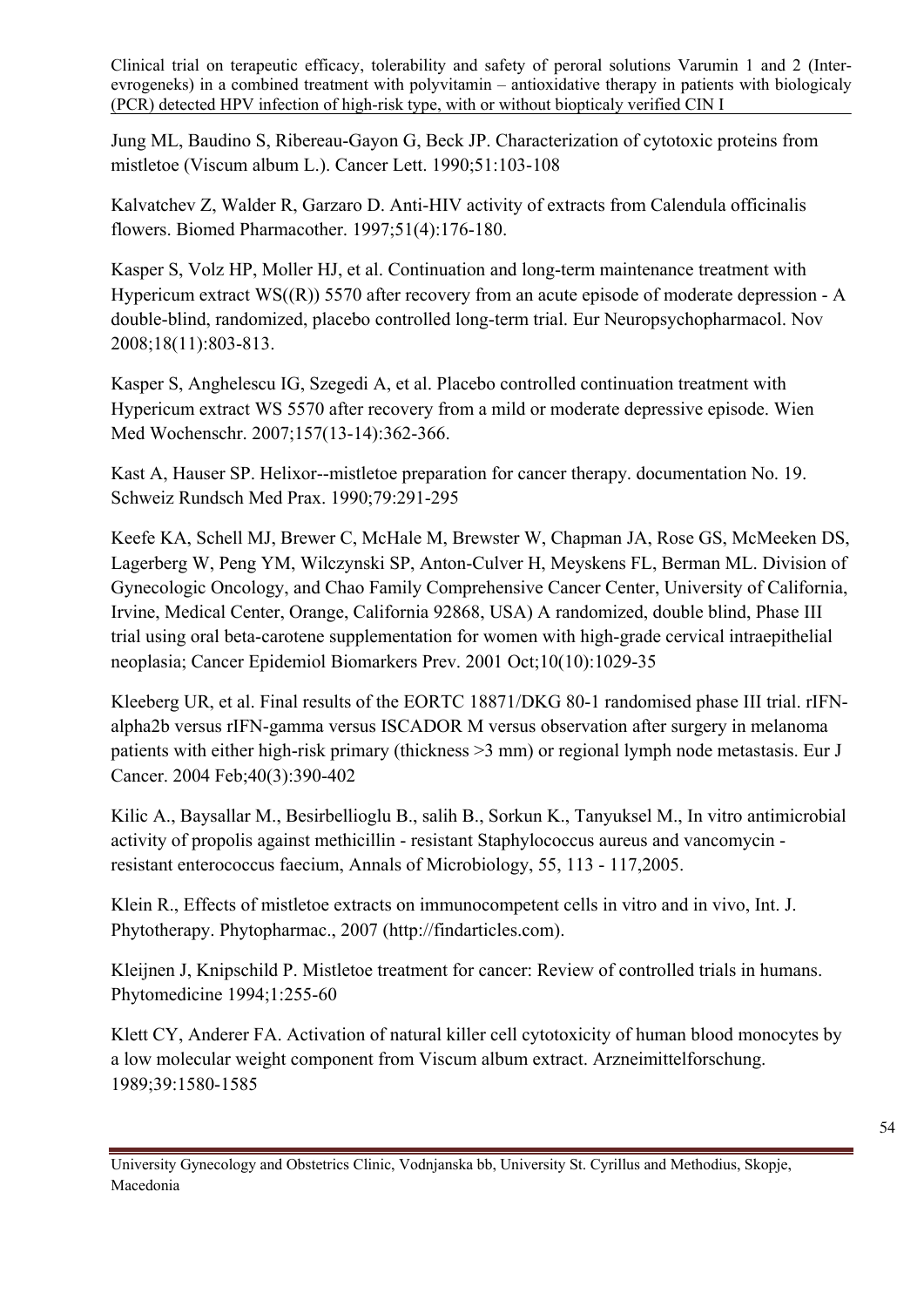Klutke JJ, Bergman A. Interferon as an adjuvant treatment for genital condyloma acuminatum. Int J Gynecol Obstet 1995;49:171-4

Kjaer M. Mistletoe (Iscador) therapy in stage IV renal adenocarcinoma. A Phase II study in patients with measurable lung metastases. Acta Oncol. 1989;28:489-494.

Kovacs E. The in vitro effect of Viscum album (VA) extract on DNA repair of peripheral blood mononuclear cells (PBMC) in cancer patients. Phytother Res. 2002;16:143-147

Konopa J, Woynarowski JM, Lewandowska-Gumieniak M. Isolation of viscotoxins. Cytotoxic basic polypeptides from Viscum album L. Hoppe Seylers Z Physiol Chem. 1980;361:1525-1533

Krenzelok EP, Jacobsen TD, Aronis J. American mistletoe exposures. Am J Emerg Med. 1997;15:516-520.

Kristin A. Keefe, Michael J. Schell, Cheryl Brewer, Michael McHale, Wendy Brewster, Julia A. Chapman, G. Scott Rose, D. Scott McMeeken, Westley Lagerberg, Yei-Mei Peng, Sharon P. Wilczynski, Hoda Anton-Culver, Frank L. Meyskens and Michael L. Berman A Randomized, Double Blind, Phase III Trial Using Oral ß-Carotene Supplementation for Women with High-Grade Cervical Intraepithelial Neoplasia Cancer Epidemiology Biomarkers & Prevention Vol. 10, 1029-1035, October 2001 [American Association for Cancer Research](http://cebp.aacrjournals.org/misc/terms.shtml) 

Kolesnikova A.G., Bacetericidal and immunocorrective properties of plant extract, Zh. Mikrobiol. Epidemiol. Immunobiol., 3, 75 - 8, 1986. In Newall C., Anderson L., Phillipson D., Herbal Medicines, A guide for health - care professionals, The Pharmaceutical Press, London, 1996.

Kujumgiev A., Tsvekova I., Serkedjieva Yu., Bankova V., Christov R., Popov S., Antibacterial, antifungal and antiviral activity of propolis of different geographic origin, J. Ethnophar - macolog., 64, 235 - 240, 1999.

Kuehn JJ. Favorable long-term outcome with mistletoe therapy in a patient with centroblasticcentrocytic non-Hodgkin lymphoma. Dtsch Med Wochenschr. 1999;124:1414-1418.

Kulevanova S., Farmakognozija, Kultura, Skopje, 2004.

Kunze E, Schulz H, Ahrens H, Gabius HJ. Lack of an antitumoral effect of immunomodulatory galactoside specific mistletoe lectin on N-methyl-N-nitrosourea-induced urinary bladder carcinogenesis in rats. Exp Toxicol Pathol. 1997;49:167-180

Kuo PL, Lin TC, Lin CC. [The antiproliferative activity of aloe-emodin is through p53-dependent](javascript:openPMID(12175703))  [and p21-dependent apoptotic pathway in human hepatoma cell lines](javascript:openPMID(12175703)). Life Sci. 2002 Sep 6;71(16):1879-92

Kuttan G, Vasudevan DM, Kuttan R. Effect of a preparation from Viscum album on tumor development in vitro and in mice. J Ethnopharmacol. 1990;29:35-41

University Gynecology and Obstetrics Clinic, Vodnjanska bb, University St. Cyrillus and Methodius, Skopje, Macedonia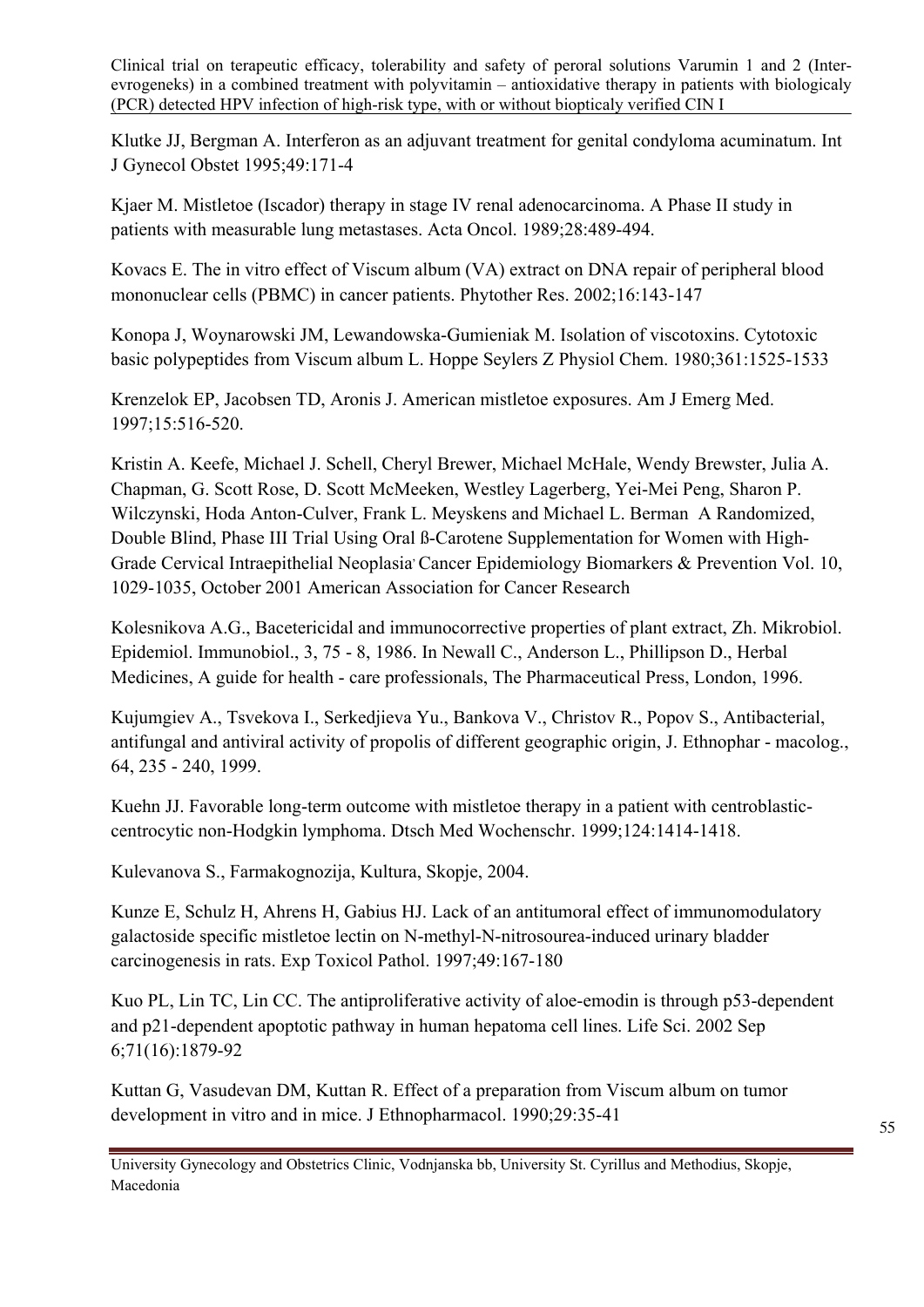Lee A, Chui PT, Aun CS, Gin T, Lau AS. [Possible interaction between sevoflurane and Aloe vera.](javascript:openPMID(15292490)) Ann Pharmacother. 2004 Oct;38(10):1651-4

Lee JK, Lee MK, Yun YP, Kim Y, Kim JS, Kim YS, et al. [Acemannan purified from Aloe vera](javascript:openPMID(11460308))  [induces phenotypic and functional maturation of immature dendritic cells.](javascript:openPMID(11460308)) Int Immunopharmacol. 2001 Jul;1(7):1275-84

Lee KH, Kim JH, Lim DS, Kim CH. [Anti-leukaemic and anti-mutagenic effects of di\(2](javascript:openPMID(10864149)) [ethylhexyl\)phthalate isolated from Aloe vera Linne.](javascript:openPMID(10864149)) J Pharm Pharmacol. 2000 May;52(5):593-8

Lee JK, Lee MK, Yun YP, Kim Y, Kim JS, Kim YS, et al. [Acemannan purified from Aloe vera](javascript:openPMID(11460308))  [induces phenotypic and functional maturation of immature dendritic cells.](javascript:openPMID(11460308)) Int Immunopharmacol. 2001 Jul;1(7):1275-84).

Leroi R. Postoperative Viscum album therapy after surgery of breast neoplasms. Helv Chir Acta. 1977;44:403-414

Leuner K, Kazanski V, Muller M, et al. [Hyperforin--a key constituent of St. John's wort](javascript:openPMID(17666455))  [specifically activates TRPC6 channels.](javascript:openPMID(17666455)) FASEB J. Dec 2007;21(14):4101-4111

Leung A.Y., Encyclopedia of common natural ingredients used in food, drugs and cosmetics, Wiley, New York, Chichester, 1980.

Leuschner J., Preclinical toxicological profile of Hypericum extract LI 160., second International Congres of Phytomedicine, Munich, 1996 in WHO selected monographs of medicinal plants, WHO, Geneve, 2002.

Linde K, Knuppel L. [Large-scale observational studies of hypericum extracts in patients with](javascript:openPMID(15693723))  [depressive disorders--a systematic review.](javascript:openPMID(15693723)) Phytomedicine. Jan 2005;12(1-2):148-157

Linde K, Mulrow CD, Berner M, et al. [St John's wort for depression](javascript:openPMID(15846605)). Cochrane Database Syst Rev. 2005(2):CD000448.

Linde K. et al., St John's wort for depression – an overview and meta - analysis of randomized clinical trials, British Medical Journal, 313, 253 - 258, 1996, in WHO selected monographs of medicinal plants, WHO, Geneve, 2002.

Linde K, Berner MM, Kriston L. [St John's wort for major depression](javascript:openPMID(18843608)). Cochrane Database Syst Rev. 2008(4):CD000448

Lomgo R. 2002 in Assessment report on Aloe barbadensis and aloe (various species, mainly Aloe ferox Mill. and its hybrids), EMEA/HMPC, Doc. Ref. 76313 /2007.

Lukic P., Farmakognozija, 4 dopuweno izdawe, Univerzitet u Beogradu, Farmaceutski fakultet, Beograd, 1988.

University Gynecology and Obstetrics Clinic, Vodnjanska bb, University St. Cyrillus and Methodius, Skopje, Macedonia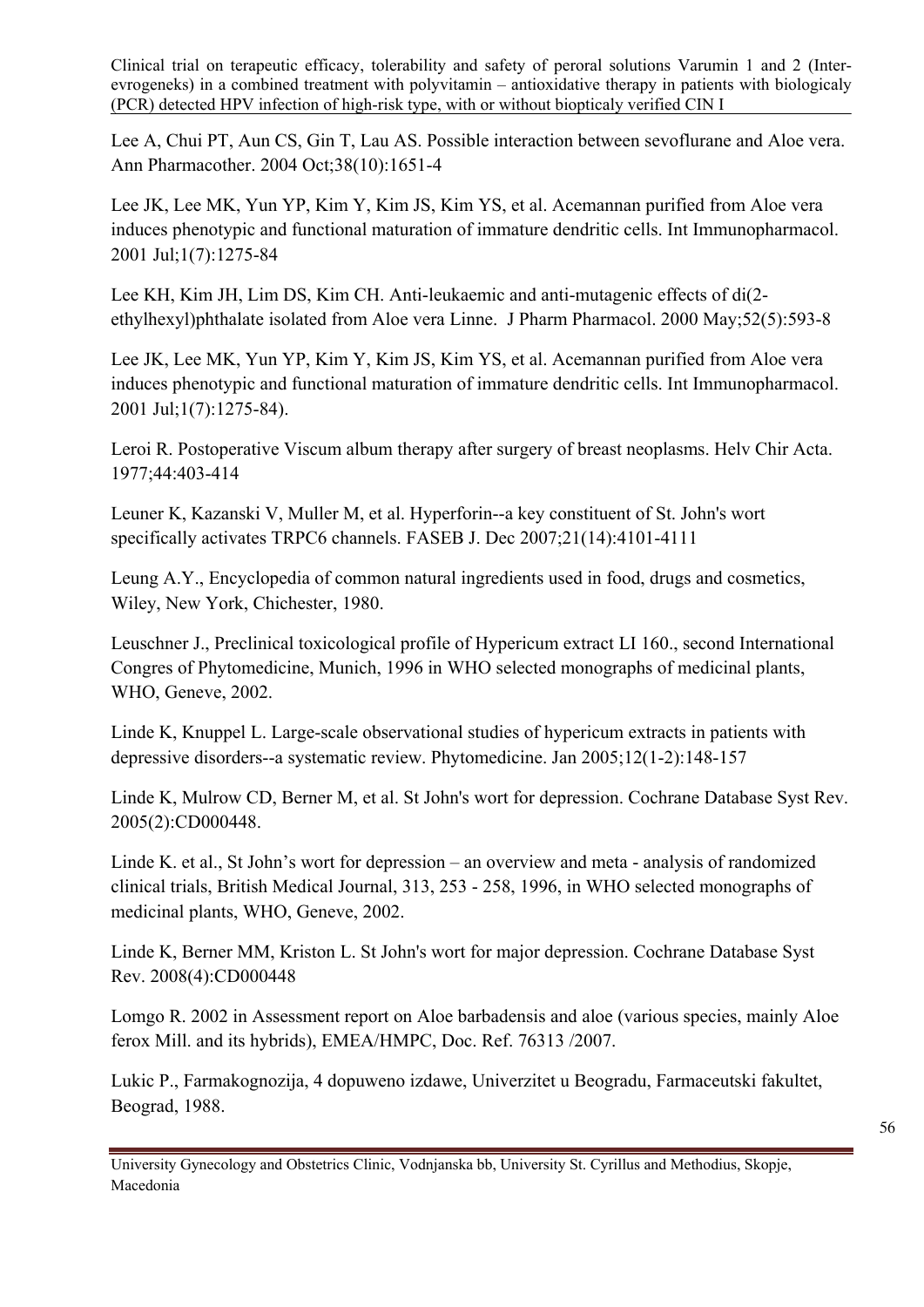Luesley MD, Cullimore J, Redman CWE, et al. Loop diathermy excision of the cervical transformation zone in patients with abnormal cervical smears. BMJ 1990;300:1690-3

Luczkiewicz M, Cisowski W, Kaiser P, et al. Comparative analysis of phenolic acids in mistletoe plants from various hosts. Acta Pol Pharm. 2001;58:373-379

Luther P, Sehrt I, Bergmann KC, Reutgen H. Allergy and lectins: action between IgE-mediated histamine release and glycoproteins from Viscum album L. (mistletoe). Acta Biol Med Ger. 1978;37:1623-1628

Mackerras D, Irwig L, Simpson JM, Weisberg E, Cardona M, Webster F, Walton L, Ghersi D Department of Public Health and Community Medicine, University of Sydney, NSW, Australia; Randomized double-blind trial of beta-carotene and vitamin C in women with minor cervical abnormalities, Br J Cancer 1999 Mar;79(9-10):1448-53

Madej J, Basta A, Madej Jr JG, Strama M. Colposcopy staging and treatment of papillomavirus infection of the cervix. Clin Exp Obstet Gynecol 1992;19(1):34-9

Mahabir S., Schendel K., Dong Y.Q., Barrera S.L., Spitz M.R., Forman M.R. (2008). "Dietary alpha-, beta-, gamma- and delta-tocopherols in lung cancer risk". International Journal of Cancer 123: 1173–1180. [doi](http://en.wikipedia.org/wiki/Digital_object_identifier):[10.1056/NEJM199404143301501](http://dx.doi.org/10.1056%2FNEJM199404143301501). [PMID 8127329](http://www.ncbi.nlm.nih.gov/pubmed/8127329) 

Malviya VK, Deppe G, Pluszczynski R, Boike G. Trichloroacetic acid in the treatment of human papillomavirus infection of the cervix without associated dysplasia. Obstet Gynecol 1987;70:72-4

Mansky PJ, Grem J, Wallerstedt DB, et al. Mistletoe and gemcitabine in patients with advanced cancer: a model for the phase I study of botanicals and botanical-drug interactions in cancer therapy. Integr Cancer Ther. 2003;2:345-352

Markowska J, Nowak M, Niecewicz R, Breborowicz J, Wiese E, Zengteler G. Results of issueal treatment of HPV infection in the uterine cervix using interferon beta, 13-cis-retinoic acid and TFX. Eur J Gynecol Oncol 1994;15(1):65-9.

Markowitz JS, Donovan JL, DeVane CL, et al. [Effect of St John's wort on drug metabolism by](javascript:openPMID(13129991))  [induction of cytochrome P450 3A4 enzyme](javascript:openPMID(13129991)). JAMA. Sep 17 2003;290(11):1500-1504.

Mathijssen RH, Verweij J, de Bruijn P, et al. [Effects of St. John's wort on irinotecan metabolism.](javascript:openPMID(12189228)) J Natl Cancer Inst. Aug 21 2002;94(16):1247-1249.

Menendez-Velazquez JF, Gonzalez-Sanchez JL, Rodriguez-de-Santiago JD, Munoz-Reyes R, Bailon-Uriza R. Tratamiento de la infeccion cervical por el virus del papiloma humano (VPH) con acido tricloroacetico. Ginecol Obstet Mex 1993;61:48-51

Mengs U, Gothel D, Leng-Peschlow E. [Mistletoe extracts standardized to mistletoe lectins in](javascript:openPMID(12168816))  [oncology: review on current status of preclinical research.](javascript:openPMID(12168816)) Anticancer Res 2002;22:1399-407

University Gynecology and Obstetrics Clinic, Vodnjanska bb, University St. Cyrillus and Methodius, Skopje, Macedonia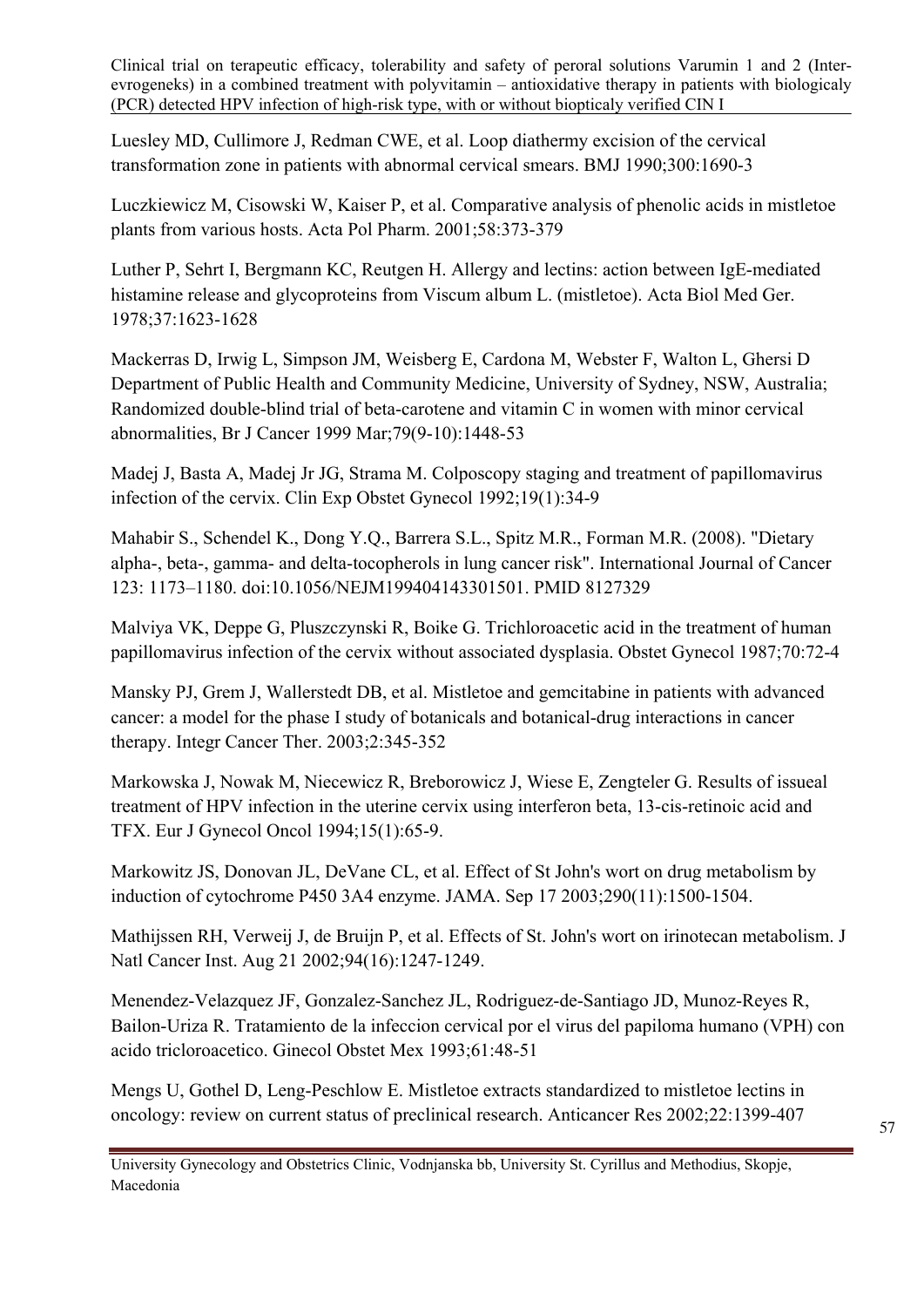Merkur H, Baird PJ. Papillomavirus infection of the female genital tract before and after treatment: a cytological, colposcopic and histological study. Aust NZJ Obstet Gynecol 1989;29(3 Pt 1):185-8

Miller L., Murray W., Herbal Medicinale, A clinician's guide, Pharmaceutical Product Press, New York, London, 1998.

Mills S., Bone K., Principles and Practice of Phytotherapy, Churchill livinstone, Edinburg, London, New York, Philadelphia, St Luis, Sydney, Toronto, 2000.

Mills SY: The Dictionary of Modern Herbalism. Thorsons, Wellingborough, UK; 1985

Minucci D, Cinel A, Insacco E. Diathermic loop treatment for CIN and HPV lesions. A follow-up of 130 cases. Eur J Gynecol Oncol 1991;12(5):385-93.

Mishenkova E.L. et al., Antiviral properties of St John's wort and preparations produced from it, in Newall C., Anderson L., Phillipson D., Herbal Medicines, A guide for health - care professionals, The Pharmaceutical Press, London, 1996.

Mitchell H, Medley G. Evidence against diathermy as a beneficial treatment for HPV infection of the cervix. Aust N Z J Obstet Gynecol 1989;29(4):439-42.

Moskalenko S. A., Preliminary screening of far - Easteren ethnomedicinal plants for antimicrobial activity, J. Ethnopharmacol., 15, 231 - 59, 1986.

Mohanty KC, Lowe JW. Cryotherapy in the management of histologically diagnosed subclinical HPV infection of the cervix. Br J Clin Pract 1990;44(12):574-7.

Mohanty KC, Lowe JW. Cold coagulation therapy in the treatment of histologically diagnosed subclinical human papillomavirus infection of the cervix. Br J Clin Pract 1991;45(2):102-4Maier G, Fiebig HH. Absence of tumor growth stimulation in a panel of 16 human tumor cell lines by mistletoe extracts in vitro. Anticancer Drugs. 2002;13:373-379.

Mueller EA, Anderer FA. A Viscum album oligosaccharide activating human natural cytotoxicity is an interferon gamma inducer. Cancer Immunol Immunother. 1990;32:221-227

Mueller SC, Majcher-Peszynska J, Mundkowski RG, et al. [No clinically relevant CYP3A](javascript:openPMID(18762932))  [induction after St. John's wort with low hyperforin content in healthy volunteers](javascript:openPMID(18762932)). Eur J Clin Pharmacol. Sep 3 2008

Muller - Lissner S. A., Adverse effects of laxatives: facts and fiction, Phatrmacology, 47, 138 - 145, 1993.

Nebel A. et al., Potential metabolic interaction between St John's wort and theophylline, Annal of Pharmacotherapy, 33, 502, 1999.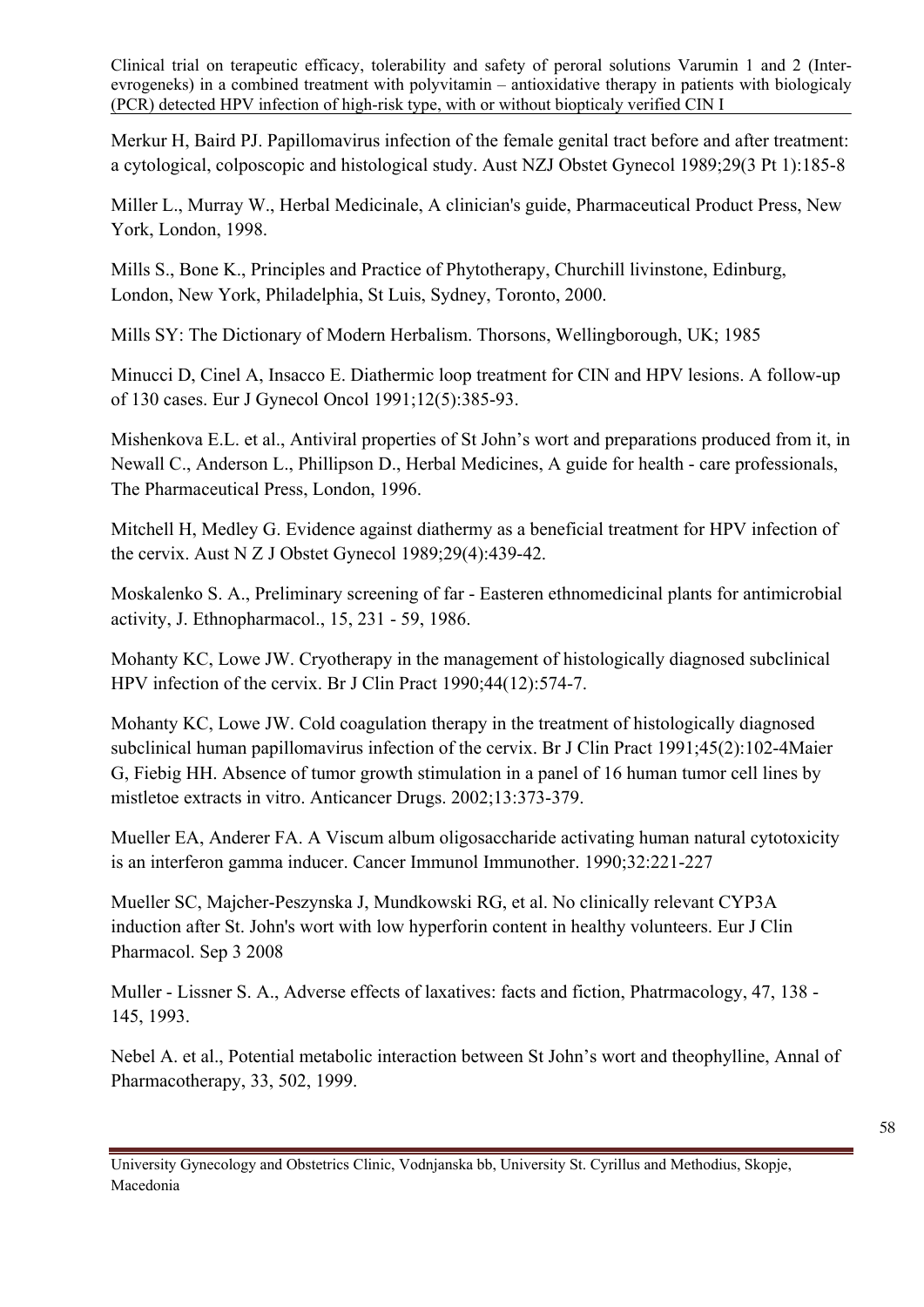Newall CA, Anderson LA, Phillipson JD: Herbal Medicines. A Guide for Health-care Professionals. Pharmaceutical Press, London, UK; 1996

Newfield et al., "Estrogen Metabolism & Human apillmavirus-Induced Tumors of the Larynx: Chemo-Prophylaxis with Indole-3-Carbinol," Vol. 13, Anticancer es., 337-341,1993

Nieminen P, Aho M, Lehtinen M, Vesterinen E, Vaheri A, Paavonen J. Treatment of genital HPV infection with carbon dioxide laser and systemic interferon alpha-2b. Sex Transm Dis 1994;21(2):65-9

Nikolai G, Friedl P, Werner M, et al. Effect of a mistletoe extract (Iscador QuFrF) on viability and migratory behavior of human peripheral CD4+ and CD8+ T lymphocytes in three-dimensional collagen lattices. In Vitro Cell Dev Biol Anim. 1997;33:710-716

[Nursing in Practice - Vitamin E "linked to cancer"](http://www.nursinginpractice.com/default.asp?title=VitaminE%22linkedtocancer%22&page=article.display&article.id=8926)

Olsen DL, Raub W, Jr., Bradley C, Johnson M, Macias JL, Love V, et al. [The effect of aloe vera](javascript:openPMID(11338761))  [gel/mild soap versus mild soap alone in preventing skin reactions in patients undergoing radiation](javascript:openPMID(11338761))  [therapy.](javascript:openPMID(11338761)) Oncol Nurs Forum. 2001 Apr;28(3):543-7

Olsnes S, Stirpe F, Sandvig K, Pihl A. Isolation and characterization of viscumin, a toxic lectin from Viscum album L. (Mistletoe). J Biol Chem. 1982;257:13263-13270

Okpanyi S.N., Weischer M.L., Animal experiments on the psyhotropic action of a Hypericum extract, Arznemittelforschung, 37, 10 - 13, 1987.

Orrus S, Scaloni A, Giannattasio M, et al. Amino acid sequence, S-S bridge arrangement and distribution in plant tissues of thionins from Viscum album. Biol Chem. 1997;378:989-996

Panossian A.G., Immunosuppressive effects of hypericin on stimulated human leucocytes: inhibition of the arachidonic acid release, leukotriene B4 and interleukin - 1α production and activation of nitric oxide formation, Phytomedicine, 3, 19 - 28, 1996.

Parker V, Wong AH, Boon HS, et al. [Adverse reactions to St John's Wort](javascript:openPMID(11221494)). Can J Psychiatry. Feb 2001;46(1):77-79Pigatto PD, Guzzi G. Aloe linked to thyroid dysfunction. Archives of medical research. 2005 Sep-Oct;36(5):608

Paulino N., dantas A.P., Bankova V. et al., Bulgarian propolis induced analgesic and anti inflamatory effects in mice and inhibits in vitro contraction of airway smooth muscle, J. Pharmacol. Sciences 93, 307 - 313, 2003.

PDR for Herbal Medicines, second edition, Thomson Physicians Desk References, 2000.

Petkov V., Plants with hypotensive, antiatheromatous and coronarodilatating action, Am. J. Chin. Med., 7, 197 - 236, 1979.

University Gynecology and Obstetrics Clinic, Vodnjanska bb, University St. Cyrillus and Methodius, Skopje, Macedonia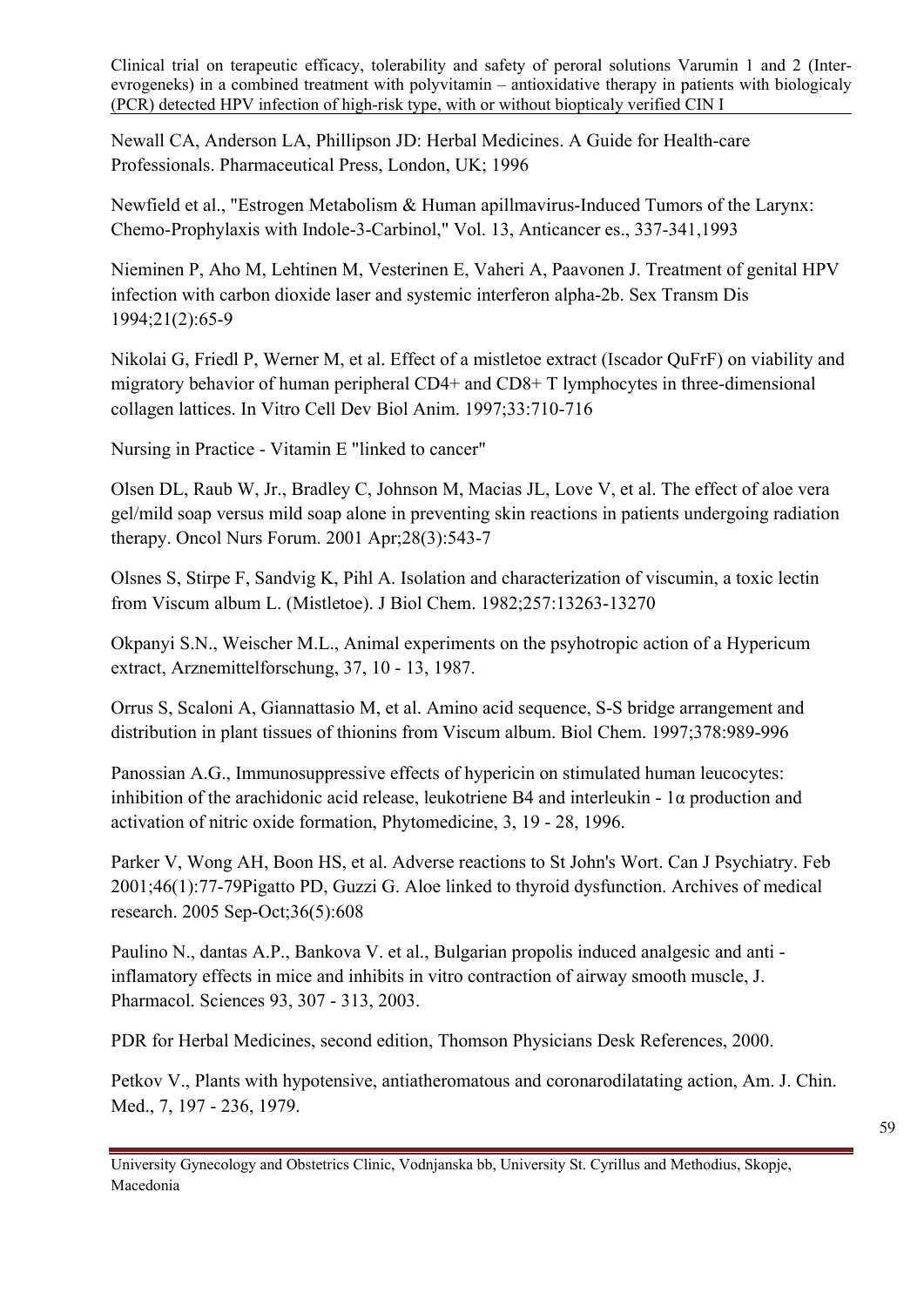Petkov V., Sovremena fitoterapija, Medicina i fizkultura, Sofia, 1982.

Piscitelli S.C. et al., Indinavir copncentracions and St John's wort, Lancet, 355, 547 - 548, 2000.

Pommier P, Gomez F, Sunyach MP, et al. [Phase III randomized trial of Calendula officinalis](javascript:openPMID(15084618))  [compared with trolamine for the prevention of acute dermatitis during irradiation for breast cancer.](javascript:openPMID(15084618)) J Clin Oncol. Apr 15 2004;22(8):1447-1453

Pugh N, Ross SA, ElSohly MA, Pasco DS. [Characterization of Aloeride, a new high-molecular](javascript:openPMID(11262067))[weight polysaccharide from Aloe vera with potent immunostimulatory activity.](javascript:openPMID(11262067)) J Agric Food Chem. 2001 Feb;49(2):1030-4

Puttemans P, van Pelle Y, De Muylder E. Carbon dioxide laser vaporization of cervical subclinical papillomaviral infection neoplasia: short-term effectiveness. Eur J Obstet Gynecol Reprod Biol 1986;23:167-80

Qian ZW, Mao SJ, Cai XC, et al. Viral etiology of chronic cervicitis and its therapeutic response to a recombinant interferon. Chin Med J 1990;103(8): 647-51

Rabe C, Musch A, Schirmacher P, Kruis W, Hoffmann R. [Acute hepatitis induced by an Aloe vera](javascript:openPMID(15633238))  [preparation: a case report.](javascript:openPMID(15633238)) World J Gastroenterol. 2005 Jan 14;11(2):303-4.

Reid R, Stanhope CR, Herschman BR, Booth E, Phibbs GD, Smith JP. Genital warts and cervical cancer: I. Evidence of an association between subclinical papillomavirus infection and cervical malignancy. Cancer 1982;50:377-87

Reider N, Komericki P, Hausen BM, et al. [The seamy side of natural medicines: contact](javascript:openPMID(11722485))  [sensitization to arnica \(Arnica montana L.\) and marigold \(Calendula officinalis L.\).](javascript:openPMID(11722485)) Contact Dermatitis. 2001 Nov;45(5):269-72

Renske D.M. Steenbergen , Jillian de Wilde, Saskia M. Wilting, Antoinette A.T.P. Brink, Peter J.F. Snijders and Chris J.L.M. Meijer, HPV-mediated transformation of the anogenital tract , [doi:10.1016/j.jcv.2004.11.019](http://dx.doi.org/10.1016/j.jcv.2004.11.019) 

Ribereau-Gayon G, Jung ML, Di Scala D, Beck JP. Comparison of the effects of fermented and unfermented mistletoe preparations on cultured tumor cells. Oncology. 1986;43(Suppl 1):35-41

Risberg T, Wist E, Melsom H, Kaasa S. Use of alternative medicine among Norwegian hospitalized cancer patients. Tidsskr Nor Laegeforen. 1997;117:2458-2463

Riva JM, Sedlacek TV, Cunnane MF, Mangan CE. Extended carbon dioxide laser vaporization in the treatment of subclinical papillomavirus infection of the lower genital tract. Obstet Gynecol 1989;73(1):25-30.

Robbers JE, et al. Pharmacognosy and pharmacobiotechnology. Baltimore: Williams & Wilkins; 1996.

University Gynecology and Obstetrics Clinic, Vodnjanska bb, University St. Cyrillus and Methodius, Skopje, Macedonia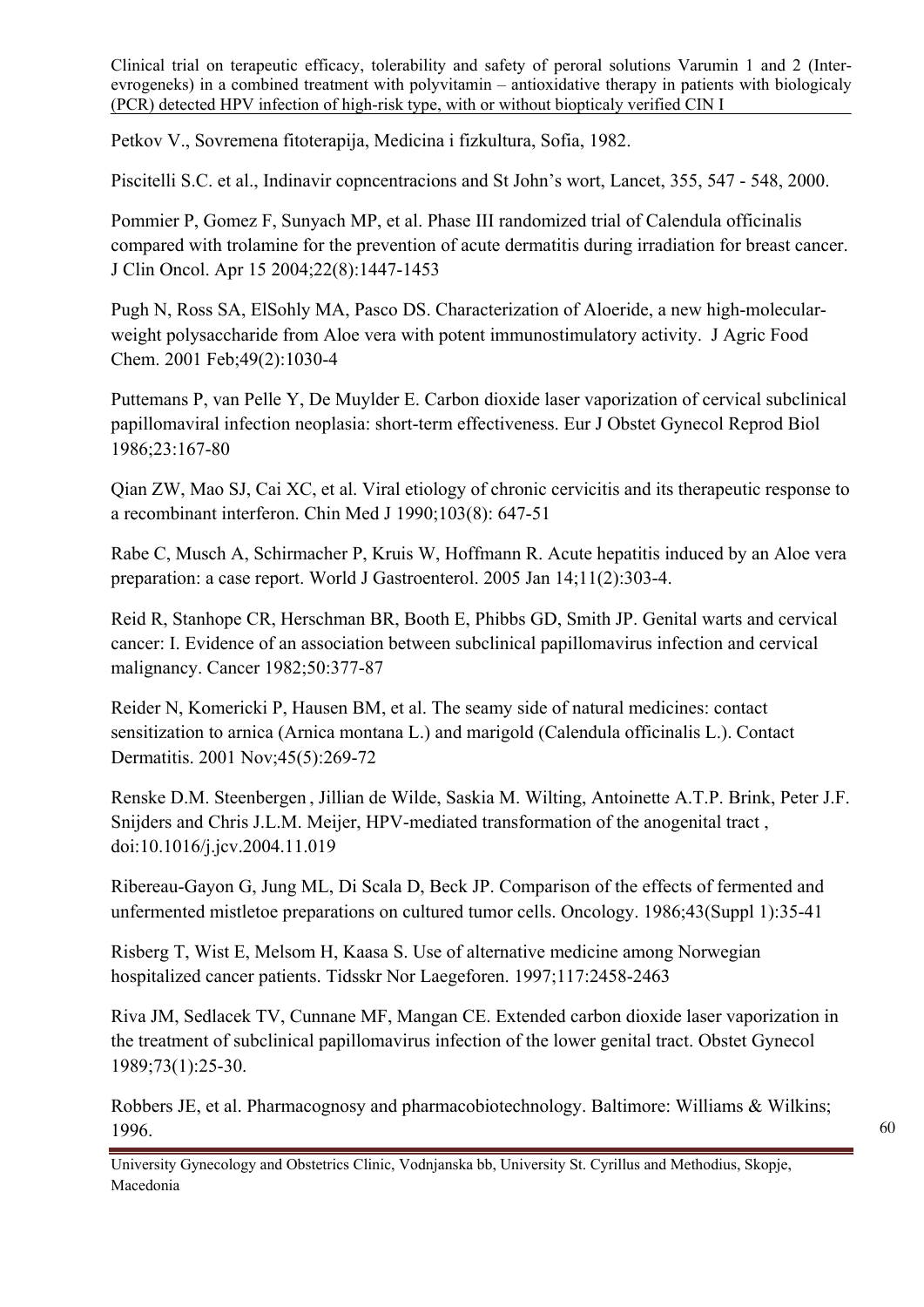Rogstad KE, Dixon CA, Ahmed IH. The management of subclinical wart virus infection of the cervix in a genitourinary clinic. Geniturin Med 1992;68(5):307-8.

Ruge S, Felding C, Skouby SO, Lundvall F, Hording U.  $CO<sub>2</sub>$  laser vaporization of human papillomavirus (HPV)-induced abnormal cervical smears. A simple and effective solution to a recurrent clinical problem. Clin Exp Obstet Gynecol 1991;18(2):99-101.

Ruge S, Felding C, Skouby SO, Lundvall F, Hording U, Norrild B. CO<sub>2</sub> laser vaporization in the treatment of cervical Human papillomavirus infection in women with abnormal Papanicolaou smears. Gynecol Obstet Invest 1992;33(3):172-6.

Sakar M.K. et al., Antimicrobial activities of some hypericum species growing in Turkey, Fitoterapia, 59, 49 - 52, 1988.

Salzer G, Havelec L. Prevention of recurrence of bronchial carcinomas after surgery by means of the mistletoe extract Iscador. Results of a clinical study from 1969-1971. Onkologie. 1978;1:264- 267.

Salzer G. Investigation to improve the survival of patients with bronchial carcinomas "radically operated." Z Erkr Atmungsorgane. 1975;142:127-131

Sardella A, Lodi G, Demarosi F, et al. [Hypericum perforatum extract in burning mouth syndrome:](javascript:openPMID(18331283))  [a randomized placebo-controlled study](javascript:openPMID(18331283)). J Oral Pathol Med. Aug 2008;37(7):395-401

Sarrell EM, Mandelberg A, Cohen HA.[Efficacy of naturopathic extracts in the management of ear](javascript:openPMID(11434846))  [pain associated with acute otitis media](javascript:openPMID(11434846)) 

Sarrell EM, Cohen HA, Kahan E. [Naturopathic treatment for ear pain in children.](javascript:openPMID(12728112)) Pediatrics. May 2003;111(5 Pt 1):e574-579. Arch Pediatr Adolesc Med. Jul 2001;155(7):796-799

Samuelsson Gunnar, Drugs of Natural Origin, Apotekar societeten, Swedish Pharmaceutical Press, Stokholm, 1999.

Scheller S., Gadza G., Pietsz G., Gabrys J., Szumlas J., Eckert L., Shani J., The ability of ethanol extract of propolis to stimulate plaque formation in immunized mouse spleen cells, Pharmacol. Res. Commun., 20, 323 - 8, 1998.

Scheer R. The effect of mistletoe lectins on the limulus amebocyte lysate test. Arzneimittelforschung. 1993;43:795-800

Scheller S., Gadza G., Crol W., Czuba Z., Zajus A., Gabrys J., Shani J., The ability of ethanolic extract of propolis (EPP) to protect mice against gamma irradiation, Z. Naturforsch. Sect. C. Biosc., 44, 1040 - 52, 1989.

Schimmer O. et al., An evaluation of 55 commercial plant extracts in the Ames mutagenicity test, Pharmazie, 49, 448 - 451, 1994.

University Gynecology and Obstetrics Clinic, Vodnjanska bb, University St. Cyrillus and Methodius, Skopje, Macedonia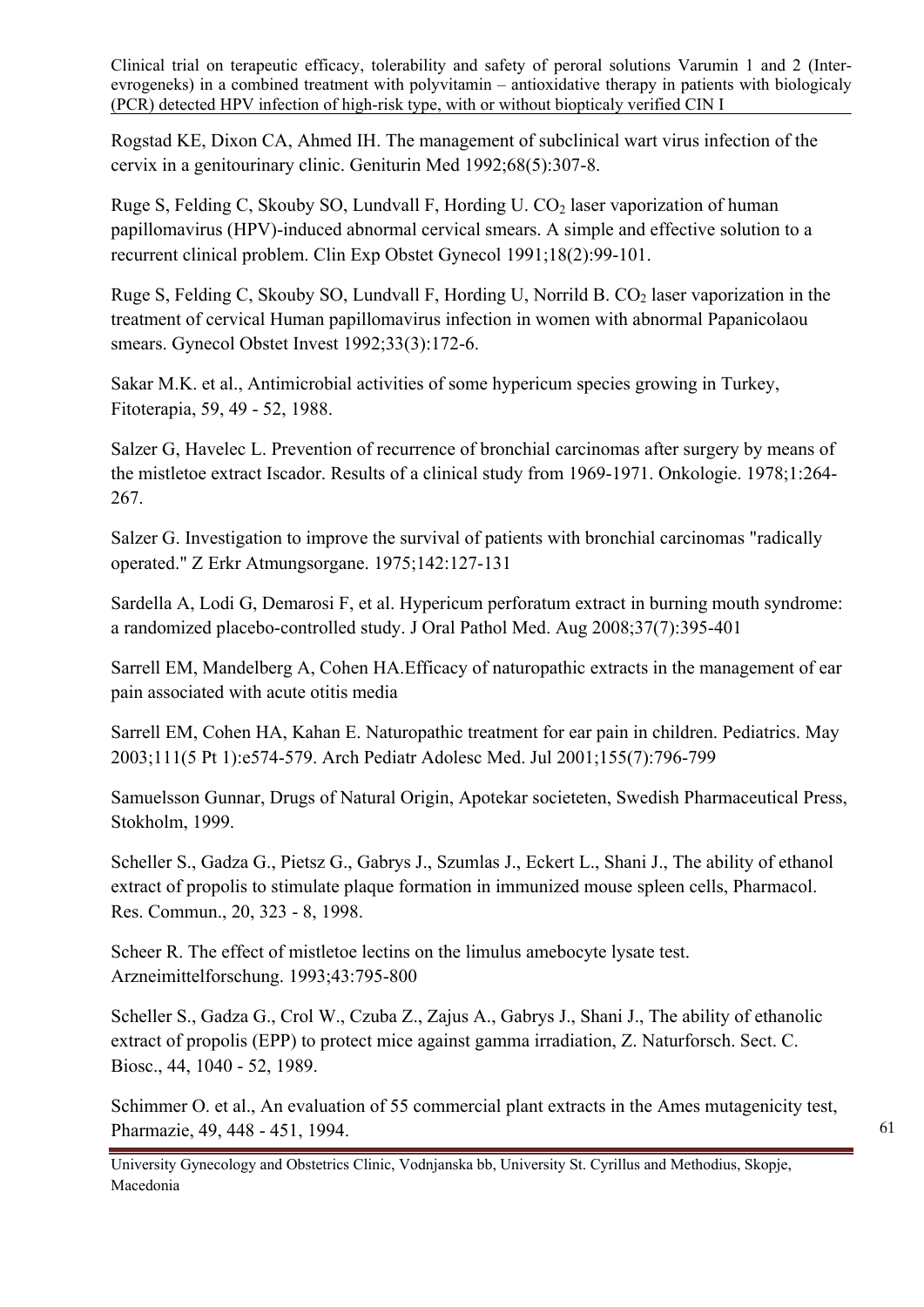Schimmer O. et al., The mutagenic potencies of plant extracvts containing quercetin in salmonella typhimurium TA 98 I TA 100, Mutation Research, 206, 201 - 2008, 1988, in WHO selected monographs of medicinal plants, WHO, Geneve, 2002.

Schipocliev T. et al., Anti - inflamatory action of a group of plant extracts., Vet. Med. Nauki, 18, 87 - 94, 1981 in Newall C., Anderson L., Phillipson D., Herbal Medicines, A guide for health care professionals, The Pharmaceutical Press, London, 1996.

Shipochliev T., Fournadjiev G., spectrum of the anti - inflammatory effect of Arctostaphyllos uva ursi and Achilea milefollium, Probl. Vutr. Med., 12, 99 - 107, 1984 in Newall C., Anderson L., Phillipson D., Herbal Medicines, A guide for health - care professionals, The Pharmaceutical Press, London, 1996.

Schneider A, Papendick U, Gissmann L, De Villiers E-M. Interferon treatment of human genital papillomavirus infection: importance of viral type. Int J Cancer 1987;40:610-4

Schrader E. [Equivalence of St John's wort extract \(Ze 117\) and fluoxetine: a randomized,](javascript:openPMID(10759336))  [controlled study in mild-moderate depression.](javascript:openPMID(10759336)) Int Clin Psychopharmacol. Mar 2000;15(2):61-68.

Schulz V, et al. Rational Phytotherapy: A Physician's Guide to Herbal Medicine, 4<sup>th</sup> ed. New York: Springer; 2001.

Schwarz UI, Hanso H, Oertel R, et al. [Induction of intestinal P-glycoprotein by St John's wort](javascript:openPMID(17392718))  [reduces the oral bioavailability of talinolol.](javascript:openPMID(17392718)) Clin Pharmacol Ther. May 2007;81(5):669-678.

Seitz W. The effect of Iscador (Viscum praeparatum M.) on the Walker carcinosarcoma of the rat. Wien Klin Wochenschr. 1975;87:131-132

Semprini AE, Stillo A, Marcozzi S, Castagna C, Fiore S, Radaelli U. Treatment with interferon for genital HPV in HIV-positive and HIV-negative women. Eur J Obstet Gynecol Reprod Biol 1994;53(2):135-7.

Sesti F, De-Santis L, Farne C, Mantenuto L, Piccione E. Efficacy of  $CO<sub>2</sub>$  laser surgery in treating squamous intraepithelial lesions. An analysis of clinical and virologic results. J Reprod Med 1994;39(6):441-4.

Sforcin J.M., Efeito da sazonalidade sobre as propriedades imunomoduladora a antibacteriana da propolis e perfil bioquimico de ratos, Veterinaria e Zootecnia, 1996.

Shljahov P., Pcelarstvo, Nasha kniga. Skopje, 1990.

Siegers C.P., Antranoid laxatives and colorectal cancer, Trends in pharmacological sciences, 13, 229 - 231, 1992.

Smith P, Bullock JM, Booker BM, et al. [The influence of St. John's wort on the pharmacokinetics](javascript:openPMID(15537555))  [and protein binding of imatinib mesylate](javascript:openPMID(15537555)). Pharmacotherapy. Nov 2004;24(11):1508-1514.

University Gynecology and Obstetrics Clinic, Vodnjanska bb, University St. Cyrillus and Methodius, Skopje, Macedonia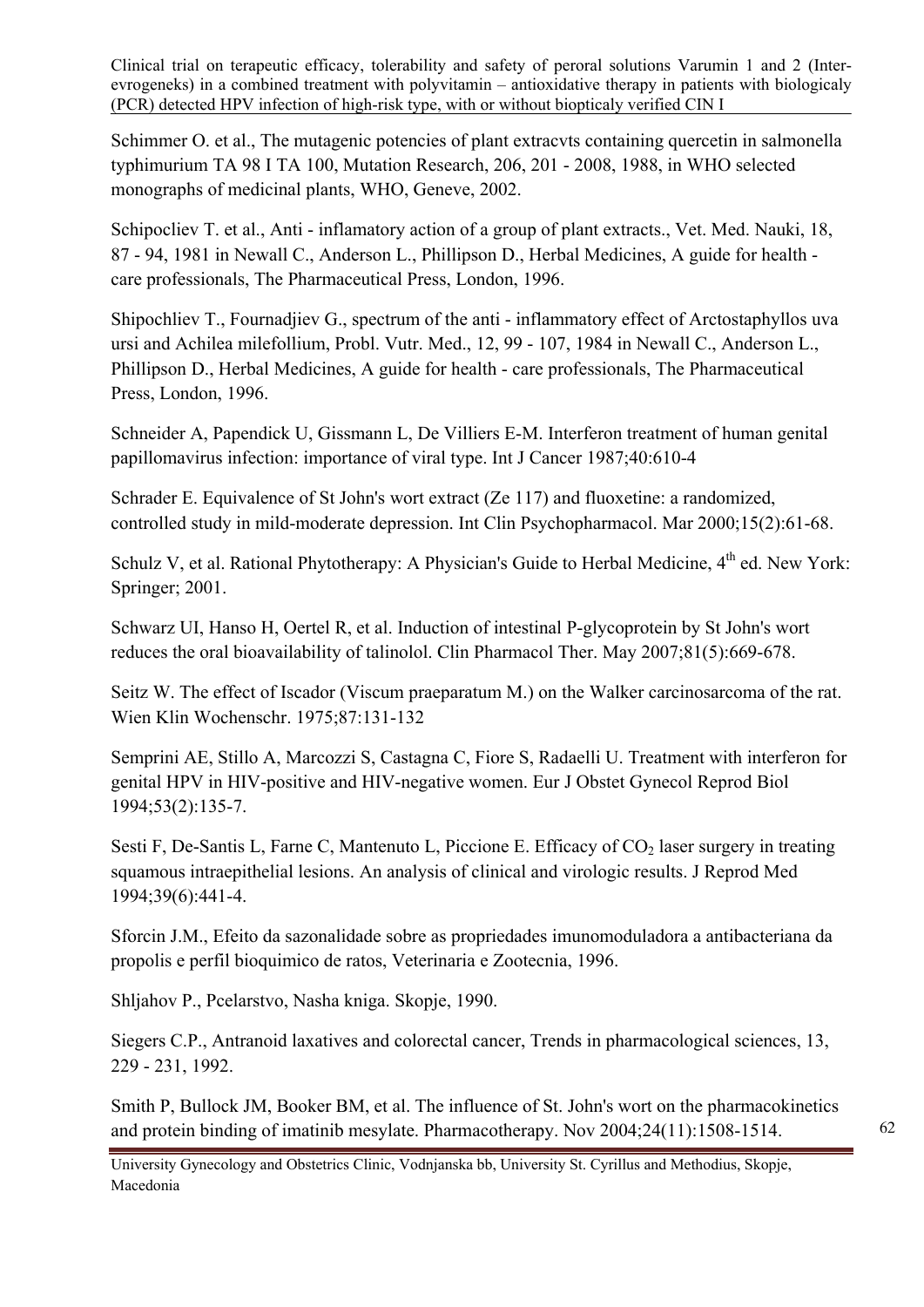Spiller HA, Willias DB, Gorman SE, Sanftleban J. Retrospective study of mistletoe ingestion. J Toxicol Clin Toxicol. 1996;34:405-408.

Spitzbart H., Hoyme U.B., Department of Obstetrics and Gynaecology, Frauenklinik, Erfurt, Germany, Immunotherapy of Gynaecological High-Risk Human Papilloma Virus Infection With Human Leukocyte Ultrafiltrate, Infect. Dis. Obstet. Gynecol. 8:120-123, 2000. © 2000 Wiley-Liss, Inc.

Stampf J.L. et al. The sensitizing capacity of helenin and two of its main constituents the sesquiterpene lactones alantolactone and isoalantolactone: a comparison of epicutaneous and intradermal sensitizing methods in different strains of guinea pig., Contact Dermatitis, 1982 in

Stein GM, Berg PA. Mistletoe extract-induced effects on immunocompetent cells: in vitro studies. Anticancer Drugs. 1997;8(Suppl 1):S39-S42

Stein GM, Berg PA. Evaluation of the stimulatory activity of a fermented mistletoe lectin-1 free mistletoe extract on T-helper cells and monocytes in healthy individuals in vitro. Arzneimittelforschung. 1996;46:635-639.

Stein GM, Schaller G, Pfuller U, et al. Thionins from Viscum album L.: influence of the viscotoxins on the activation of granulocytes. Anticancer Res. 1999;19(2A):1037-1042

Stefanon D. Activity of interferon-ß in small condylomatous lesions of the uterine cervix. Cervix 1983;1:23-6.

Stentella P, Frega A, Di-Renzi F, Palazzetti PL, Pachi A. Issue and systemic administration of natural alpha interferon in the treatment of female and male HPV genital infections. Clin Exp Obstet Gynecol 1996;23(1):29.

Stettin A, Schultze JL, Stechemesser E, Berg PA. Anti-mistletoe lectin antibodies are produced in patients during therapy with an aqueous mistletoe extract derived from Viscum album L. and neutralize lectin-induced cytotoxicity in vitro. Klin Wochenschr. 1990;68:896-900.

Steuer-Vogt MK, et al. [The effect of an adjuvant mistletoe treatment programme in resected head](javascript:openPMID(11165126))  [and neck cancer patients: a randomised controlled clinical trial.](javascript:openPMID(11165126)) Eur J Cancer 2001;37:23-31

Stevinson C, Ernst E. [A pilot study of Hypericum perforatum for the treatment of premenstrual](javascript:openPMID(10901558))  [syndrome.](javascript:openPMID(10901558)) BJOG. Jul 2000;107(7):870-876

Strand A, Wilander E, Zehbe I, Rylander E. High risk HPV persists after treatment of genital papillomavirus infection but not after treatment of cervical intraepithelial neoplasia. Acta Obstet Gynecol Scand 1997;76(2):140.

Stirpe F, Legg RF, Onyon LJ, et al. Inhibition of protein synthesis by a toxic lectin from Viscum album L. (Mistletoe). Biochem J. 1980;190:843-845

University Gynecology and Obstetrics Clinic, Vodnjanska bb, University St. Cyrillus and Methodius, Skopje, Macedonia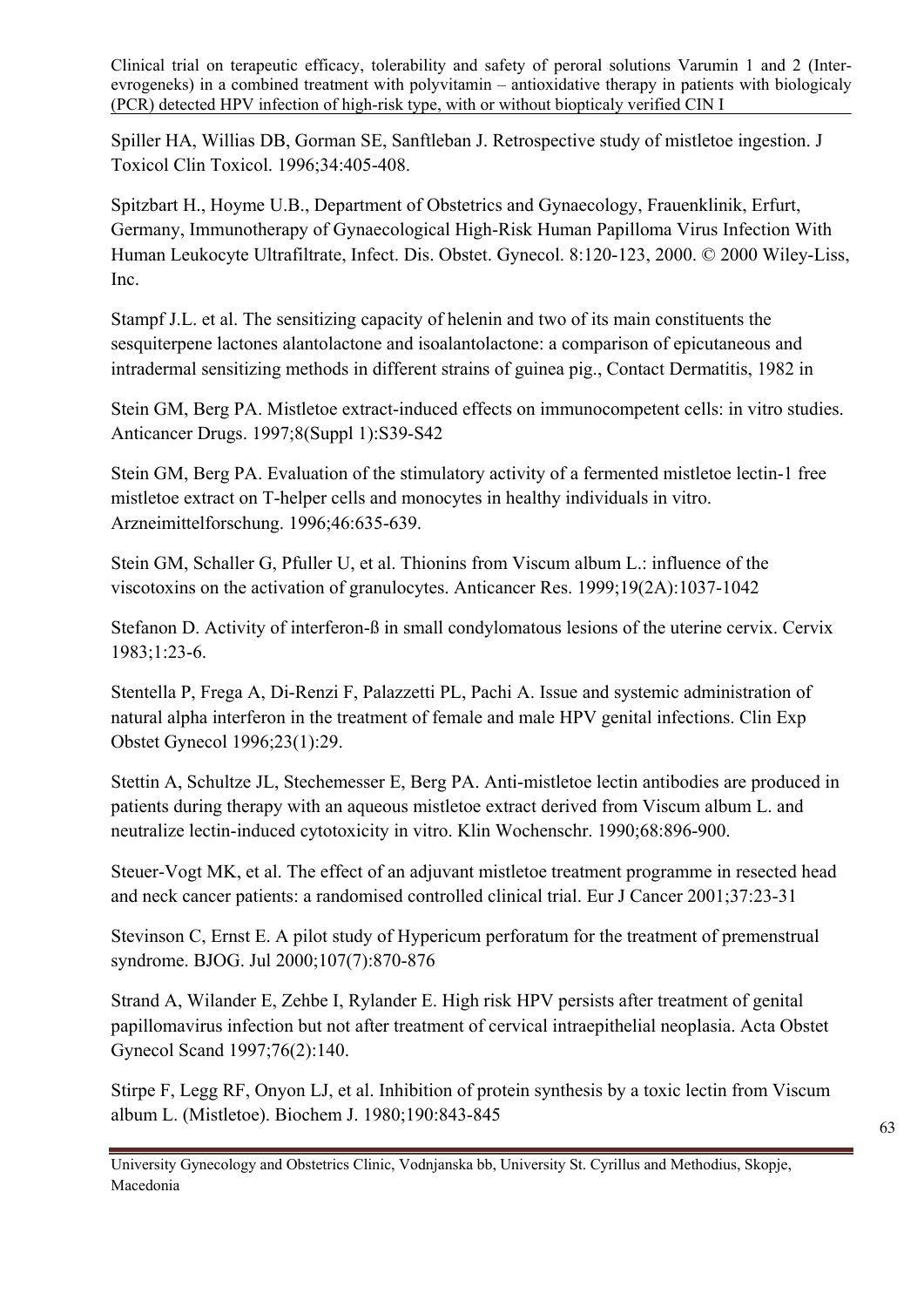Stoss M, Gorter RW. No evidence of IFN-gamma increase in the serum of HIV-positive and healthy subjects after subcutaneous injection of a non-fermented Viscum album L. extract. Nat Immun. 1998;16:157-164

Strehl E., Volpert R., elstner E.F., Biochemical activities of propolis extract, Z. Naturforsch C., 49, 39 - 43, 1994.

Szakiel A, Ruszkowski D, Grudniak A, et al. [Antibacterial and Antiparasitic Activity of Oleanolic](javascript:openPMID(18951335))  [Acid and its Glycosides isolated from Marigold \(Calendula officinalis\).](javascript:openPMID(18951335)) Planta Med. Nov 2008;74(14):1709-1715.

Szegedi A, Kohnen R, Dienel A, et al. [Acute treatment of moderate to severe depression with](javascript:openPMID(15708844))  [hypericum extract WS 5570 \(St John's wort\): randomised controlled double blind non-inferiority](javascript:openPMID(15708844))  [trial versus paroxetine](javascript:openPMID(15708844)). BMJ. Mar 5 2005;330(7490):503

Summary report on Hypericum perforatum, EMEA/MRL/690/99, 1999.

Surwit EA, Grahan V, Droegemueller W, et al. Evaluation of issueally applied trans-retinoic acid in the treatment of cervical intraepithelial lesions. Am J Obstet Gynecol 1982;143(7):821-3

Sydiskis RJ, Owen DG, Lohr JL, Rosler KH, Blomter RN (Department of Microbiology, University of Maryland, Baltimore Antimicrobe Agents Chemother 1991 Dec; 35(12):2463-6

Tanvetyanon T, Bepler G (July 2008). "Beta-carotene in multivitamins and the possible risk of lung cancer among smokers versus former smokers: a meta-analysis and evaluation of national brands". Cancer 113 (1): 150–7. [doi](http://en.wikipedia.org/wiki/Digital_object_identifier)[:10.1002/cncr.23527](http://dx.doi.org/10.1002%2Fcncr.23527). [PMID 1842900](http://www.ncbi.nlm.nih.gov/pubmed/18429004) 

Tatefuji T., Izumi N., Ohta T., Arai S., Ikeda M., Kurimoto M., Isolation and identification of compounds from Brazilian propolis which enhance macrophage spreading and mobility, Biol. Pharm. Bull., 19, 966 - 70, 1996.

Tavares I.A. et al., 1996 in Assessment report on Aloe barbadensis and aloe (various species, mainly Aloe ferox Mill. and its hybrids), EMEA/HMPC, Doc. Ref. 76313 / 2007.

Tigris Pharmaceuticals, Multi-Center Phase II Clinical Trial of A-007 in Patients with High-Grade CIN and Invasive Cervical Carcinoma St.I

Timoshenko AV, Gabius HJ. Efficient induction of superoxide release from human neutrophils by the galactoside-specific lectin from Viscum album. Biol Chem Hoppe Seyler. 1993;374:237-243

Torrisi A, Cinel A, Wittemberg L, Minucci D. Therapy with ß-interferon cream in the cervicalvaginal infections by Human papilloma virus (HPV). Eur J Gynecol Oncol 1987;7(4-5):441.

Trofatter Jr. Interferon treatment of anogenital papillomavirus-related diseases. Dermatol Clin 1991;9(2):343-52

University Gynecology and Obstetrics Clinic, Vodnjanska bb, University St. Cyrillus and Methodius, Skopje, Macedonia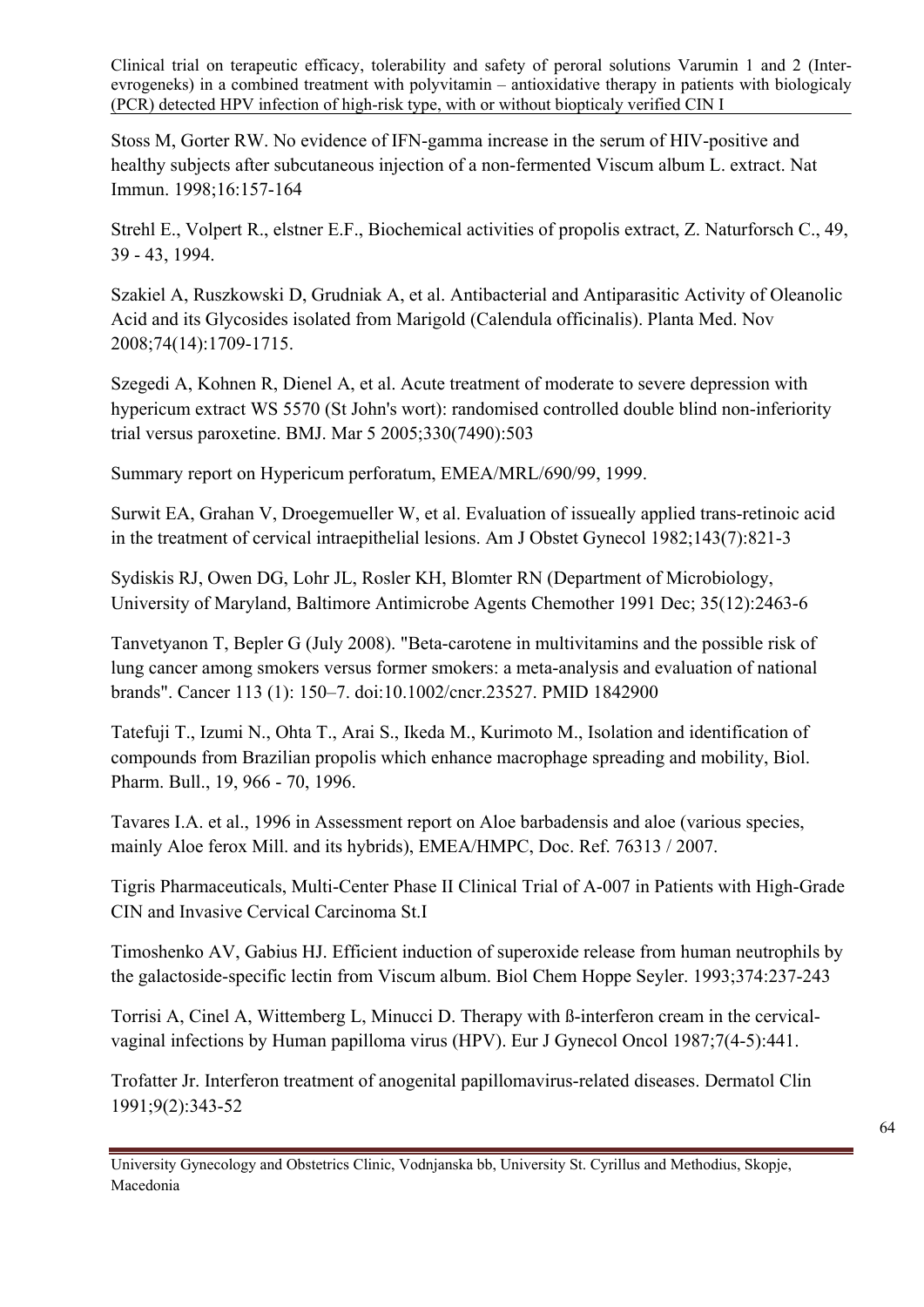Tucakov J., Lecenje biljem, IRO RAD Beograd, 1984.

Tusenius KJ, Spoek JM, Kramers CW. [Iscador Qu for chronic hepaptis C: an exploratory study.](javascript:openPMID(11264964)) Complement Ther Med 2001;9:12-6

Tyler, V. Herbs of Choice, the Therapeutical Use of Phytomedicinals. Binghamton, New York: Pharmaceutical Press; 1994.

Tyler V.E., The honest herbal, 3rd edition, Philadelphia, Strickley, 1993.

Ukiya M, Akihisa T, Yasukawa K, et al. [Anti-inflammatory, anti-tumor-promoting, and cytotoxic](javascript:openPMID(17190444))  [activities of constituents of marigold \(Calendula officinalis\) flowers.](javascript:openPMID(17190444)) J Nat Prod. Dec 2006;69(12):1692-1696

Wagner H et al., immunostimulating polysaccharides (heteroglycans) of higher plants, Arzaeimittelforsch, 35, 1069, 1985 in Newall C., Anderson L., Phillipson D., Herbal Medicines, A guide for health - care professionals, The Pharmaceutical Press, London, 1996.

Van Huyen JP, Bayry J, Delignat S, et al. Induction of apoptosis of endothelial cells by Viscum album: a role for anti-tumoral properties of mistletoe lectins. Mol Med. 2002;8:600-606

van Wely M, Stoss M, Gorter RW. Toxicity of a standardized mistletoe extract in immunocompromised and healthy individuals. Am J Ther. 1999;6:37-43

Ward BG, Thomas IL. Randomized prospective intervention study of Human cervical wart virus infection. Aust N Z J Obstet Gynecol 1994;34(2):182-5

Wattenberg, L. W. & Loub, W. D Inhibition of Polycyclic Aromatic Hydrocarbon-Induced Neoplasia by Naturally Occurring Indoles,", Vol. 38, Cancer Res., 1410-1413, (1978);

Weber W, Vander Stoep A, McCarty RL, et al. [Hypericum perforatum \(St John's wort\) for](javascript:openPMID(18544723))  [attention-deficit/hyperactivity disorder in children and adolescents: a randomized controlled tria](javascript:openPMID(18544723))l. JAMA. Jun 11 2008;299(22):2633-2641

Weck PK, Buddin DA, Whisnant JK. Interferon in the treatment of genital Human papillomavirus infections. Am J Med 1988;85(Suppl 2A):159-64

Wenzel-Seifert K, Lentzen H, Seifert R. In U-937 promonocytes, mistletoe lectin I increases basal [Ca2+]i, enhances histamine H1- and complement C5a-receptor-mediated rises in [Ca2+]i, and induces cell death. Naunyn Schmiedebergs Arch Pharmacol. 1997;355:190-197

WHO monographs on selected medicinal plants, Volume 1, WHO, Geneve, 1999.

WHO monographs on selected medicinal plants, Volume 2, WHO, Geneve, 2002.

University Gynecology and Obstetrics Clinic, Vodnjanska bb, University St. Cyrillus and Methodius, Skopje, Macedonia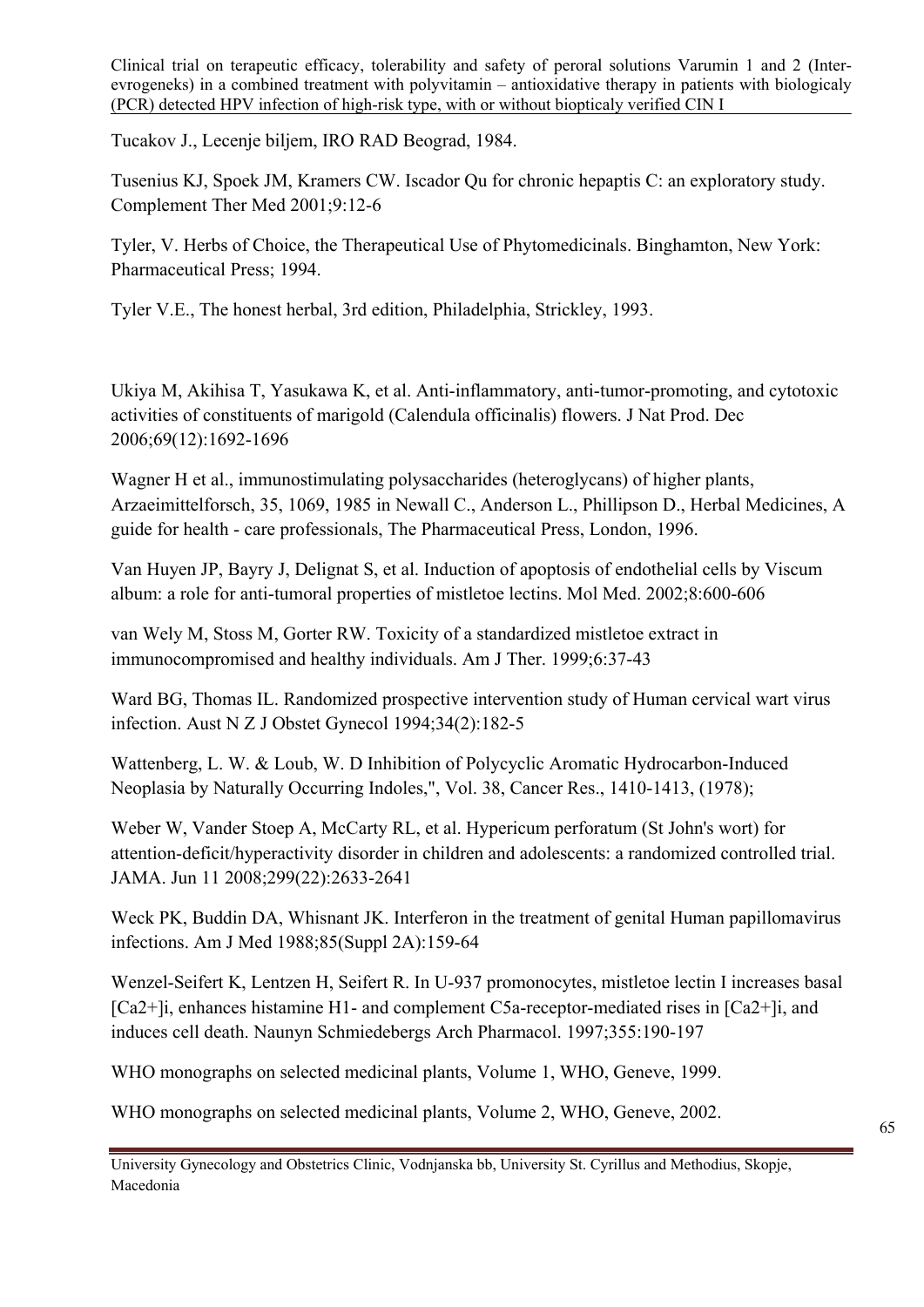Wichtl M., herbal drugs and Phytopharmaceuticals, Medpharm, scientific Publisher, Stuttgart 1994.

Wildfeuer A, Mayerhofer D. The effects of plant preparations on cellular functions in body defense. Arzneimittelforschung. 1994;44:361-366

Villa LL. Human papillomaviruses and cervical cancer. Adv Cancer Res, 1997;71:321-41

Villani C, Nobili F, Stentella P, Pace S. The viral lesion (HPV) of the lower genital tract in teenagers: clinical and therapeutic aspects. Eur J Gynecol Oncol 1989;10(4):267-71.

Villani C, Vecchione A, Pace S, Carenza L. The rationale for treatment of cervical lesions (HPV +/- CIN). Clin Exp Obstet Gynecol 1989;16(1):44-7

Williams MS, Burk M, Loprinzi CL, Hill M, Schomberg PJ, Nearhood K, et al. [Phase III double](javascript:openPMID(8892458))[blind evaluation of an aloe vera gel as a prophylactic agent for radiation-induced skin toxicity](javascript:openPMID(8892458)). Int J Radiat Oncol Biol Phys. 1996 Sep 1;36(2):345-9

Winceslaus SJ, Brown C, Goh BT. Managing women with human papillomavirus changes in cervical cytology. Genitourin Med 1988;64(4):259-62

Woodman CBJ, Byrne P, Kelly KA, Hilton C. A randomized trial of laser vaporization in the management of cervical intraepithelial neoplasia associated with Human papillomavirus infection. J Public Health Med 1993;15(4):327-31.

Woynarowski JM, Konopa J. Interaction between DNA and viscotoxins. Cytotoxic basic polypeptides from Viscum album L. Hoppe Seylers Z Physiol Chem. 1980;361:1535-1545.

Wu K, Willett WC, Chan JM, Fuchs CS, Colditz GA, Rimm EB, Giovannucci EL. A prospective study on supplemental vitamin E intake and risk of colon cancer in women and men. Cancer Epidemiol Biomarkers Prev 2002;11:1298-304

Xu H, Williams KM, Liauw WS, et al. [Effects of St John's wort and CYP2C9 genotype on the](javascript:openPMID(18204476))  [pharmacokinetics and pharmacodynamics of gliclazide](javascript:openPMID(18204476)). Br J Pharmacol. Apr 2008;153(7):1579- 1586

Yagi A, Kabash A, Okamura N, Haraguchi H, Moustafa SM, Khalifa TI. [Antioxidant, free radical](javascript:openPMID(12451482))  [scavenging and anti-inflammatory effects of aloesin derivatives in Aloe vera.](javascript:openPMID(12451482)) Planta medica. 2002 Nov;68(11):957-60

Yliskoski M, Syrjänen K, Syrjänen S, Saarikoski S, Nethersell A. Systemic alpha-interferon (Wellferon) treatment of genital Human papillomavirus (HPV) Type 6,11,16 and 18 infections: a double-blind, placebo-controlled trial. Gynecol Oncol 1991;43:55-60

University Gynecology and Obstetrics Clinic, Vodnjanska bb, University St. Cyrillus and Methodius, Skopje, Macedonia